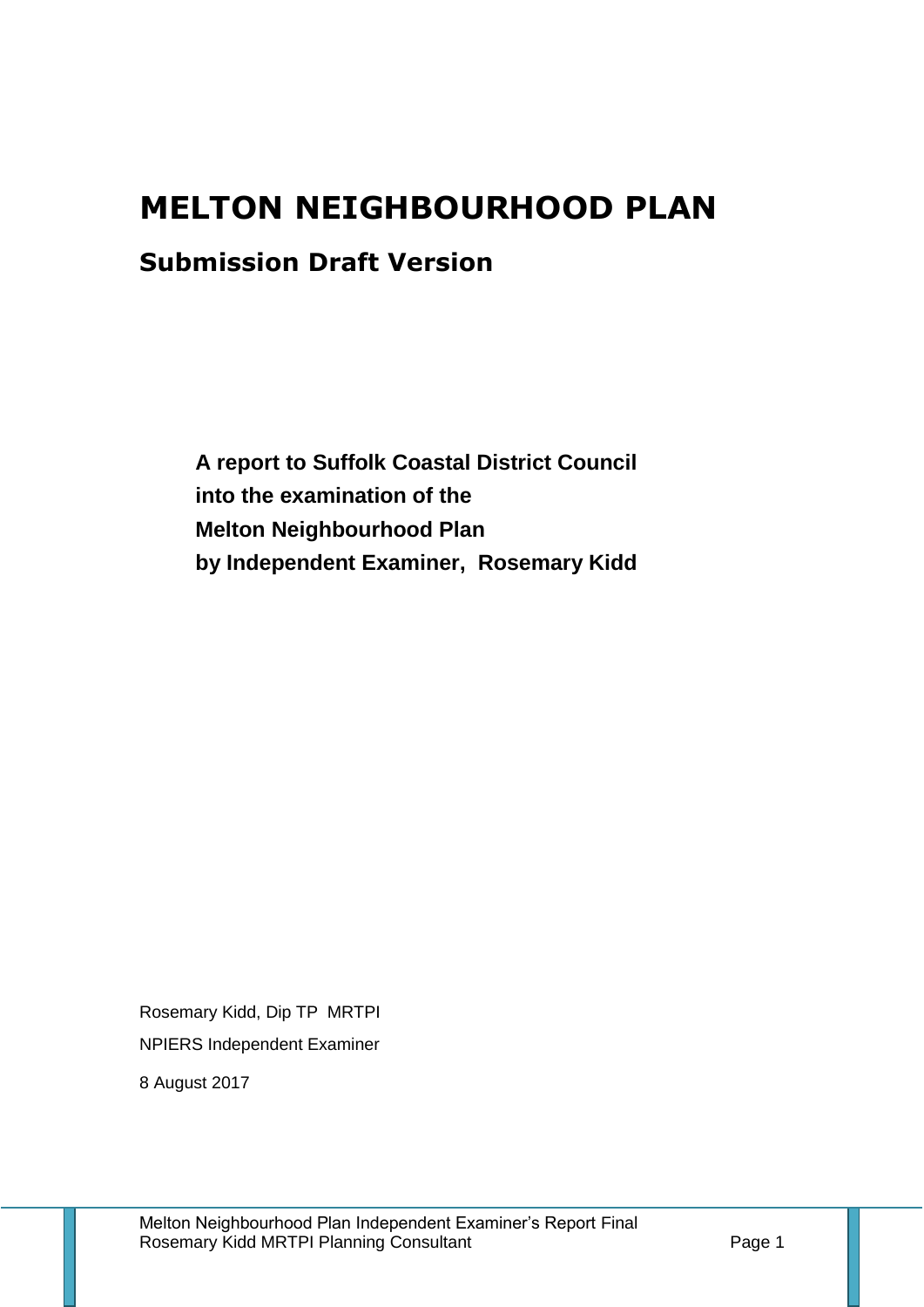# **Contents:**

|   |                                     | Page |
|---|-------------------------------------|------|
| 1 | Summary                             | 3    |
| 2 | Introduction                        | 4    |
| 3 | The Neighbourhood Plan - as a Whole | 13   |
| 4 | The Neighbourhood Plan - Policies   | 16   |
|   | <b>Physical Limits Boundary</b>     | 16   |
|   | <b>Transport and Movement</b>       | 19   |
|   | <b>Community Infrastructure</b>     | 23   |
|   | Environment                         | 25   |
|   | Heritage and Character              | 31   |
|   | <b>Commercial and Retail</b>        | 33   |
|   | Land off Wilford Bridge Road        | 35   |
| 5 | Referendum                          | 39   |
| 6 | <b>Background Documents</b>         | 40   |
| 7 | Summary of Recommendation           | 41   |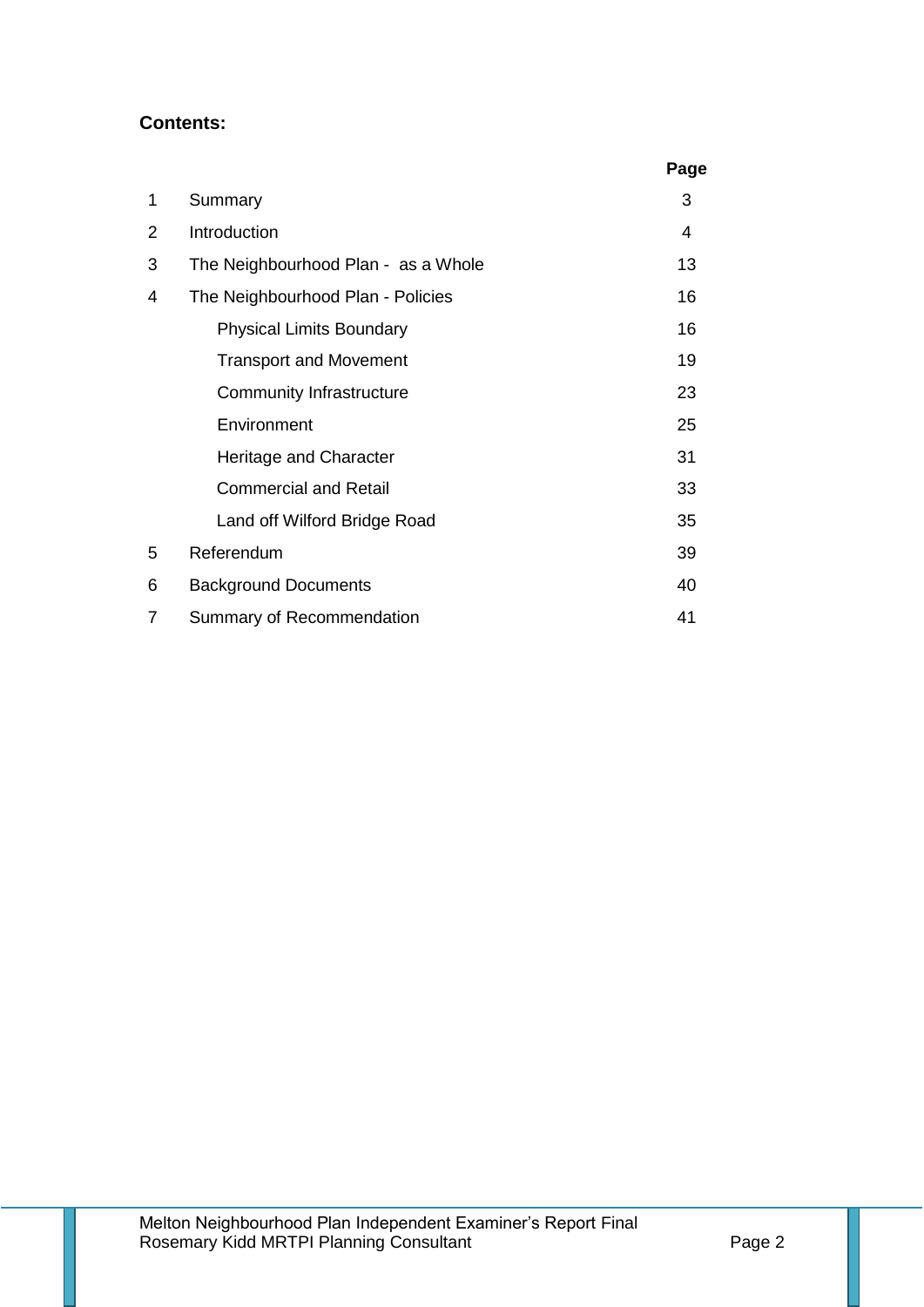# **1.0** Summary

- 1.1 The Melton Neighbourhood Plan has been prepared to set out the community's wishes for the parish of Melton to address, as far as possible, the challenges that face the community.
- 1.2 I have made a number of recommendations in this report in order to make the wording of the policies and their application clearer and to ensure that they meet the Basic Conditions. Section 7 of the report sets out a schedule of the recommended modifications.
- 1.3 The main recommendations concern:
	- The deletion of Policy MEL17 and the inclusion of the developed areas within Policy MEL13 and the designation of Burkes Wood as a Local Green Space under Policy MEL12.
	- Designating Melton Road Playing Field as a Safeguarded Open Space under Policy MEL12.
	- Revisions to Policy MEL19 to better reflect the current uses on the employment area.
	- Revisions to Policy MEL21 to include reference to the strategic Recreation Avoidance Mitigation Strategy and to Protected Species and Priority Species and Habitats.
	- Revisions to Policy MEL2 to set out the traffic calming measures and crossing points as a Community Action.
	- Amendments to clarify the wording of policies to ensure that they are clear and unambiguous and to correct errors.
- 1.4 Subject to these modifications being made to the Neighbourhood Plan, I am able to confirm that I am satisfied that the Melton Neighbourhood Plan satisfies the Basic Conditions and that the Plan should proceed to referendum.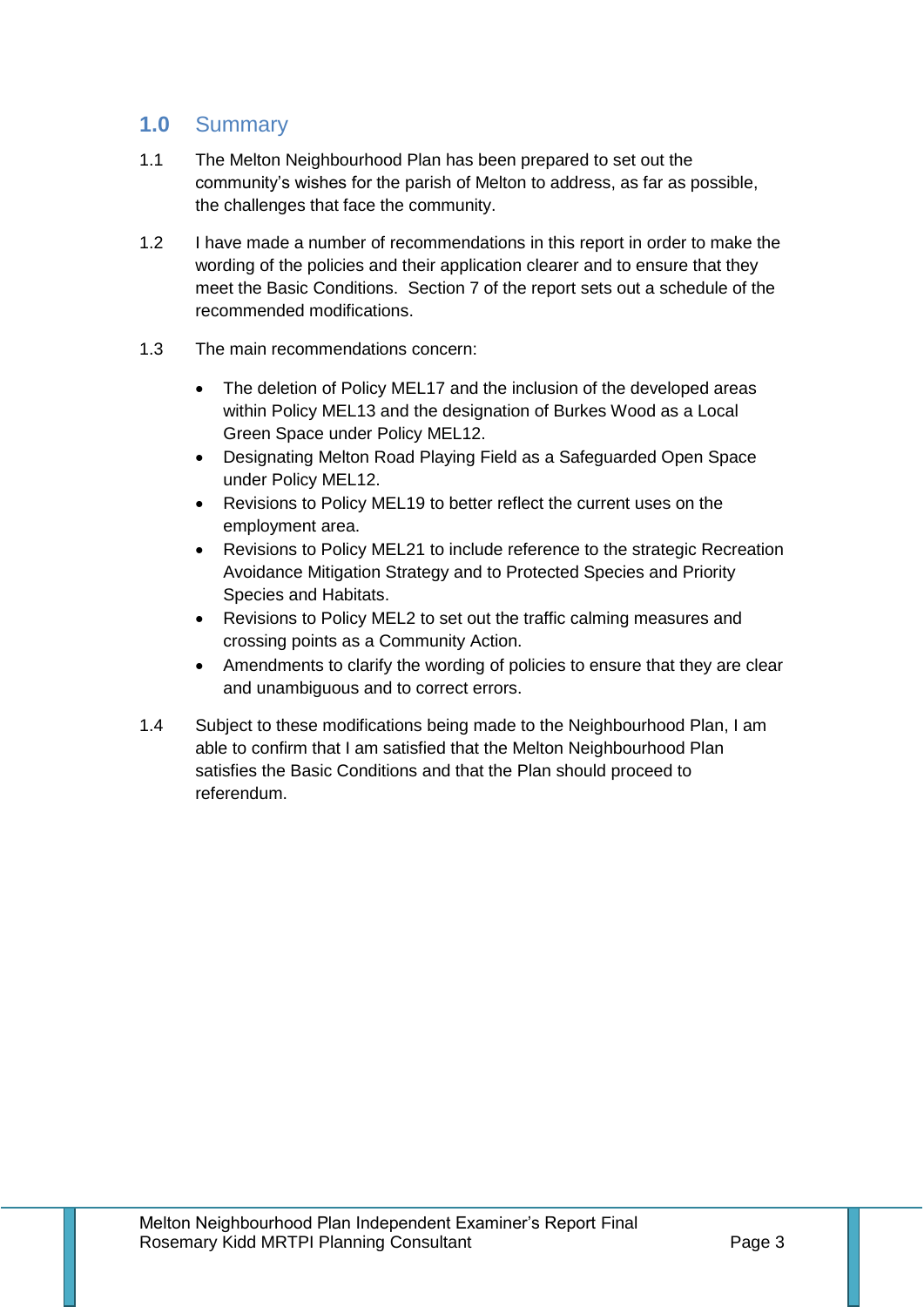# **2.0 Introduction**

- 2.1 Neighbourhood planning was introduced by the Localism Act 2011 which allows local communities to create the policies which will shape the places where they live and work. The Neighbourhood Plan provides the community with the opportunity to develop a vision to steer the planning of the future of the parish, to prepare the policies and allocate land for development which will be used in the determination of planning applications in the parish.
- 2.2 Neighbourhood development plans that are in general conformity with the strategic policies of the local development plan for the local area (and which together form the local development plan), and have appropriate regard to national policy, have statutory weight. Decision-makers are obliged to make decisions on planning applications for the area that are in line with the development plan which will include the neighbourhood development plan, unless material considerations indicate otherwise.
- 2.3 Neighbourhood Plans are developed by local people in the localities they understand and as a result each plan will have its own character. I have been appointed to examine whether the submitted Neighbourhood Plan meets the basic conditions and the other statutory requirements. It is not within my role to re-write a plan to conform to a standard approach or terminology. Indeed it is important that neighbourhood plans are a reflection of aspirations of the local community. They should be a local product and have particular meaning and significance to people living and working in the area.
- 2.4 The nature of neighbourhood plans varies according to local requirements. A neighbourhood plan can be narrow in scope. There is no requirement for a neighbourhood plan to be holistic, or to include particular types of policies, and there is no requirement for a neighbourhood plan to be formulated as, or perform the role of, a comprehensive local plan.

## **Legislative Background**

- 2.5 I have been appointed by Suffolk Coastal District Council with the consent of Melton Parish Council, to undertake the examination of the Neighbourhood Plan and prepare this report of the independent examination. I am independent of the Parish Council, the Neighbourhood Plan Steering Group and Suffolk Coastal District Council. I do not have any interest in any land that may be affected by the Neighbourhood Plan and I hold appropriate qualifications and have appropriate experience. My appointment has been facilitated by the Neighbourhood Planning Independent Examiners Referral Service.
- 2.6 As an Independent Examiner, I am required to determine, under Paragraph 8(1) of Schedule 4B to the Town and Country Planning Act 1990, whether:
	- (a) the policies of the Neighbourhood Plan relate to the development and use of land for a designated neighbourhood area;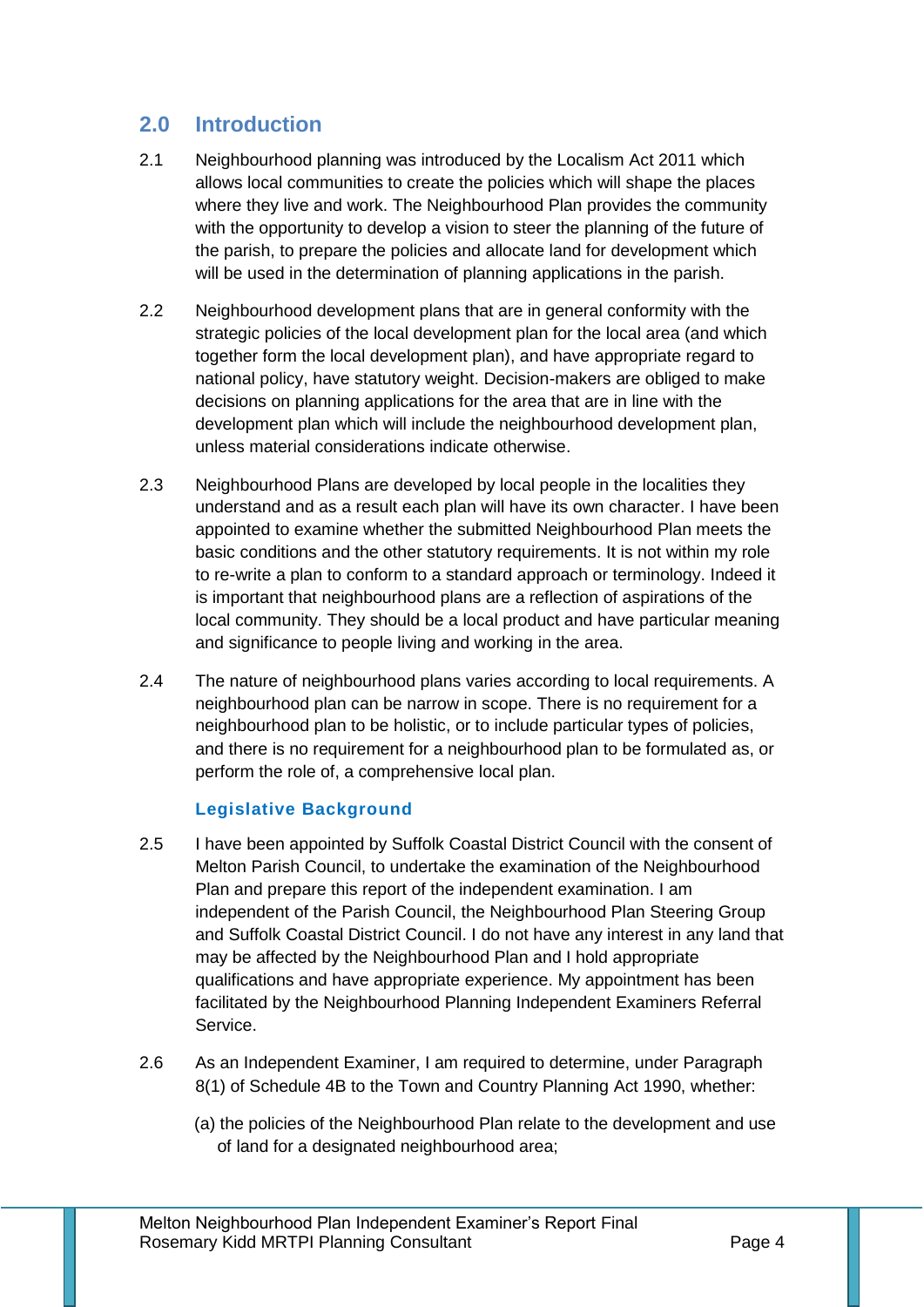- (b) the Neighbourhood Plan meets the requirements to: specify the period to which it has effect; not include provision about excluded development; and not relate to more than one neighbourhood area;
- (c) the Neighbourhood Plan has been prepared for an area that has been properly designated for such plan preparation; and
- (d) the Neighbourhood Plan has been prepared and submitted for examination by a qualifying body.
- 2.7 I am satisfied that the Neighbourhood Plan subject to the modifications proposed, includes policies that relate to the development and use of land and does not include provision for any excluded development. There are no other neighbourhood plans for the plan area. The Neighbourhood Plan area is co-terminus with the parish of Melton and was designated by Suffolk Coastal District Council on 24 December 2013 as a Neighbourhood Area. Paragraphs 1.5 – 1.10 of the Basic Conditions Statement confirm these points.
- 2.8 Paragraphs 1.3 of the Neighbourhood Plan and 1.7 of the Basic Conditions Statement state that the lifespan of the Neighbourhood Plan is to be from 2016 to 2030 and this is shown on the front to cover of the plan.
- 2.9 The neighbourhood plan making process has been led by Melton Parish Council which is a "qualifying body" under the Neighbourhood Planning legislation which entitles them to lead the plan making process. The Plan has been prepared by the Melton Neighbourhood Plan Steering Group on behalf of Melton Parish Council.
- 2.10 I am satisfied therefore that the Melton Neighbourhood Plan satisfies all the requirements set out in paragraph 2.6 above.

# **Conformity with Basic Conditions**

- 2.11 An Independent Examiner must consider whether a neighbourhood plan meets the "Basic Conditions". The basic conditions are set out in [paragraph](http://www.legislation.gov.uk/ukpga/2011/20/schedule/9/enacted)  [8\(2\) of Schedule 4B to the Town and Country Planning Act 1990](http://www.legislation.gov.uk/ukpga/2011/20/schedule/9/enacted) as applied to neighbourhood plans by section 38A of the Planning and Compulsory Purchase Act 2004. The basic conditions are:
	- 1. having regard to national policies and advice contained in guidance issued by the Secretary of State it is appropriate to make the neighbourhood plan;
	- 2. the making of the neighbourhood plan contributes to the achievement of sustainable development;
	- 3. the making of the neighbourhood plan is in general conformity with the strategic policies contained in the development plan for the area of the authority (or any part of that area);
	- 4. the making of the neighbourhood plan does not breach, and is otherwise compatible with, EU obligations; and
	- 5. prescribed conditions are met in relation to the plan and prescribed matters have been complied with in connection with the proposal for the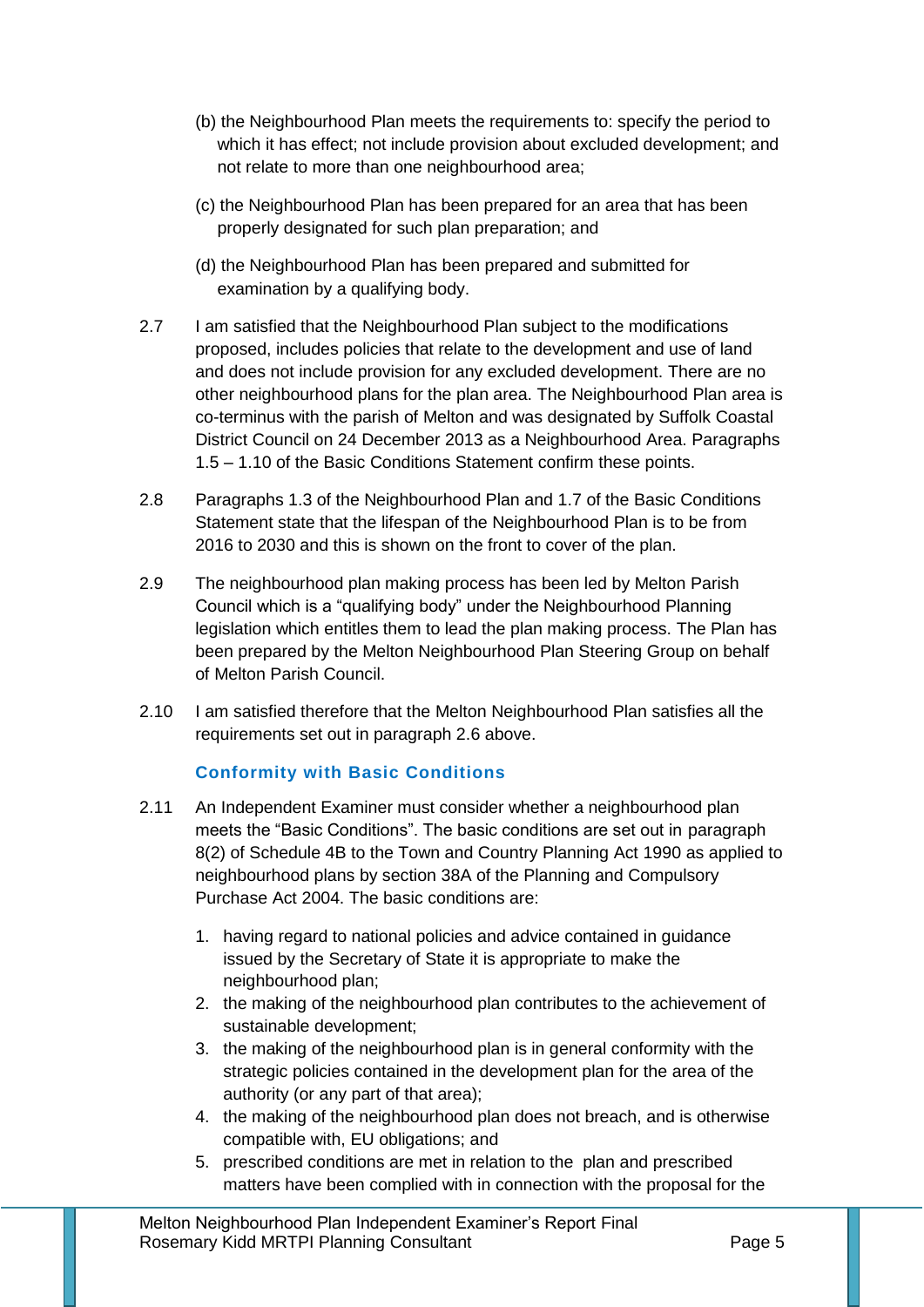neighbourhood plan. The following prescribed condition relates to Neighbourhood Plans:

- o [Regulation 32 of the Neighbourhood Planning \(General\)](http://www.legislation.gov.uk/uksi/2012/637/part/9/made)  [Regulations 2012](http://www.legislation.gov.uk/uksi/2012/637/part/9/made) [\(as amended\)](http://www.legislation.gov.uk/uksi/2013/235/made) sets out a further basic condition in addition to those set out in the primary legislation. That the making of the neighbourhood plan is not likely to have a significant effect on a European site (as defined in the Conservation of Habitats and Species Regulations 2012) or a European offshore marine site (as defined in the Offshore Marine Conservation (Natural Habitats, &c.) Regulations 2007) (either alone or in combination with other plans or projects). (See [Schedule 2 to the](http://www.legislation.gov.uk/uksi/2012/637/schedule/2/made)  [Neighbourhood Planning \(General\) Regulations 2012](http://www.legislation.gov.uk/uksi/2012/637/schedule/2/made) [\(as](http://www.legislation.gov.uk/uksi/2013/235/made)  [amended\).](http://www.legislation.gov.uk/uksi/2013/235/made)
- 2.12 The role of an Independent Examiner of a neighbourhood plan is defined. I am not examining the test of soundness provided for in respect of examination of Local Plans. It is not within my role to examine or produce an alternative plan, or a potentially more sustainable plan. I have been appointed to examine whether the submitted Neighbourhood Plan meets the basic conditions and Convention rights, and the other statutory requirements.
- 2.13 A neighbourhood plan can be narrow or broad in scope. There is no requirement for a neighbourhood plan to be holistic, or to include policies dealing with particular land uses or development types, and there is no requirement for a neighbourhood plan to be formulated as, or perform the role of, a comprehensive local plan. The nature of neighbourhood plans varies according to local requirements.
- 2.14 It is not within my role to re-interpret, restructure, or re-write a plan to conform to a standard approach or terminology. Indeed it is important that neighbourhood plans are a reflection of thinking and aspiration within the local community. They should be a local product and have particular meaning and significance to people living and working in the area.
- 2.15 I have only recommended modifications to the Neighbourhood Plan (presented in bold type) where I consider they need to be made so that the plan meets the basic conditions and the other requirements I have identified.

# **Policy Background**

- 2.16 The first basic condition is for the neighbourhood plan "to have regard to national policies and advice contained in guidance issued by the Secretary of State". The requirement to determine whether it is appropriate that the plan is made includes the words "having regard to". This is not the same as compliance, nor is it the same as part of the test of soundness provided for in respect of examinations of Local Plans which requires plans to be "consistent with national policy".
- 2.17 The Planning Practice Guidance assists in understanding "appropriate". In answer to the question "What does having regard to national policy mean?"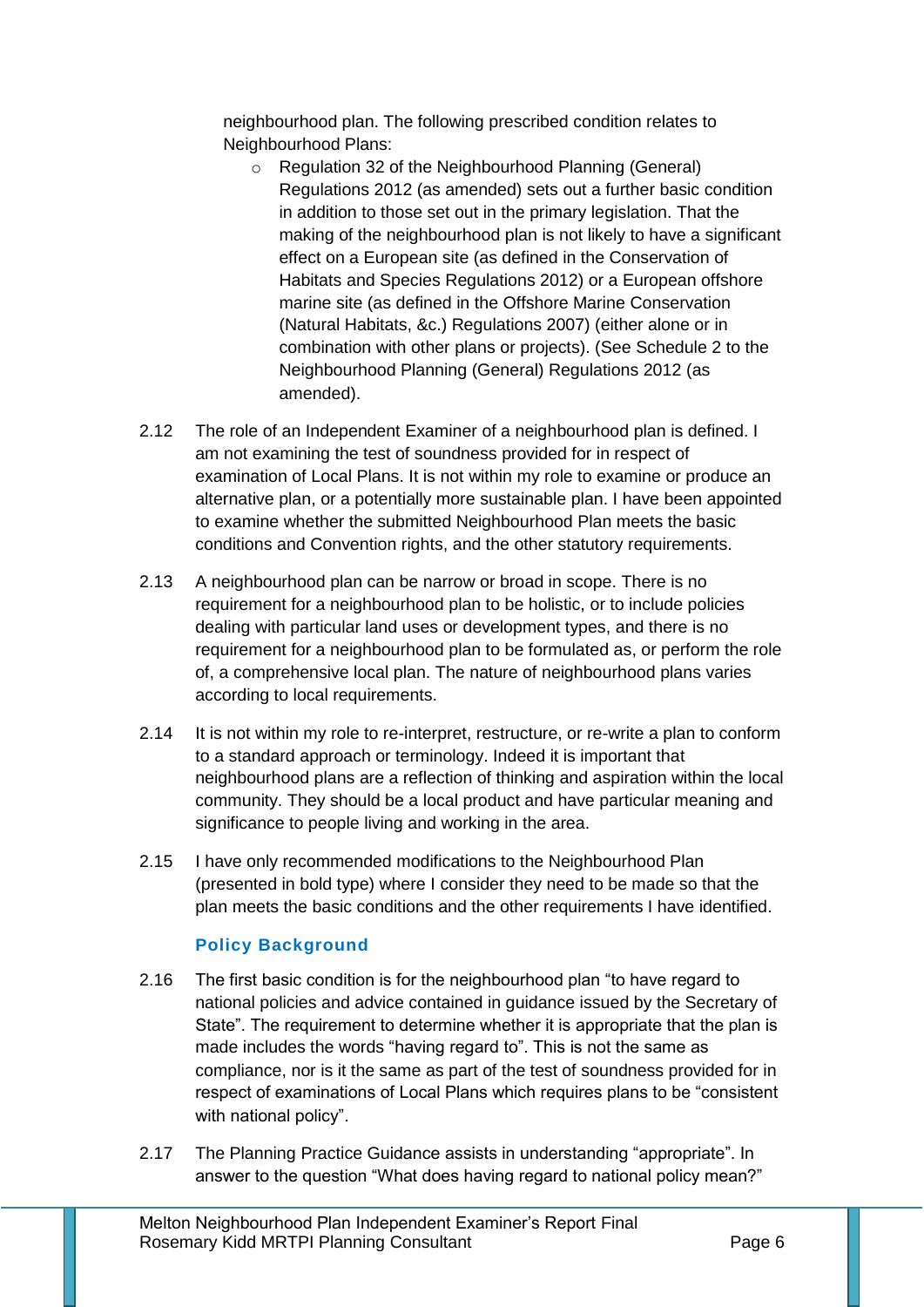the Guidance states a neighbourhood plan "must not constrain the delivery of important national policy objectives."

- 2.18 The National Planning Policy Framework 2012 (NPPF) sets out the Government's planning policies for England and how these are expected to be applied. The Planning Practice Guidance provides Government guidance on planning policy.
- 2.19 The third basic condition is for the neighbourhood plan as a whole to be in general conformity with the strategic policies contained in the Development Plan for the area. The Development Plan comprises the 2013 Suffolk Coastal Local Plan Core Strategy and Development Management Policies which were adopted on July 2013; the Site Allocations and Area Specific Policies Development Plan Document which was adopted by the Council on 26<sup>th</sup> January 2017. A number of saved policies from the Suffolk Coastal Local Plan (incorporating the First and Second Alterations) also remain as part of the Development Plan for Suffolk Coastal District. The Council has started work on a revised Local Plan although this is at a very early stage.
- 2.20 Representations have been made that the housing requirement in the Local Plan is out of date. This is a matter that will be considered during the forthcoming review and is not a matter for the Neighbourhood Plan. The Basic Condition requires that I consider whether the Neighbourhood Plan is in general conformity with the strategic policies of the development plan in force at the time of the examination. As the Local Plan review is at a very early stage no details are available yet about the revised housing supply policies.
- 2.21 I have considered the Neighbourhood Plan as a whole and each policy in turn to assess whether they are in general conformity with the strategic policies of the adopted Development Plan.
- 2.22 I have also considered whether the Neighbourhood Plan would introduce policies and designations that may constitute blanket restrictions that may restrict future development in the area contrary to the Local Plan strategy. I have considered whether there is robust evidence to support any proposed designations that would introduce such restrictions.
- 2.23 The Basic Conditions Statement sets out an assessment of how the Neighbourhood Plan policies have had regard to national policy and how it is in general conformity with the strategic policies of the 2013 Suffolk Coastal Local Plan Core Strategy and Development Management Policies. Where appropriate I have also considered the strategic policies contained in the Site Allocations and Area Specific Policies Development Plan Document and the saved policies of the Local Plan.
- 2.24 I have considered the Neighbourhood Plan as a whole against the NPPF and PPG and the adopted strategic policies. Then I have considered each of the policies to ascertain whether there is any conflict between a particular policy and the NPPF or the strategic policies of the Development Plan. Where appropriate I have highlighted relevant policies and guidance when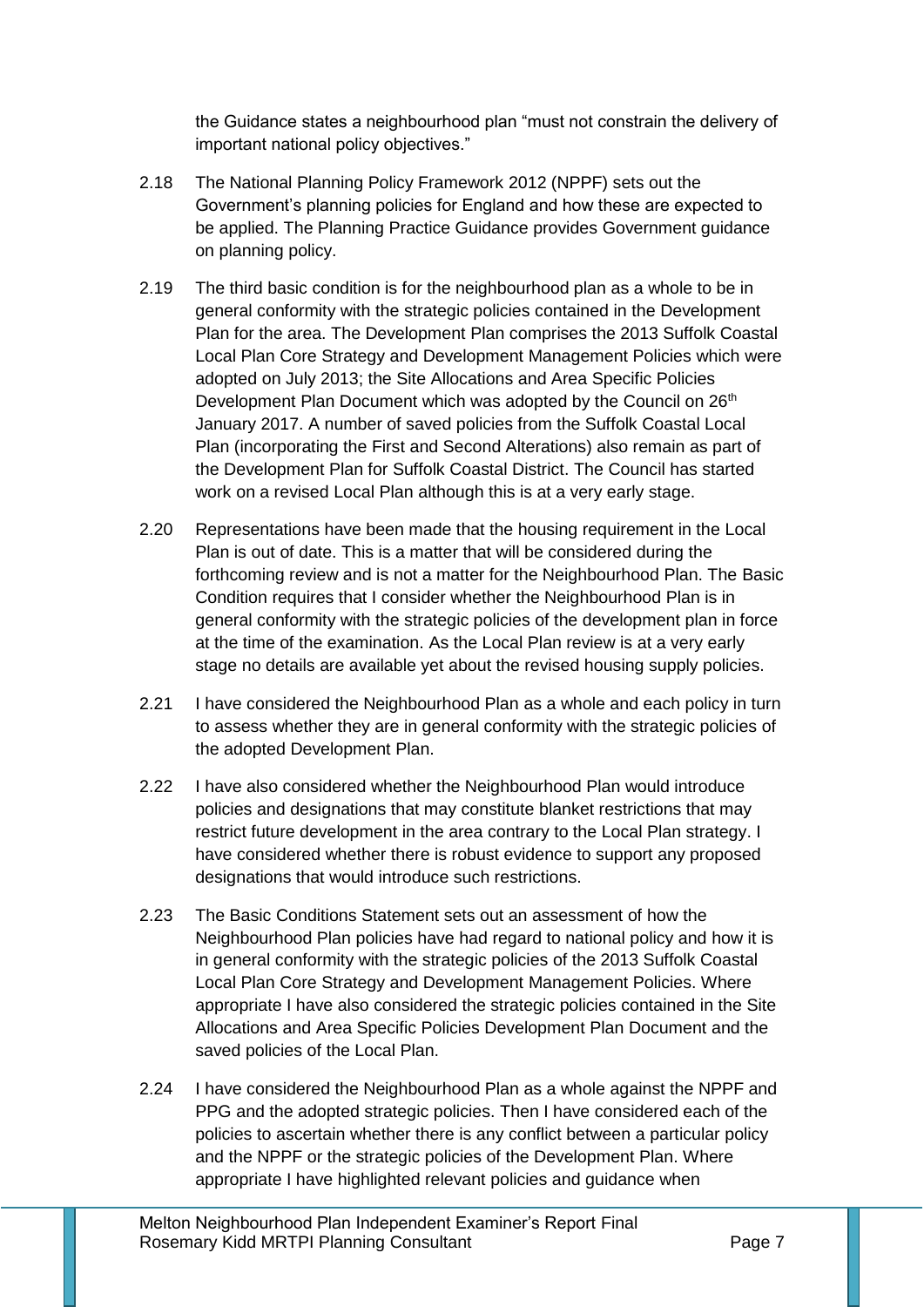considering each policy of the Neighbourhood Plan. I have also considered the Basic Conditions Statement submitted alongside the Neighbourhood Plan.

# **EU obligations and human rights requirements**

- 2.25 A neighbourhood plan must be compatible with European Union obligations as incorporated into UK law, in order to be legally compliant. Key directives relate to the Strategic Environmental Assessment Directive, the Environmental Impact Assessment Directive and the Habitats and Wild Birds Directives. A neighbourhood plan should also take account of the requirements to consider human rights.
- 2.26 A Sustainability Appraisal incorporating a Strategic Environmental Assessment (SEA) and a Habitats Regulations Assessment (HRA) was undertaken on the draft Neighbourhood Plan prior to submission. The SEA report concluded that:

*"For some of the policies that have a negative impact on the environment, there are other aspects that contribute positively to social or economic objectives. Other policies in the Neighbourhood Plan and District Plan should mitigate these negative environmental impacts.* 

*"Overall the most sustainable policy options have been chosen for inclusion in the Neighbourhood Plan. None have any significant adverse effects, giving confidence that the policies in the Plan will contribute to sustainable development."*

- 2.27 Suffolk Coastal District Council consulted with the statutory bodies Historic England, Natural England and Environment Agency on the Scoping Report for the SEA and HRA in October and November 2016.
- 2.28 Representations from Natural England on the SEA Scoping process identified that there was the potential for significant effects of the Plan under the Habitats Regulations Assessment (HRA). This related to housing development in Melton and the potential adverse effects that the increased population could have on European designated sites including Sandlings Special Protection Area (SPA), Minsmere-Walberswick SPA/Ramsar site and Minsmere to Walberswick Heaths & Marshes Special Area of Conservation (SAC).
- 2.29 A screening opinion was sought from Suffolk Coastal District Council and in June 2016, this ascertained that an HRA was required.
- 2.30 A Habitats Regulations Assessment (HRA) was carried out and resulted in amendments to a number of policies to ensure that adequate mitigation measures were put in place. As a result of these changes, it was considered that the Melton Neighbourhood Plan was unlikely to have a significant effect upon the integrity of any European site.
- 2.31 The HRA concluded in paragraphs 4.1 4.7 that: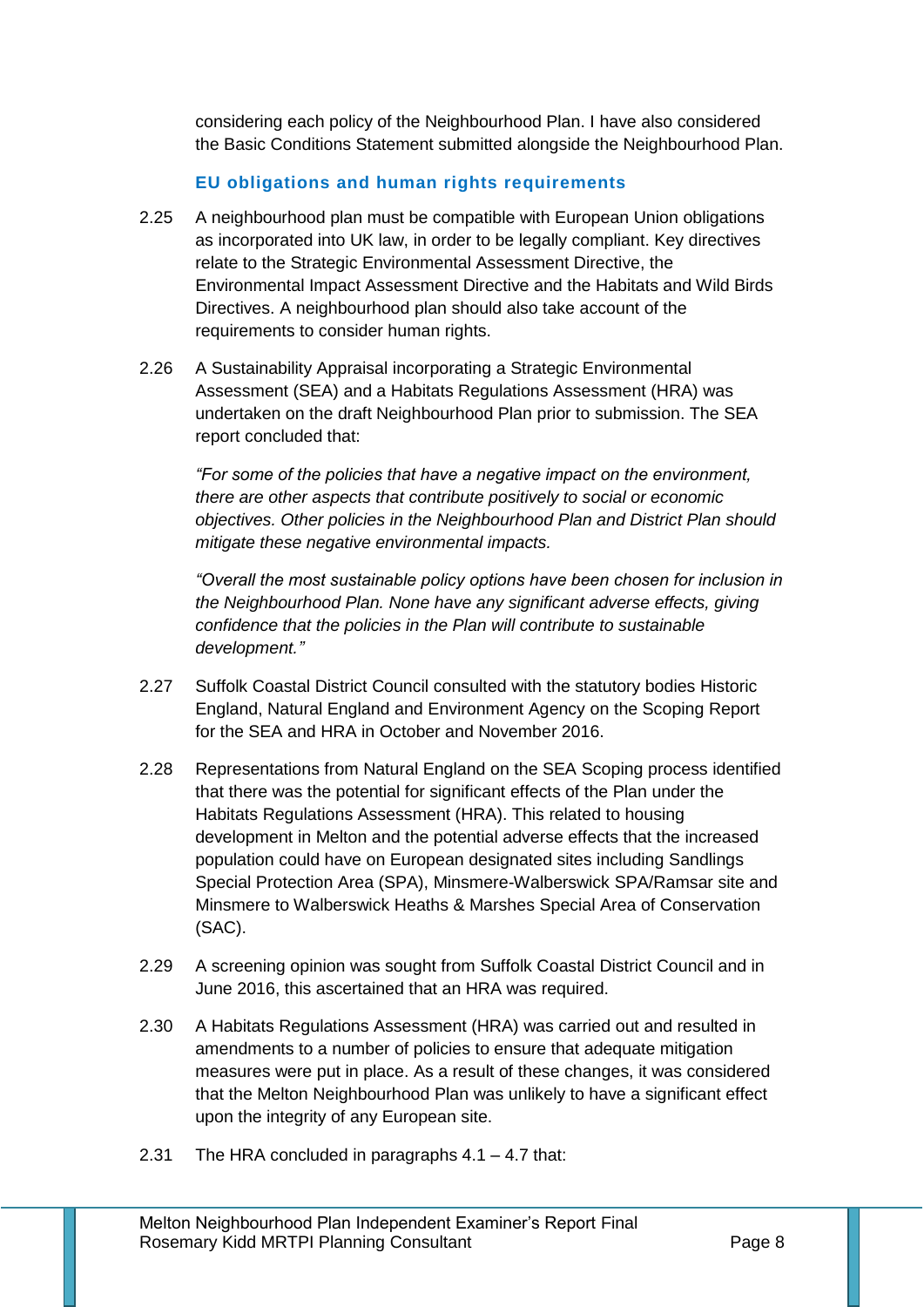"*The Melton Neighbourhood Plan Submission Version as a standalone document is likely to have a significant effect upon the Deben Estuary European site, particularly with those policies promoting housing and community development and potentially by encouraging improvements to cycle and pedestrian routes that may lead towards European sites. A slight cumulative increase in recreational pressure upon the Deben Estuary might result. However, the Melton Neighbourhood Plan is set within the context of other plans, particularly the SCDC Local Plan with which the Neighbourhood Plan must be consistent. It is therefore relevant to consider the likely significant effect of the Neighbourhood Plan in combination with the SCDC Local Plan, because the mitigation associated with the SCDC Plan encompasses the Neighbourhood Plan too.* 

*"The Melton Neighbourhood Plan is intended as one part of the development plan for Melton Parish. ….The strategy and policies of Melton Neighbourhood Plan are entirely consistent with the adopted SCDC Core Strategy, which has its own Appropriate Assessment that addresses the potential impacts on European sites that might occur from increased visitor pressure, due to an increase in human population resulting from the development of new homes that are planned for the District.*

"*SCDC's Core Strategy Appropriate Assessment provides in-depth methodology for mitigating the effects that increased visitors may have on European sites. The mitigation measures would be implemented through Policy SP17 – Green Space in the SCDC Core Strategy* 

*"The policies of Melton Neighbourhood Plan are intended to be used in conjunction with the policies of the SCDC Core Strategy and Development Management Policies Development Plan Document, to guide the development and growth of Melton Parish. As such the policies of Melton Neighbourhood Plan are consistent with those of SCDC Core Strategy and its Appropriate Assessment.* 

*"Overall, when in combination with [other plans and strategies], the Melton Neighbourhood Plan is unlikely to have a significant effect upon the integrity of any European site.* 

- 2.32 The Basic Conditions Statement comments that "*The Neighbourhood Development Plan has regard to the fundamental rights and freedoms guaranteed under the European Convention on Human Rights and complies with the Human Rights Act.*" However no assessment has been included in the report.
- 2.33 Article 1 of the First Protocol protects the right of everyone to the peaceful enjoyment of possessions. Although the Submission Plan includes policies that would restrict development rights to some extent, this does not have a greater impact than the general restrictions on development rights provided for in national law, namely the Planning and Compulsory Purchase Act 2004 and the Localism Act 2011.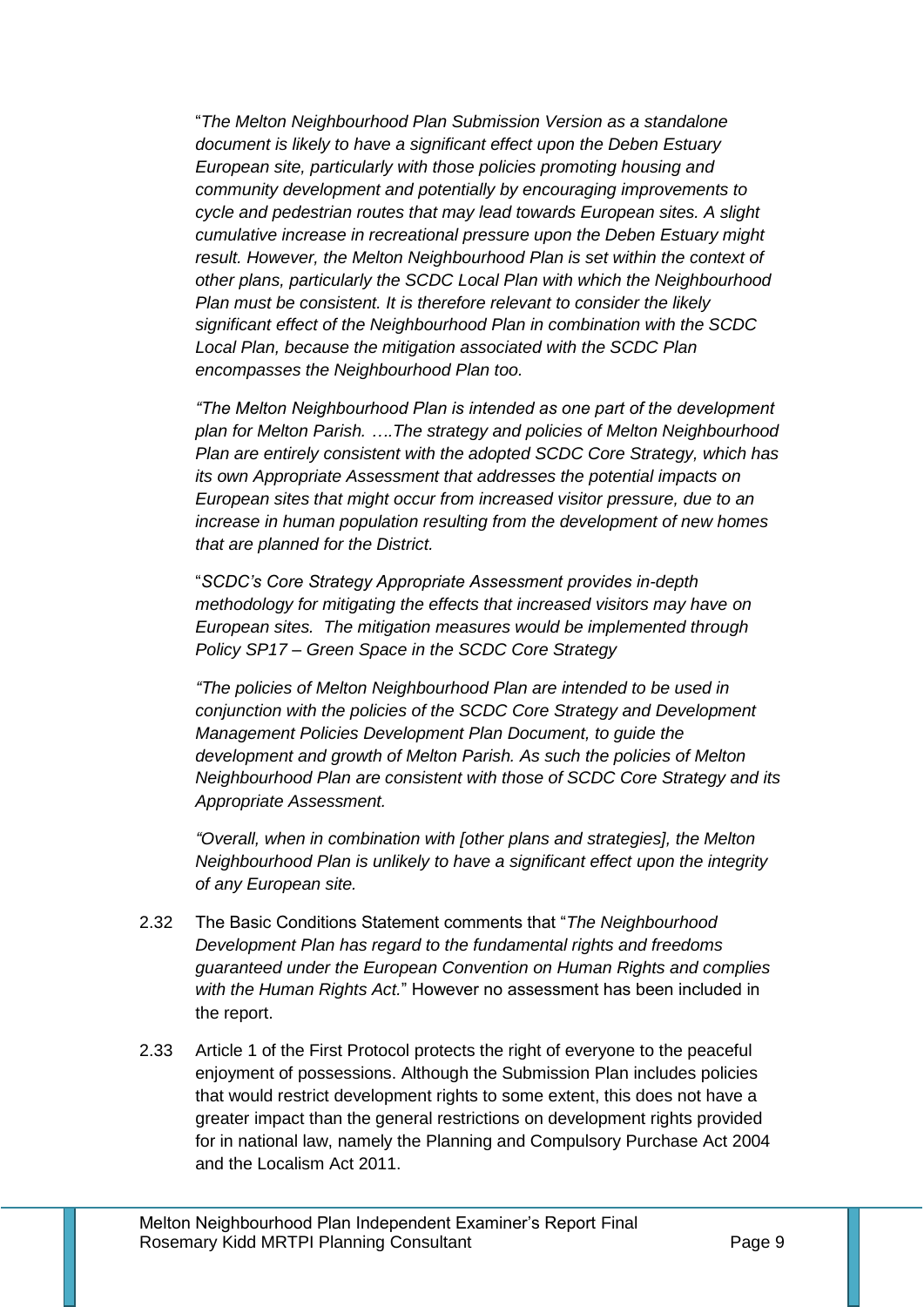- 2.34 Article 6 protects the right to a fair and public hearing before an independent tribunal in determination of an individual's rights and obligations. The process for Neighbourhood Plan production is fully compatible with this Article, allowing for extensive consultation on its proposals at various stages, and an independent examination process to consider representations received.
- 2.35 Article 14 provides that "*The enjoyment of the rights and freedoms set forth in … [the] … European Convention on Human Rights shall be secured without discrimination on any ground such as sex, race, colour, language, religion, political or other opinion, national or social origin, association with a national minority, property, birth or other status*." In the Consultation Statement, the Qualifying Body has provided evidence on how the statutory and nonstatutory consultations have been carried out and demonstrated that they were undertaken in such a way that all sections of the local community have been given the opportunity to express their views.
- 2.36 As far as I can ascertain, the policies of the plan and its preparation have taken account of the need to consider human rights. I consider that the Neighbourhood Plan does not breach, and is otherwise compatible with, EU obligations and human rights requirements and therefore satisfies that Basic Condition.

## **Contributes to sustainable development**

- 2.37 The Basic Conditions Statement has included an assessment of the contribution of the objectives and policies towards the three key principles to sustainable development: economic, social and environmental and commented on how each policy will contribute towards delivering sustainable development. A full Sustainability Appraisal has also been undertaken.
- 2.38 I am satisfied that the Melton Neighbourhood Plan will support the delivery of sustainable development and help to meet the social and economic development needs of the parish within the environmental context of the area.

## **The Neighbourhood Plan Preparation**

- 2.39 I am required under The Localism Act 2011 to check the consultation process that has led to the production of the Plan. The requirements are set out in Regulation 14 in The Neighbourhood Planning (General) Regulations 2012.
- 2.40 The Consultation Statement sets out an overview of the consultation process that has been undertaken in the course of preparing the Neighbourhood Plan. The preparation of the Neighbourhood Plan commenced in January 2014 following the designation of the Plan area. A Community Engagement Strategy was prepared to guide the consultation.
	- January 2014 questionnaires to every household and business in the parish
	- July 2014 two open days and follow up letters to households and businesses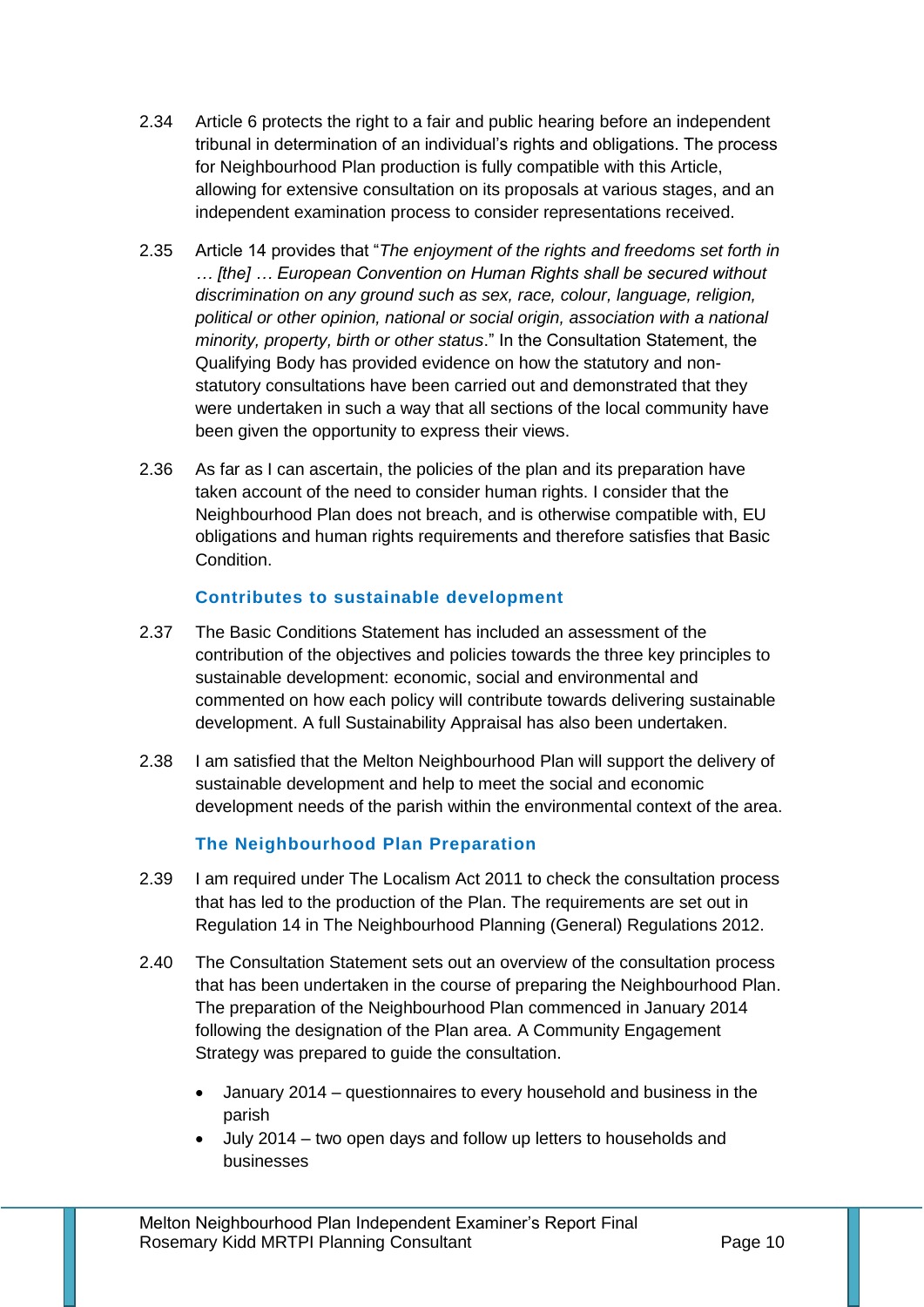- March 2016 three Neighbourhood Plan Open Sessions at Melton Primary School so that the community could look at the draft Neighbourhood Plan and proposed policies as well as look at a potential development proposal for 50 affordable houses and community facilities. The Vision, Mission, Objectives and main Policies and their backgrounds were publicised.
- The consultations and events were publicised through the Parish Council and Neighbourhood Plan websites, the village newsletters, by email and through posters.
- During the course of preparing the Neighbourhood Plan, consultations were carried out with District and County Council Officers, Local landowners, local businesses and retailers, the Primary School and Parish Councils within a 5 mile radius.
- The Group reviewed the feedback to ascertain whether there were any particular sections of the community that were being under-represented. However, it was felt that this was not the case and that a reasonable cross-section of the community had given their views. A presence at the Melton Village Fete in 2013 and 2014, the Young Persons Questionnaire sent in June 2013 and engagement with the Primary School was also good way to engage with typically hard-to-reach groups such as young working families.
- The Regulation 14 Pre-Submission Consultation ran from 1st July 2016 to 23rd September 2016. In accordance with requirements of the Neighbourhood Planning Regulations, relevant statutory consultees and other interested parties were notified of the consultation by letter.
- A representation has been made that the wording on the neighbourhood plan website for the Regulation 14 consultation was biased towards minimising growth. Another representation said the material on the parish council's website was misleading as it referred to the development site at Wilford Bridge Road as brownfield when part of it is greenfield.
- 2.41 I have considered the representations and note the concerns raised. However, I am satisfied that the pre-submission consultation and publicity has met the requirements of Regulations 14 and 15 in the Neighbourhood Planning (General) Regulations 2012.

# **The Examination Process**

- 2.42 The presumption is that the Neighbourhood Plan will proceed by way of an examination of written evidence only. However the Examiner can ask for a public hearing in order to hear oral evidence on matters which he or she wishes to explore further or so that a person has a fair chance to put a case.
- 2.43 I have undertaken this examination by way of written representations. I have considered the representations received during the consultation on the Submission draft plan. I have presented a number of questions to the Qualifying Body and Local Planning Authority seeking further clarification and information in writing. I have undertaken an unaccompanied visit to the Plan area.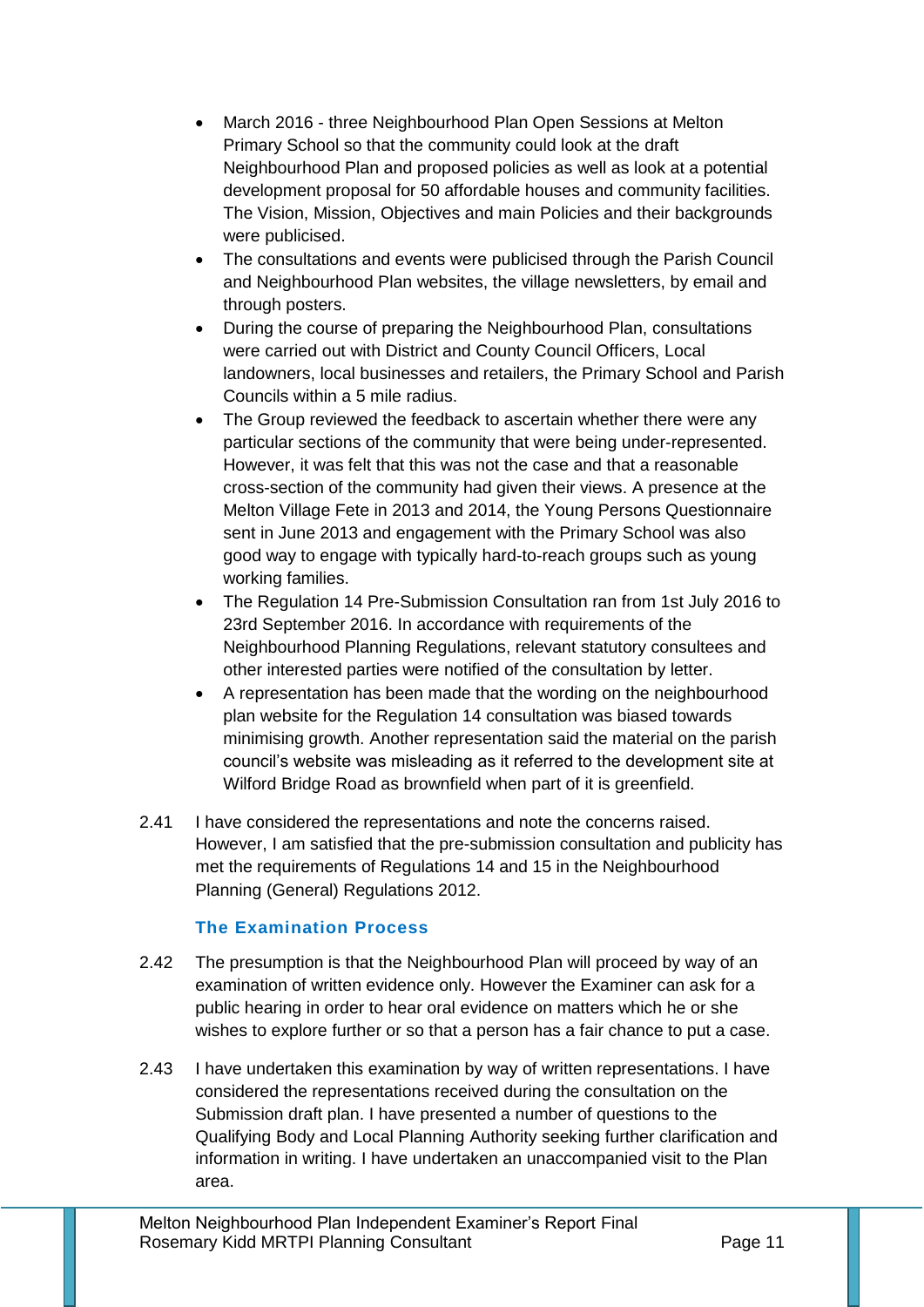- 2.44 I have considered the Basic Conditions Statement and the Consultation Statement as well as the reports for the Strategic Environmental Assessment and Habitats Regulations Assessment and other background evidence. In my assessment of the plan as a whole and each policy I have commented on how the plan and policy has had regard to national policies and advice and whether it is in general conformity with relevant strategic policies.
- 2.45 This report is the outcome of my examination of the Submission Draft Version of the Melton Neighbourhood Plan 2016 - 2030. I am required to give reasons for each of my recommendations and also provide a summary of my main conclusions. My report makes recommendations based on my findings on whether the Plan meets the Basic Conditions and provided the Plan is modified as recommended, I am satisfied that it is appropriate for the Neighbourhood Plan to be made. Once the plan is approved by Suffolk Coastal District Council it may proceed to a referendum. If it receives the support of over 50% of those voting then the Plan will be made by Suffolk Coastal District Council.
- 2.46 Under the terms of the neighbourhood planning legislation I am required to make one of three possible recommendations:
	- that the plan should proceed to referendum on the basis that it meets all the legal requirements;
	- that the plan should proceed to referendum if modified; or
	- that the plan should not proceed to referendum on the basis that it does not meet all the legal requirements.
- 2.47 If recommending that the Neighbourhood Plan is submitted to referendum my report must also recommend whether the area for the referendum should extend beyond the neighbourhood area to which the Neighbourhood Plan relates, and if to be extended, the nature of that extension. It is a requirement that my report must give reasons for each of its recommendations and contain a summary of its main findings.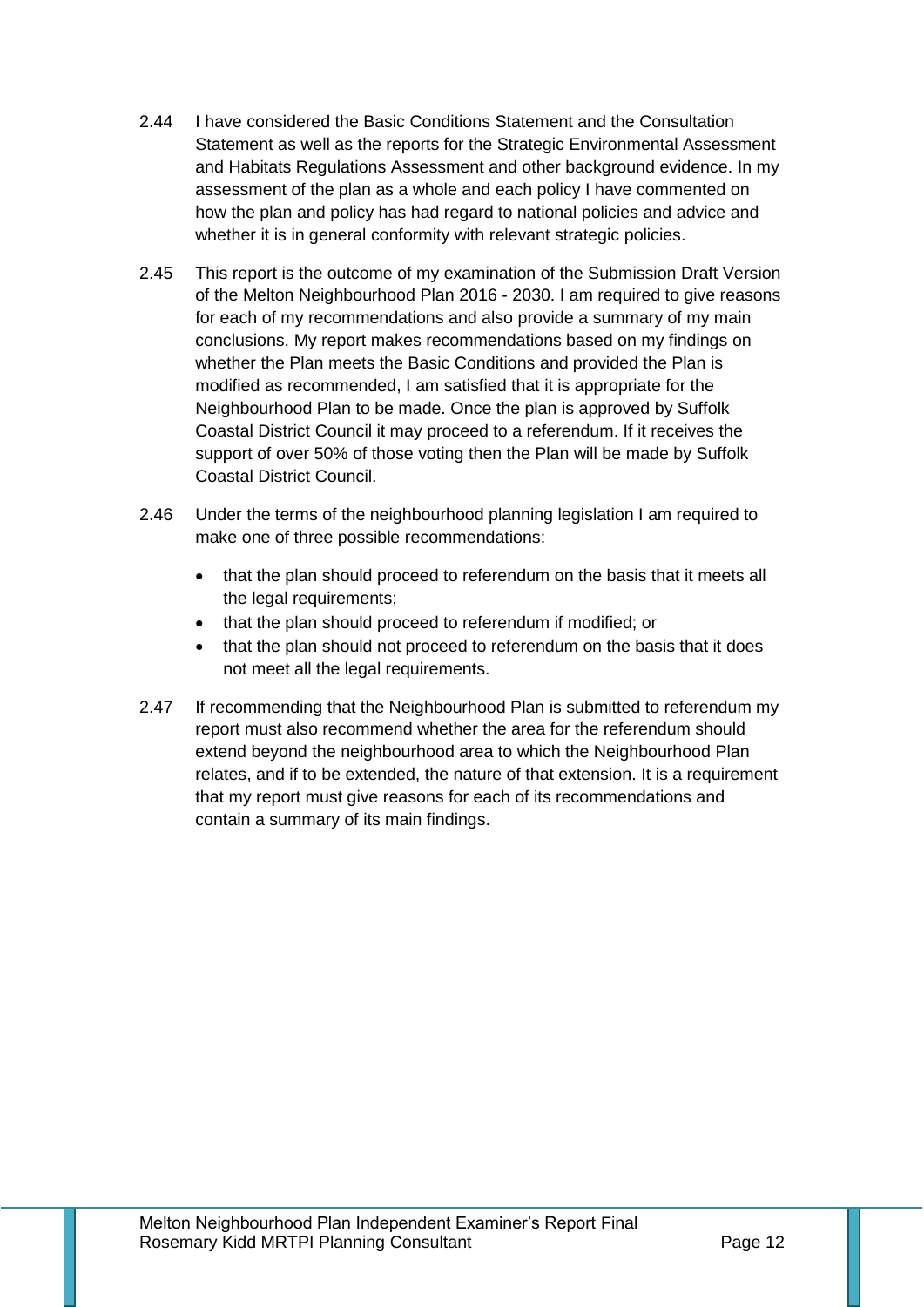# **3.0 Neighbourhood Plan – As a whole**

3.1 In considering the policies contained in the Plan, I have been mindful of the guidance in the Planning Practice Guide (PPG) that:

*"Neighbourhood planning gives communities direct power to develop a shared vision for their neighbourhood and shape the development and growth of their local area. They are able to choose where they want new homes, shops and offices to be built, have their say on what those new buildings should look like."*

3.2 In order to ensure that a neighbourhood plan can be an effective tool for the decision maker, the PPG advises that

*"A policy in a neighbourhood plan should be clear and unambiguous. It should be drafted with sufficient clarity that a decision maker can apply it consistently and with confidence when determining planning applications. It should be concise, precise and supported by appropriate evidence. It should be distinct to reflect and respond to the unique characteristics and planning context of the specific neighbourhood area for which it has been prepared."*

- 3.3 NPPF paragraph 183 states that parishes can use neighbourhood planning to set planning policies through neighbourhood plans to determine decisions on planning applications. The Planning Practice Guidance on Neighbourhood Plans states that neighbourhood plans should "*support the strategic development needs set out in the Local Plan"* and further states that *"the neighbourhood plan must address the development and use of land by setting planning policies to be used in determining planning applications because once the plan is made it will become part of the statutory development plan*".
- 3.4 National planning advice in NPPF paragraphs 16 and 184 is that neighbourhood plans should support the strategic development needs set out in the Local Plan, plan positively to support local development and should not promote less development than set out in the Local Plan or undermine its strategic policies. Nor should it be used to constrain the delivery of a strategic site allocated for development in the Local Plan.
- 3.5 NPPF paragraph 55 states that *"To promote sustainable development in rural areas, housing should be located where it will enhance or maintain the vitality of rural communities"*. The PPG adds the following guidance on rural housing *"all settlements can play a role in delivering sustainable development in rural areas – and so blanket policies restricting housing development in some settlements and preventing other settlements from expanding should be avoided unless their use can be supported by robust evidence".*
- 3.6 The Basic Conditions require that the Examiner considers whether the plan as a whole has had regard to national policies and advice contained in guidance issued by the Secretary of State and whether it is in general conformity with the strategic local policies. I now turn to considering whether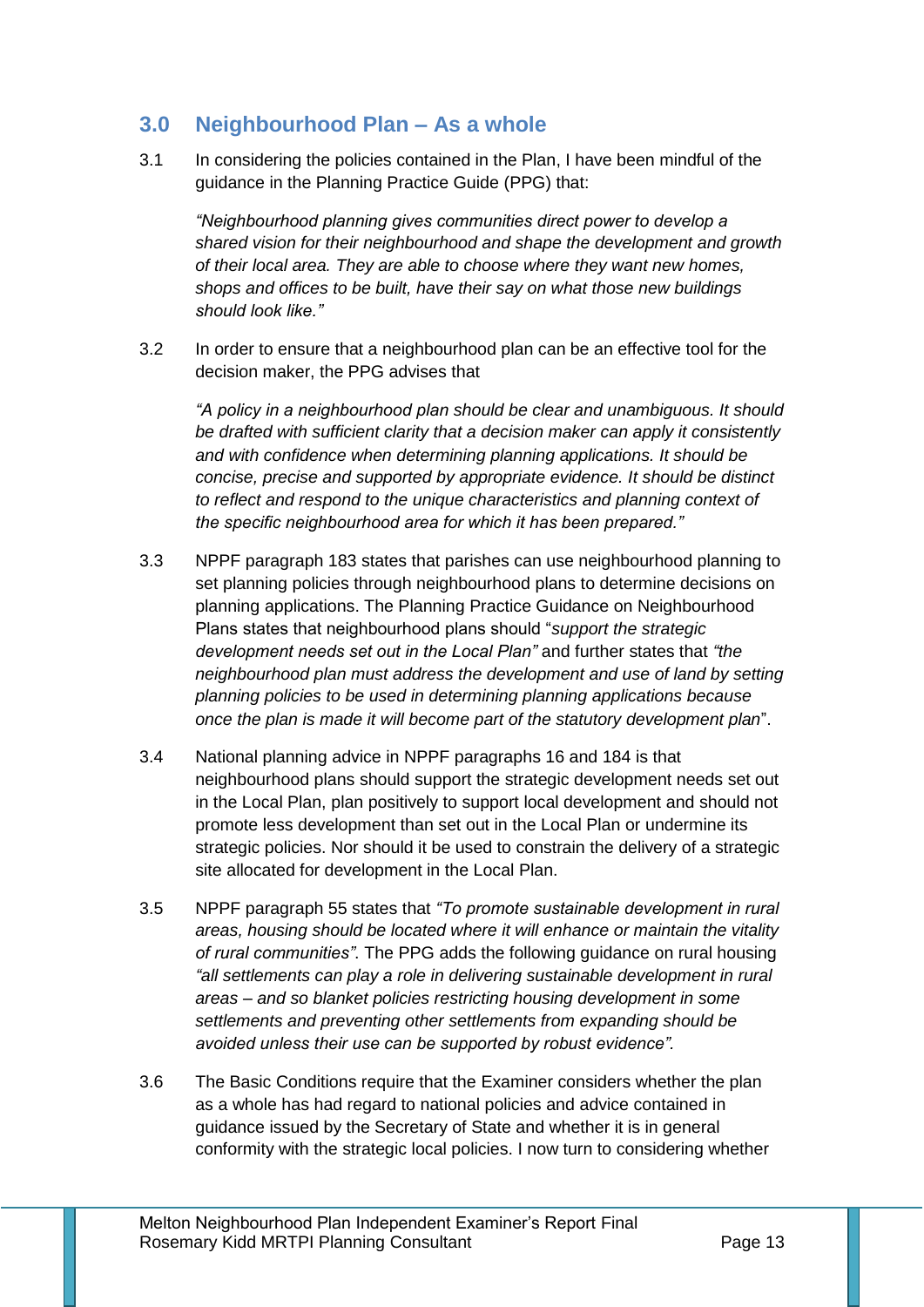the policies in the plan taken together have had regard to national and local strategic planning policies.

- 3.7 Melton has a population of 3741 in 2011 with nearly 1800 households. The Neighbourhood Plan area is located to the north- east of Woodbridge and contains part of the built up area of the town. Much of the parish is rural with an area of AONB, a conservation area, special landscape areas and woodland. The nearby Deben Estuary is a Natura 2000 site of European importance.
- 3.8 The Melton Neighbourhood Plan as a whole is thorough, clear and well presented. The Plan has sought to provide for the development needs of the community with provision for a housing site of 55 dwellings as part of a mixed use redevelopment with employment and open land uses. However, whilst the employment uses would make use of vacant employment land, the housing site would involve the use of an adjacent greenfield site. Concerns have been expressed about the suitability of the site in respect of the impact on flood risk, access and loss of trees and habitat.
- 3.9 The Plan contains a number of proposals for new and improved community facilities and infrastructure. Priorities for infrastructure provision have not been set out and it is unclear whether some schemes are deliverable or should be taken forward as community aspirations. The safeguarding of some existing open spaces is proposed. However, there is a degree of tension between proposals for a new village hall and increased car parking on the playing field site and the aspiration to designate it as a Local Green Space.
- 3.10 A number of policies in the Plan have been derived from the saved policies from the old Suffolk Coastal Local Plan. I have concerns that some of these policies have been overtaken by more recent development, are out of date or not clearly worded. Some are restrictive and not supported by evidence to justify them.
- 3.11 Certain policies state that planning permission will be granted for a particular type of development. The Neighbourhood Plan policies cannot indicate whether planning permission should be granted for a particular form of development. NPPF paragraph 2 states that applications for planning permission must be determined in accordance with the development plan unless material considerations indicate otherwise. The development plan consists of the Local Plan as well as the Neighbourhood Plan and there may be other matters that have to be considered before granting planning permission. Modifications are proposed to these policies to avoid this form of wording to take account of national policy.

## **Introductory Sections to the Neighbourhood Plan**

3.12 The Introduction to the Neighbourhood Plan sets out the national and local strategic context clearly. Paragraph 1.1 should be updated to refer to the adopted Site Allocations and Area Specific Policies Development Plan Document and the commencement of the review of the Local Plan.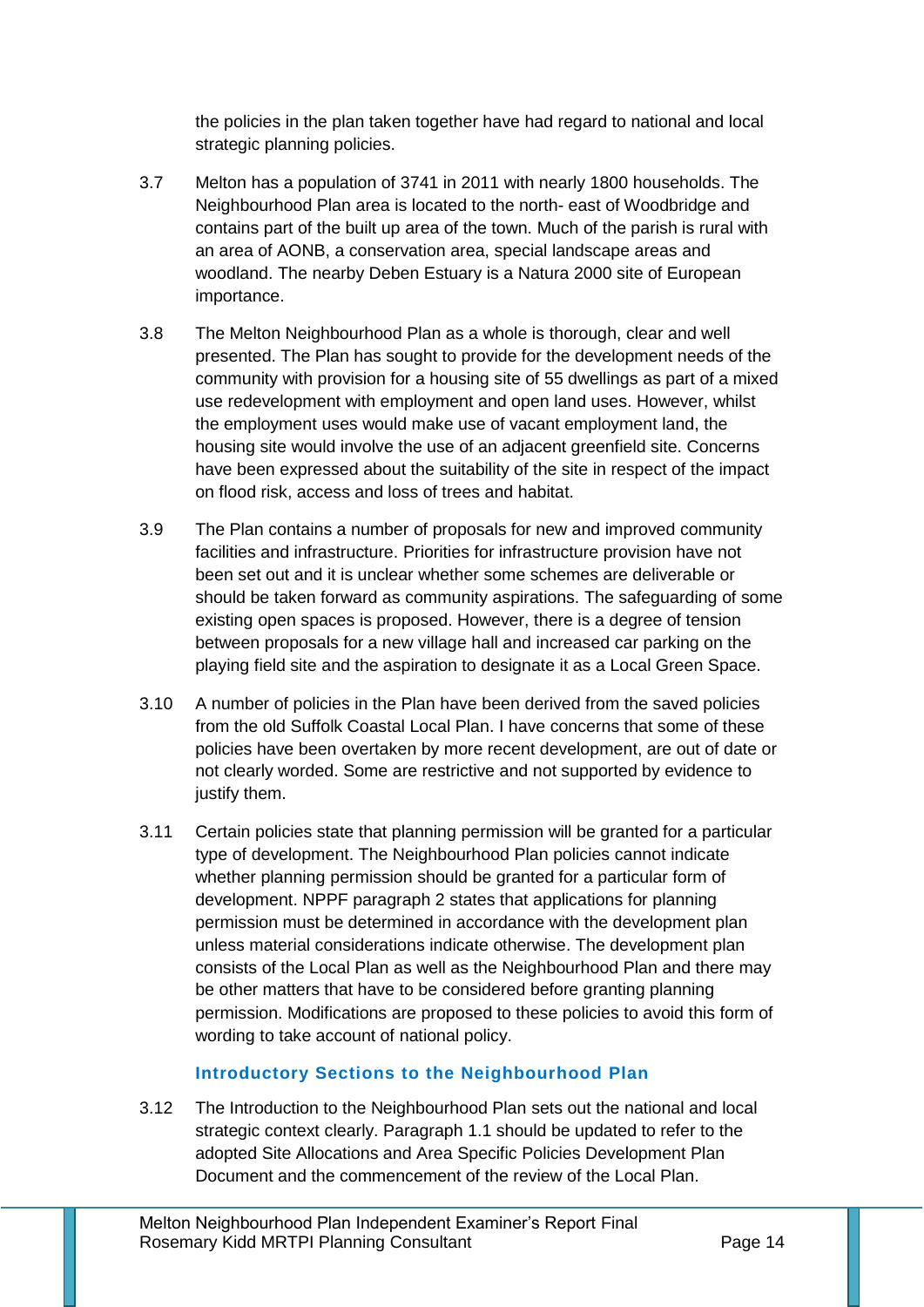3.13 Chapter 2 sets out the historical context for Melton, a summary of key statistical data and describes the issues facing the parish today.

# **The Neighbourhood Plan's Vision and Objectives for Melton**

- 3.14 The vision of the plan sets out the aim to retain the parish as a unique place safeguarding its historical and community assets within a sensitive well managed natural landscape. The vision statements also address infrastructure and traffic, commercial and retail development and community facilities.
- 3.15 Six objectives have been developed from the vision, however no assessment has been undertaken to show how they have been delivered through the policies of the Neighbourhood Plan.
- 3.16 It is considered that the vision and objectives are clear and distinct and are addressed through policies in the Plan.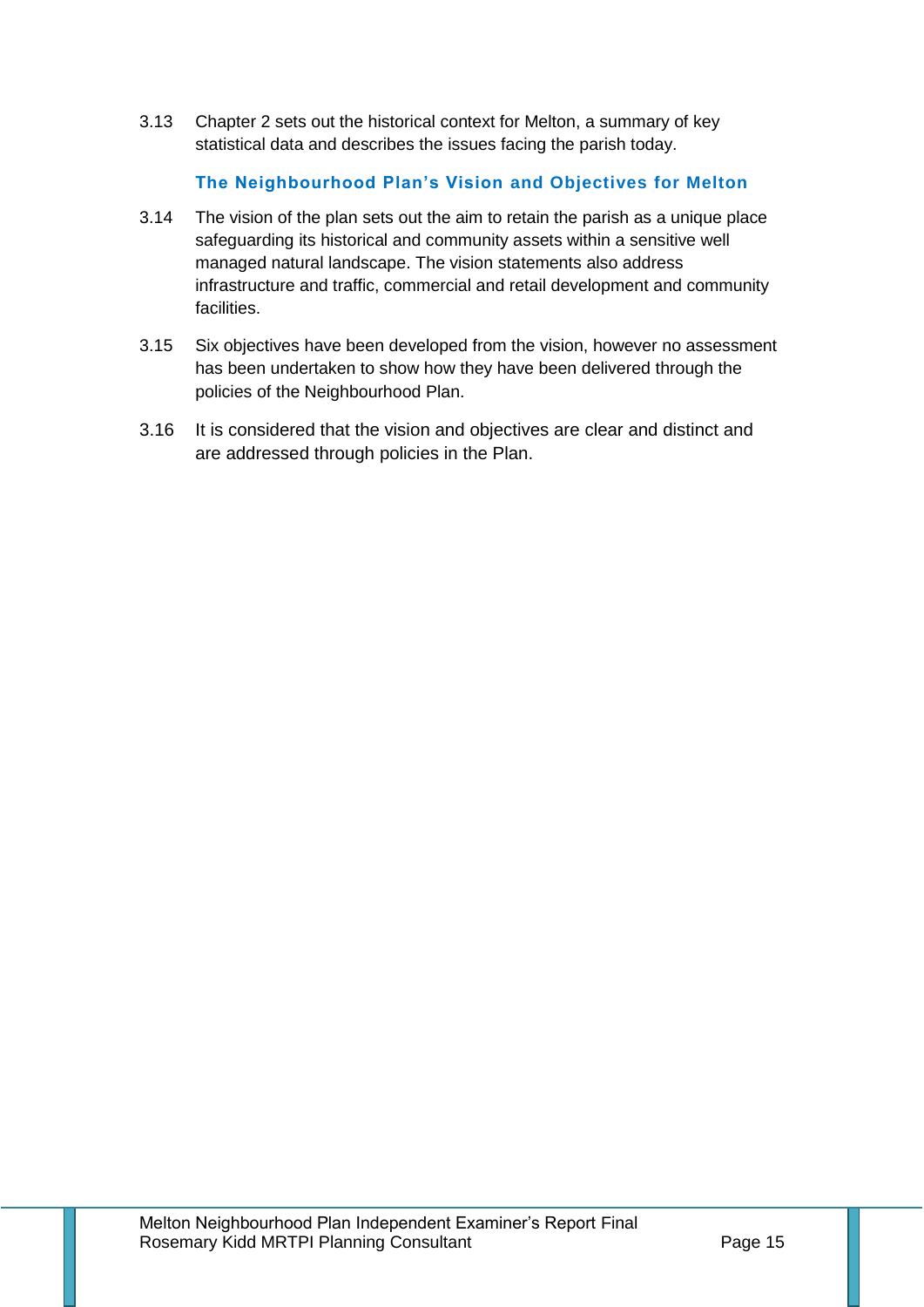# **4.0 Neighbourhood Plan – The Policies**

## **Strategic Context for Residential Development in Melton**

4.1 Suffolk Coastal Local Plan sets out the settlement hierarchy in Policy SP19. This policy identifies the proportion of housing development that is to be developed in each type of centre and the scale of such development. For strategic planning purposes, the parish may be split as follows:

a) Greater Woodbridge - That part which lies within the physical limits boundary of Woodbridge to which Local Plan Policy SP26 applies. The strategy for Woodbridge is to balance opportunities with the acknowledged physical and environmental constraints, in order to maintain and enhance its roles as the principal market town within the district, an employment centre and a tourist destination. The strategic policy identifies a housing allocation of 200 for the Greater Woodbridge area, of which Melton parish forms a part. The grant of planning permission at Woods Lane contributes up to 180 homes towards this allocation. Housing development on other windfall sites at the former Council Offices on Melton Hill/ Pytches Road junction and Cedar House opposite the former Council Offices are also to be attributed to Woodbridge.

b) Melton Village -The main village area, which is identified as a "Key Service Centre" to which Local Plan Policy SP27 applies. The strategy for Key Service Centres is to support and reinforce their individual character and to permit housing development within defined physical limits or where there is a proven local support in the form of small allocations of an appropriate scale.

c) Melton Park – the former St Audry's Hospital site which is identified as an "Other Village", to which Local Plan Policy SP28 applies. New housing development in the village is to be strictly controlled.

d) The remainder of the neighbourhood plan area is designated as countryside under Local Plan Policy SP29. New development is to be limited to exceptional forms of development**.** 

- 4.2 Policy SSP1 states that "*Where a current planning permission, or a resolution to grant planning permission subject to a legal agreement, fall within a designated neighbourhood plan area, they will be treated as part of the minimum level of housing that the neighbourhood plan should provide for*".
- 4.3 Policy SSP2 identifies the purpose of physical limits boundaries around the larger settlements where development is to occur.

# **Policy MEL1: Physical Limits Boundaries**

4.4 A review of the Physical Limits Boundaries around that part of Greater Woodbridge in the Plan area and Melton Village has been undertaken as part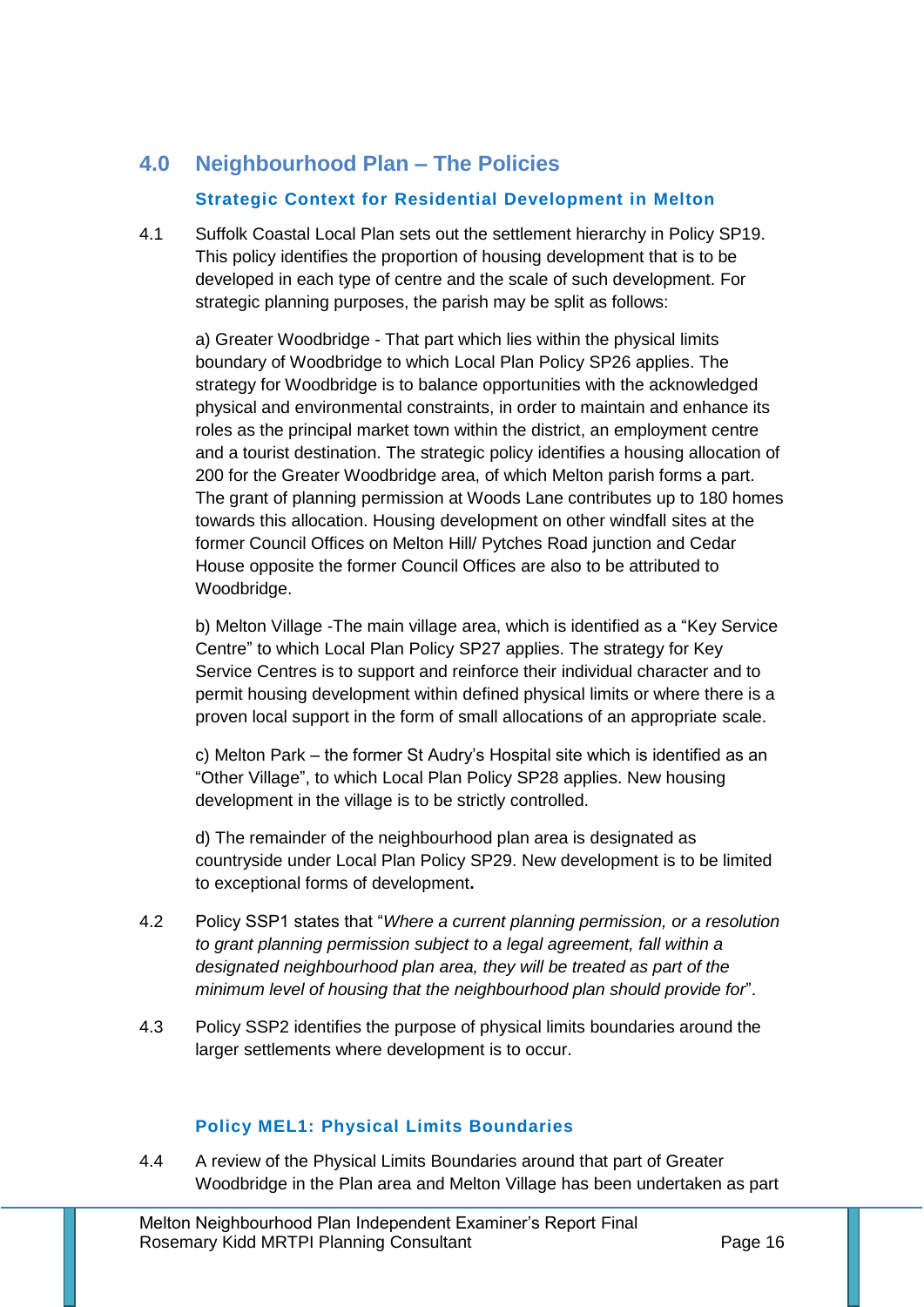of the preparation of the Neighbourhood Plan in accordance with Policies SP26, SP27 and SSP2 of the Local Plan. The Neighbourhood Plan proposes to allocate one site on land off Wilford Bridge Road under MEL 21. I have considered the allocation in more detail under the Policy itself.

- 4.5 I have given consideration to whether the Physical Limits Boundary has been defined in accordance with the strategic policy and whether sufficient sites have been included to deliver the strategic housing requirement.
- 4.6 The Local Authority has provided me with the following figures on the housing requirement, housing commitments and completions: Figures for 2010 to 2015 are taken from Table 2 of the Site Allocations DPD.

|  |  | Table 1 Housing requirement, housing commitments and completions |  |
|--|--|------------------------------------------------------------------|--|
|  |  |                                                                  |  |

|                       | Completions &<br>commitments<br>at 2010 - 2015 | Additional<br>housing<br>required to<br>be allocated | Net new dwellings<br>permitted on sites of 5<br>or more dwellings<br>between 1/4/2015 -<br>31/03/2017 |
|-----------------------|------------------------------------------------|------------------------------------------------------|-------------------------------------------------------------------------------------------------------|
| Woodbridge            | 101                                            | 200                                                  | 195                                                                                                   |
| <b>Melton Village</b> | 97                                             | 10                                                   | 18                                                                                                    |

4.7 The local planning authority has identified the following housing sites as contributing to the adopted Local Plan housing requirement:

## **Table 2 Housing sites potential**

| Woodbridge                    |                     |
|-------------------------------|---------------------|
| <b>Woods Lane</b>             | Up to 180 (outline) |
| <b>Former Council offices</b> | Approx 100          |
| <b>Cedar House</b>            | 12                  |
|                               |                     |
| <b>Melton Village</b>         |                     |
| Commitments                   | 18                  |
| Proposed allocation           | 55                  |
|                               |                     |

- 4.8 The Local Planning Authority is satisfied that the housing requirement for Greater Woodbridge can be more than met by the sites identified. In Melton Village, the current commitments and completions will exceed the housing requirement. Proposals under Policy MEL21 would be in excess of the requirement. The named sites in Table 2 above are all included in the Physical Limits Boundaries for Woodbridge or Melton. I have no reason to doubt their conclusions.
- 4.9 However, as the adopted Local Plan runs to 2027, it is not possible to ascertain whether the Neighbourhood Plan will provide sufficient housing to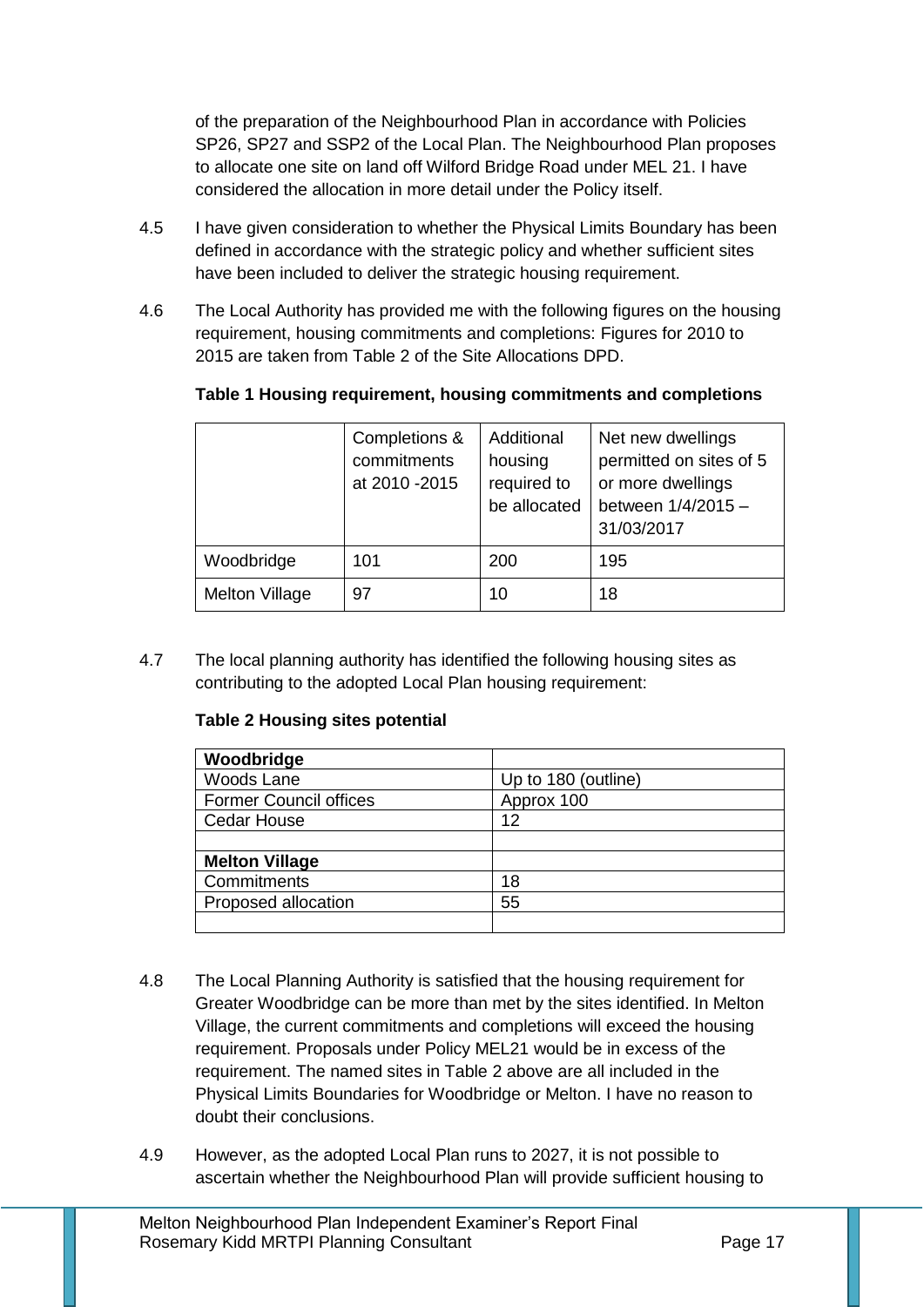cover the period 2027 – 2030 in view of the uncertainties about the future housing requirement for this period which will be addressed in the Local Plan review. In response to my question on the matter, the Local Planning Authority has informed me of the figures from the Strategic Housing Market Assessment published in May 2017 which identifies an objectively assessed need figure slightly lower than the annual figure in the current Core Strategy.

- 4.10 The Local Planning Authority has provided me with an estimate that the housing provision for the additional three years based on this data would be in the order of 19 dwellings. The mixed use proposal at Wilford Bridge Road would deliver 55 dwellings which would more than meet this additional requirement.
- 4.11 Representations have been made that the identification of a Physical Limits Boundary should not be used as a means of restricting growth as this does not accord with the positive approach to growth required by the NPPF. Boundaries should be drawn to include land allocations to facilitate the required level of growth.
- 4.12 A representation has been made proposing that a Physical Limits Boundary be defined around Melton Park.
- 4.13 A representation has been made that the Basic Conditions Statement or other background evidence should include evidence on the housing requirement and supply. It states that the Neighbourhood Plan relies on out of date figures and ignores the District's true objectively assessed need.
- 4.14 A representation has been made that in order to avoid the Neighbourhood Plan becoming out of date should a housing land supply shortfall emerge across the District, the Neighbourhood Plan should consider including potential reserve site.
- 4.15 A representation states that the Neighbourhood Plan relies on an out of date Local Plan and fails to deliver proportionate and necessary growth.
- 4.16 Local Plan policies apply Physical Limits Boundaries to all settlements identified as sustainable in the Core Strategy under Policy SP19 Settlement Hierarchy and this includes the market town of Woodbridge and the Key Settlement of Melton Village. Melton Park is classed as an "Other Settlement" where only very limited development will be permitted in the circumstances stated in Policy SP28 and where the Local Plan requires that Physical Limits Boundaries should not be defined.
- 4.17 It is considered that the identification of Physical Limits Boundaries around only Woodbridge and Melton accords with the strategic policy approach. I am satisfied that the boundaries have been defined to include sufficient land to deliver more housing than that required in the adopted development plan with an allowance for the additional three years of the Neighbourhood Plan period.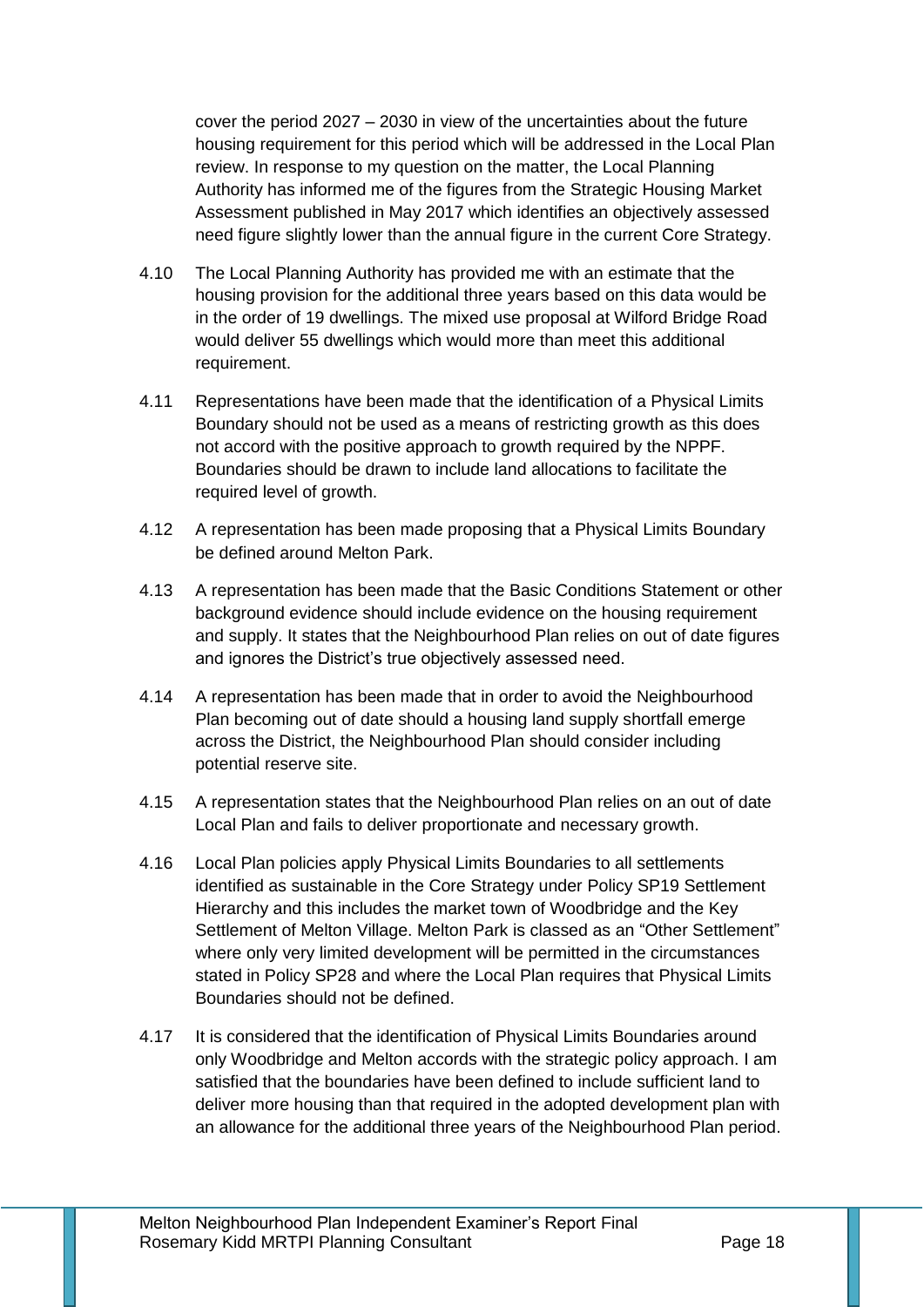- 4.18 Planning Practice Guidance states that "*A draft neighbourhood plan must be in general conformity with the strategic policies of the development plan in force if it is to meet the [basic condition.](https://www.gov.uk/guidance/neighbourhood-planning--2#basic-conditions-for-neighbourhood-plan-to-referendum) Although a draft neighbourhood plan is not tested against the policies in an emerging Local Plan the reasoning and evidence informing the Local Plan process is likely to be relevant to the consideration of the basic conditions against which a neighbourhood plan is tested. For example, [up-to-date housing needs evidence](https://www.gov.uk/guidance/neighbourhood-planning--2#evidence-to-support-a-neighbourhood-plan) is relevant to the question of whether a housing supply policy in a neighbourhood plan contributes to the achievement of sustainable development*."
- 4.19 In order to minimise potential conflicts with the emerging Local Plan and to ensure that policies in the neighbourhood plan are not overridden by a new Local Plan, the PPG advises that neighbourhood plans should consider providing indicative delivery timetables, and allocating reserve sites to ensure that emerging evidence of housing need is addressed.
- 4.20 It is considered that the proposed housing allocation would support the delivery of additional housing over and above the housing requirement of the adopted Local Plan.
- 4.21 The third paragraph of Policy MEL1 and the fifth bullet point states that development proposals outside the physical limits boundary will not be permitted unless "they relate to the site allocated in Policy MEL21". In response to my question on the matter, the Qualifying Body has responded to say that there is an error with the mapping. However, following my consideration of the proposals under Policy MEL21 I consider it appropriate to include the site allocation within the physical limits boundary. The bullet point is incorrect and should therefore be deleted.
- 4.22 Subject to the recommended modification, it is considered that Policy MEL1 meets the Basic Conditions and has taken account of national planning policy and is in general conformity with strategic local policy.

#### **Recommendation 1: Revise Policy MEL1 as follows**

**Delete the fifth bullet point;**

**Correct the spelling of Coastal in the sixth bullet point.**

#### **Transport and Movement**

#### **Policy MEL2: Dedicated Access for Cyclists and Pedestrians**

- 4.23 The policy encourages improved access for cyclists and pedestrians, including disabled users and particularly mobility scooters. The second part of the policy includes a list of seven projects for dedicated footpath/cycleway routes, crossing points and traffic calming measures.
- 4.24 The PPG states that communities can use neighbourhood plans to set policies to be used in determining planning applications and that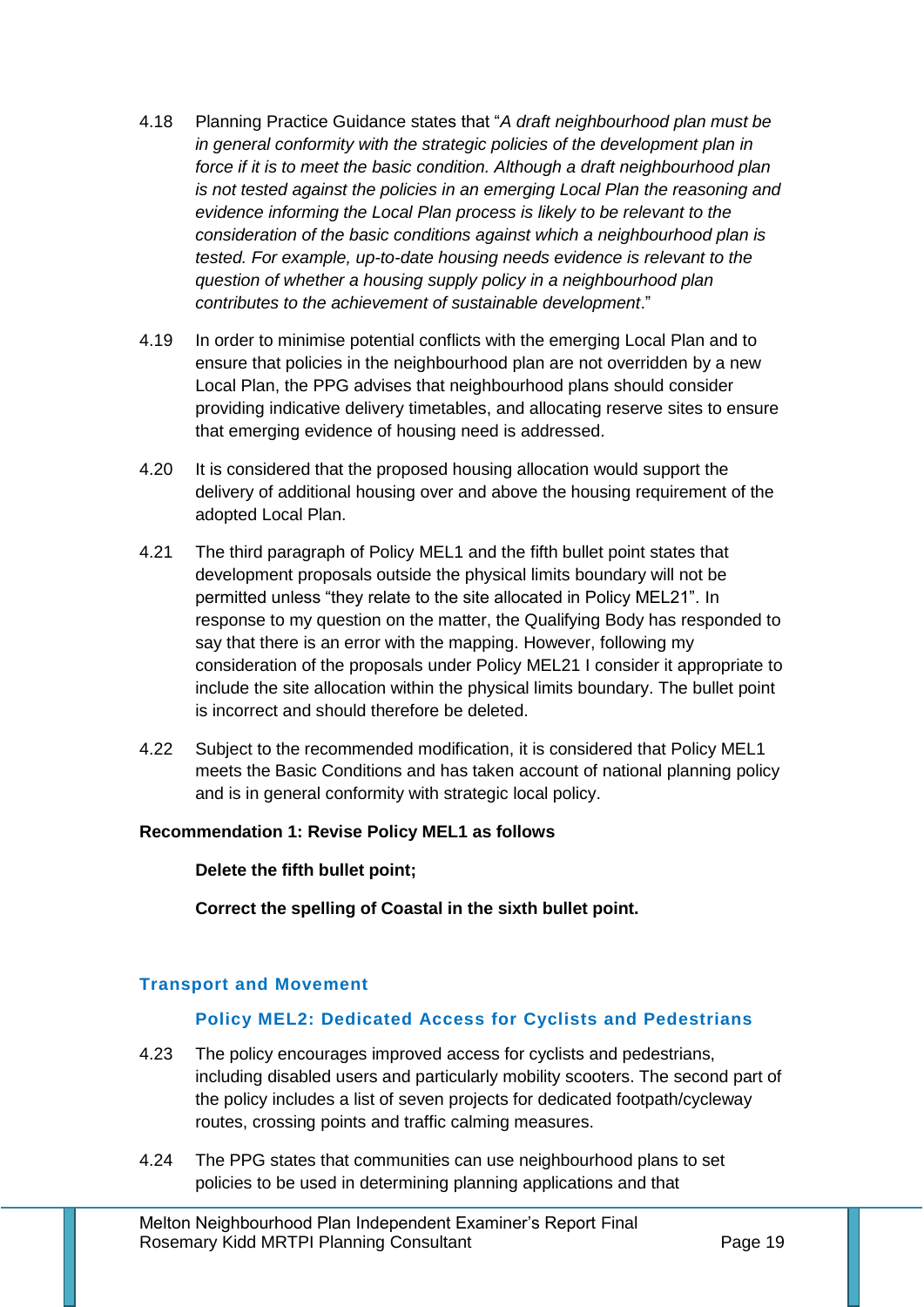neighbourhood plans may wish to consider what infrastructure needs to be provided to support the development proposed in the plan to ensure that the neighbourhood can grow in a sustainable way. When new and improved infrastructure is identified, the neighbourhood plan should set out the prioritised infrastructure required.

- 4.25 A representation has been received proposing consideration of a cyclepath along Melton Road to Woodbridge. The examiner's role is limited to considering whether the Neighbourhood Plan policies satisfy the Basic Conditions; it does not extend to considering whether other sites or proposals should be included in the Plan.
- 4.26 In response to my question on which proposals are priorities to deliver the development proposals and which are aspirational to improve traffic conditions in the plan area generally, the Qualifying Body has responded to state that the proposals for new transport provision including improved foot and cycle provision and car parking are interlinked and, in some instances, extend beyond the boundary of the neighbourhood plan area.
- 4.27 The policy has been discussed with Suffolk County Council and they have stated that the policy is generally appropriate.
- 4.28 The list of projects includes pedestrian/cycle crossing points and traffic calming measures which would be undertaken by the Highway Authority as permitted development. As these are not proposals that would not be subject to planning permission, it is considered that it is not appropriate to include them in the development plan policy as this would not have regard to the advice in PPG on the purpose of Neighbourhood Plans. It is recommended that they be included in the Neighbourhood Plan as a Community Action.
- 4.29 Subject to this modification, it is considered that the policy meets the Basic Conditions.

#### **Recommendation 2: Revise Policy MEL2 as follows:**

**Delete bullet points 2, 4, 5, 6, and 7 relating to the crossing points and traffic calming measures.** 

**Include a new Community Action under the section on Non Land Use Issues stating "***The Parish Council will strongly support the following: include bullet points 2, 4, 5, 6, and 7.*

# **Policy MEL3: Views from Footpaths, Cyclepaths and Public Rights of Way**

4.30 The policy expects development proposals to be designed so that they do not have a significant impact on short distance views of the Area of Outstanding Natural Beauty and the Rive Deben from any of the types of routes specified.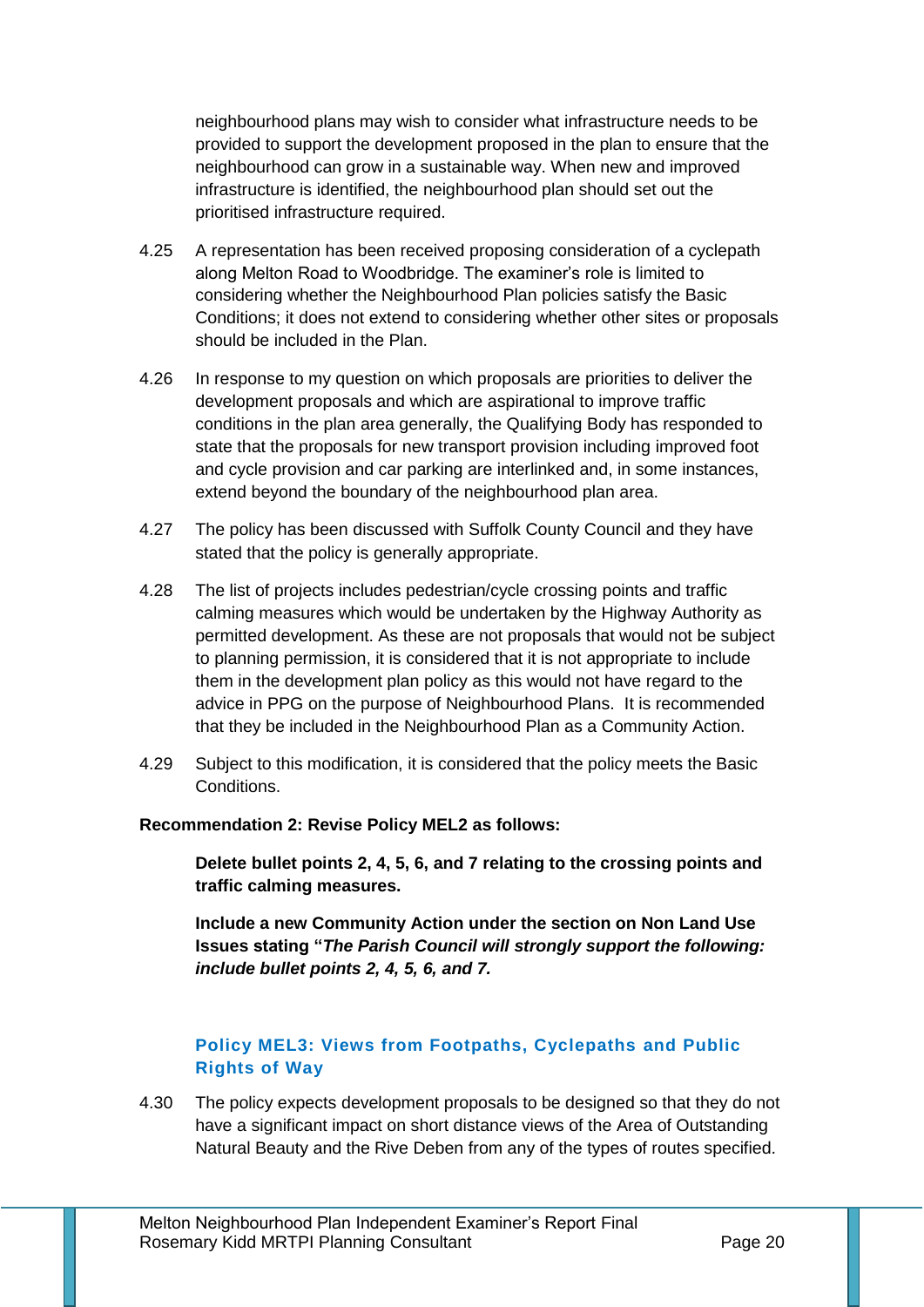- 4.31 A representation has been made that the policy reads as an aspiration and lacks criteria about the circumstances of how the policy is to be applied.
- 4.32 It is considered that this policy appears to be very wide ranging as it applies to any footpath, cycleway or public right of way in the parish. In response to my question about which routes the policy will apply to, the Qualifying Body has supplied a map showing eight routes.
- 4.33 Subject to the policy referring to a significant "adverse" impact and the routes being shown on the Proposals Map, it is considered that the policy meets the Basic Conditions.

#### **Recommendation 3: Revise Policy MEL3 to read:**

**"…..a significant** *adverse* **impact on….from the routes shown on the Proposals Map."**

**Include the routes shown on the map in Appendix A of the responses to the Examiner's Questions on the Proposals Map.**

# **Policy MEL4: Bus and Community Transport Provision**

# **Policy MEL5: Melton Railway Station**

- 4.34 These policies support proposals to provide public transport infrastructure along existing bus routes and secure bicycle racks at Melton Railway Station.
- 4.35 The justification states that the Parish Council will seek to secure these improvements through the use of its Community Infrastructure Fund receipts.
- 4.36 It is considered that the policies meet the Basic Conditions.

# **Policy MEL6: Parking Standards**

- 4.37 The policy sets out minimum parking standards for new residential development and seeks to ensure that there is no reduction in parking provision as a result of developments affecting existing housing
- 4.38 The National Planning Policy Framework (NPPF) contains specific guidance in respect of parking in paragraph 39: "*If setting local parking standards for residential and non-residential development, local planning authorities should take into account:*
	- *the accessibility of the development;*
	- *the type, mix and use of development;*
	- *the availability of and opportunities for public transport;*
	- *local car ownership levels; and*
	- *an overall need to reduce the use of high emission vehicles*".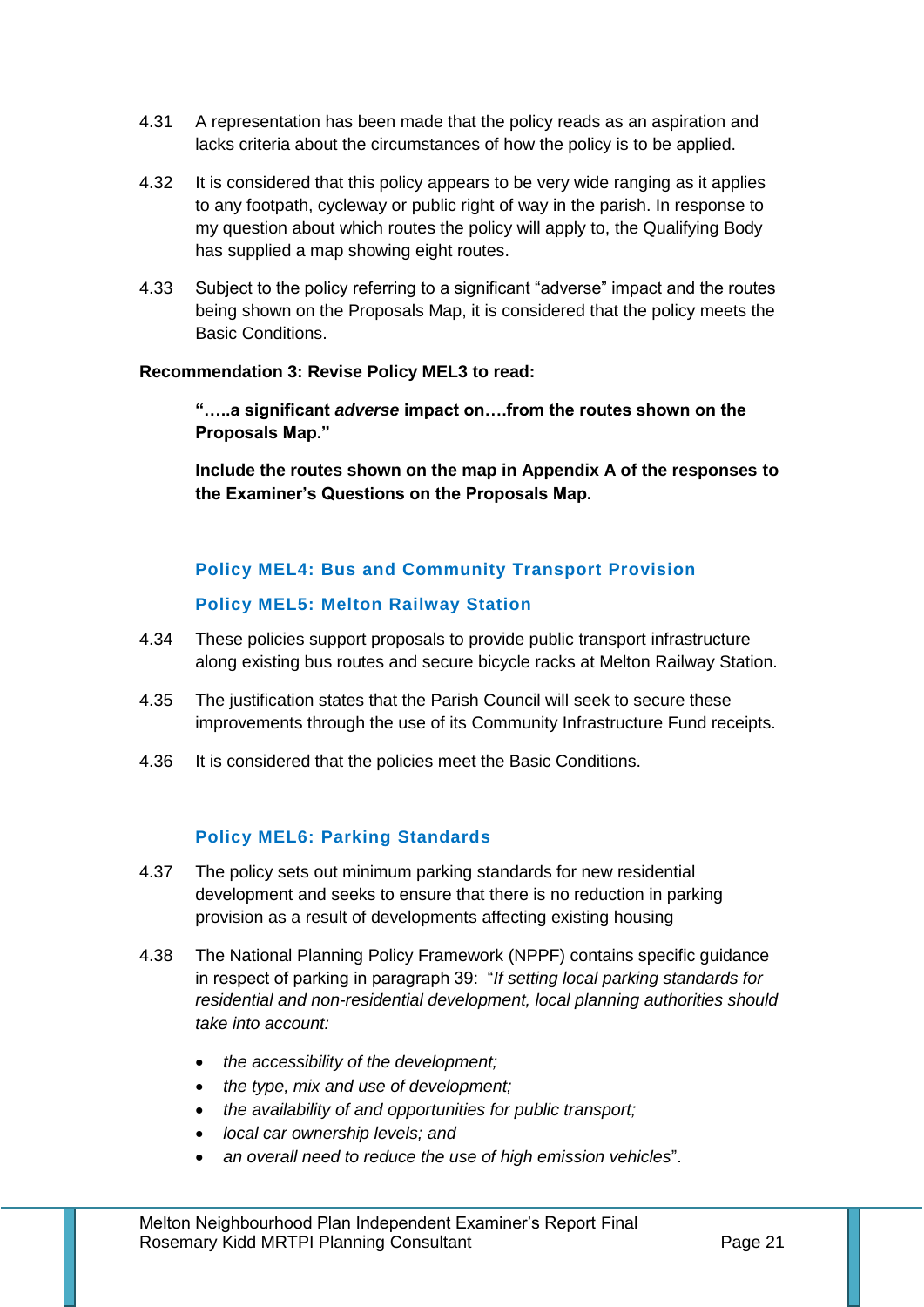- 4.39 On 25 March 2015, the Secretary of State for Communities and Local Government announced that national planning policy would be amended to further support the provision of car parking spaces.
- 4.40 Development Management Policy DM19 Parking Standards requires new development to provide parking provision in accordance with the Council's adopted parking standards which are currently set out in the Suffolk Advisory Parking Guidance – Technical Guidance which was updated in 2015 following the change in national advice.
- 4.41 The first part of the policy sets out only small changes to the County Guidance by amending the standard for 2-bed houses and flats and by introducing a standard for 5+ houses and flats.
- 4.42 The second part of the policy states that development that results in the loss of off- or on- street parking will generally be refused unless the same number of spaces are re-provided nearby.
- 4.43 It is considered that this part of the policy is unclear and ambiguous. It does not take into account the adequacy or otherwise of the existing parking in relation to the standards as set in the parking guidance.
- 4.44 A representation has been made that the parking standards appear to be an overprovision of car parking spaces and would be contrary to the principles of sustainable development.
- 4.45 To ensure that the policy is clear and unambiguous, it is recommended that the second paragraph should be revised to refer to new development that results in the loss of off-road parking only being acceptable where adequate parking provision is made in accordance with the adopted parking standards.
- 4.46 Subject to the modification, it is considered that the policy meets the Basic Conditions.

## **Recommendation 4: that the second paragraph of Policy MEL6 be revised as follows:**

**"New development that results in the loss of off- or on-road parking spaces** *should include adequate parking spaces in accordance with the adopted parking standards."*

**Revise Paragraph 5.28 to read: "***Development proposals that would involve the loss of existing parking provision should ensure that sufficient spaces are made available to serve the development and to make alternative provision nearby for any parking spaces lost***."**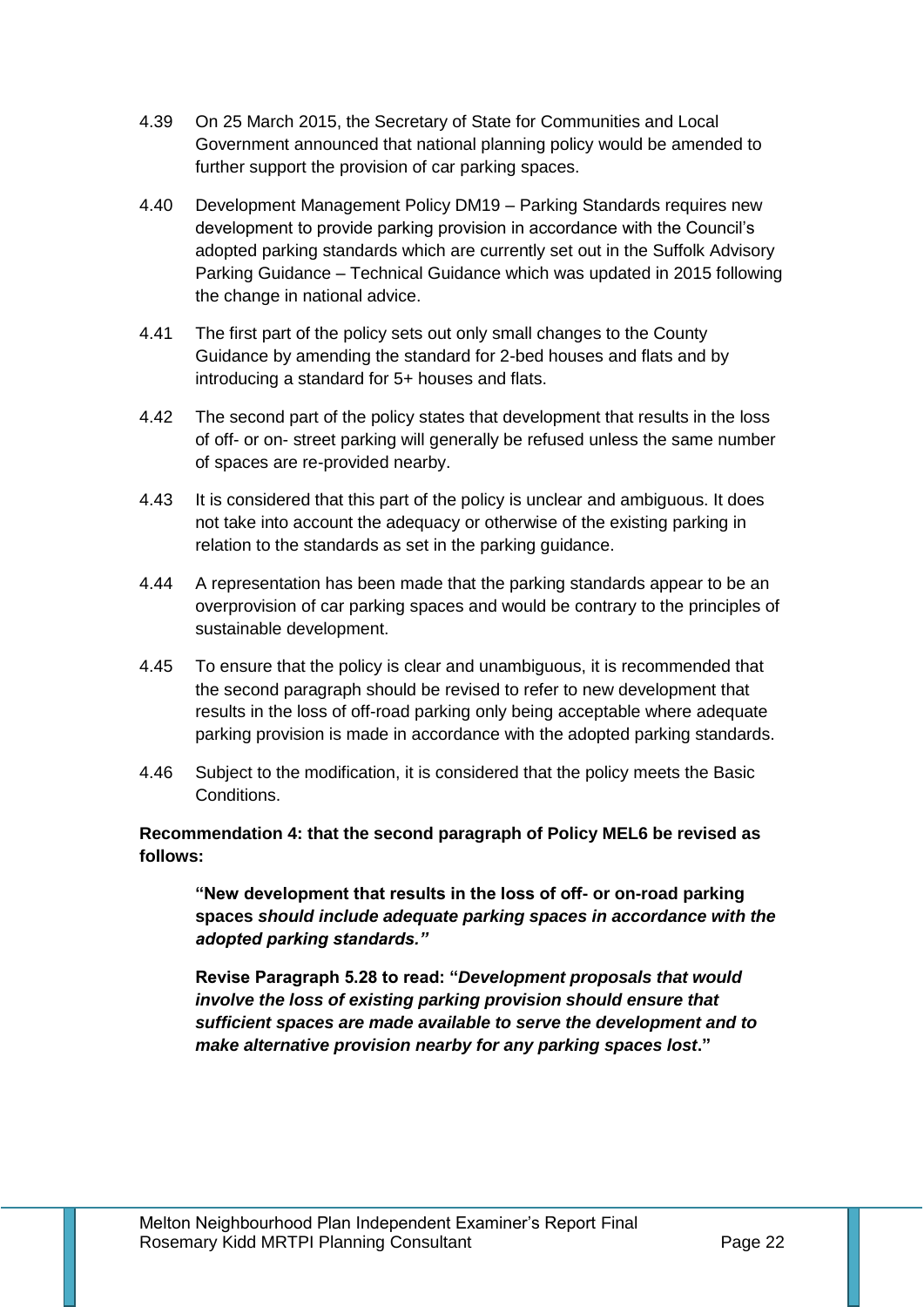#### **Policy MEL7: Land opposite McColls Convenience Store, The Street**

- 4.47 Policy MEL7 proposes that parking spaces, seating and landscaping should be provided on land opposite McColls Convenience Store to provide additional parking area for the local shops.
- 4.48 In response to my question about the feasibility of the proposal, the Qualifying Body has commented that the land is owned by the District Council. The Parish Council intends to work with the District Council to resolve the current problems with cars parking on the green area by providing improved parking spaces and associated landscaping.
- 4.49 A representation has been made objecting to the parking on the grassed area.
- 4.50 It is considered that the Policy meets the Basic Conditions. However the Proposals Inset Map is at such a scale that boundaries of the site cannot readily be distinguished.
- 4.51 Subject to the modification, it is considered that the policy meets the Basic Conditions.

**Recommendation 5: that a more detailed Inset Map be included that shows the boundaries of the site referred to in Policy MEL7.** 

#### **Community Infrastructure**

## **Policy MEL8: Community Facilities**

- 4.52 The policy seeks to safeguard existing community facilities and retail facilities and includes the re-provision of a community facility and marketing of a retail outlet.
- 4.53 The third part of the policy sets out criteria for considering new community facilities.
- 4.54 Local Plan Policy DM30 sets out the circumstances where the redevelopment or change of use of key facilities (shops and pubs) may be acceptable; Policy DM31 makes provision for the change of use of public buildings such as schools, churches and halls to other uses; Policy DM32 sets out the factors to be considered in the provision of new sports and play facilities and the loss of such facilities.
- 4.55 A representation has been made that the policy does not provide support for nursing home or care facilities or that residential housing schemes should include housing for older residents. The site at Yarmouth Road includes a nursing home and assisted living accommodation and should be allocated in the Neighbourhood Plan.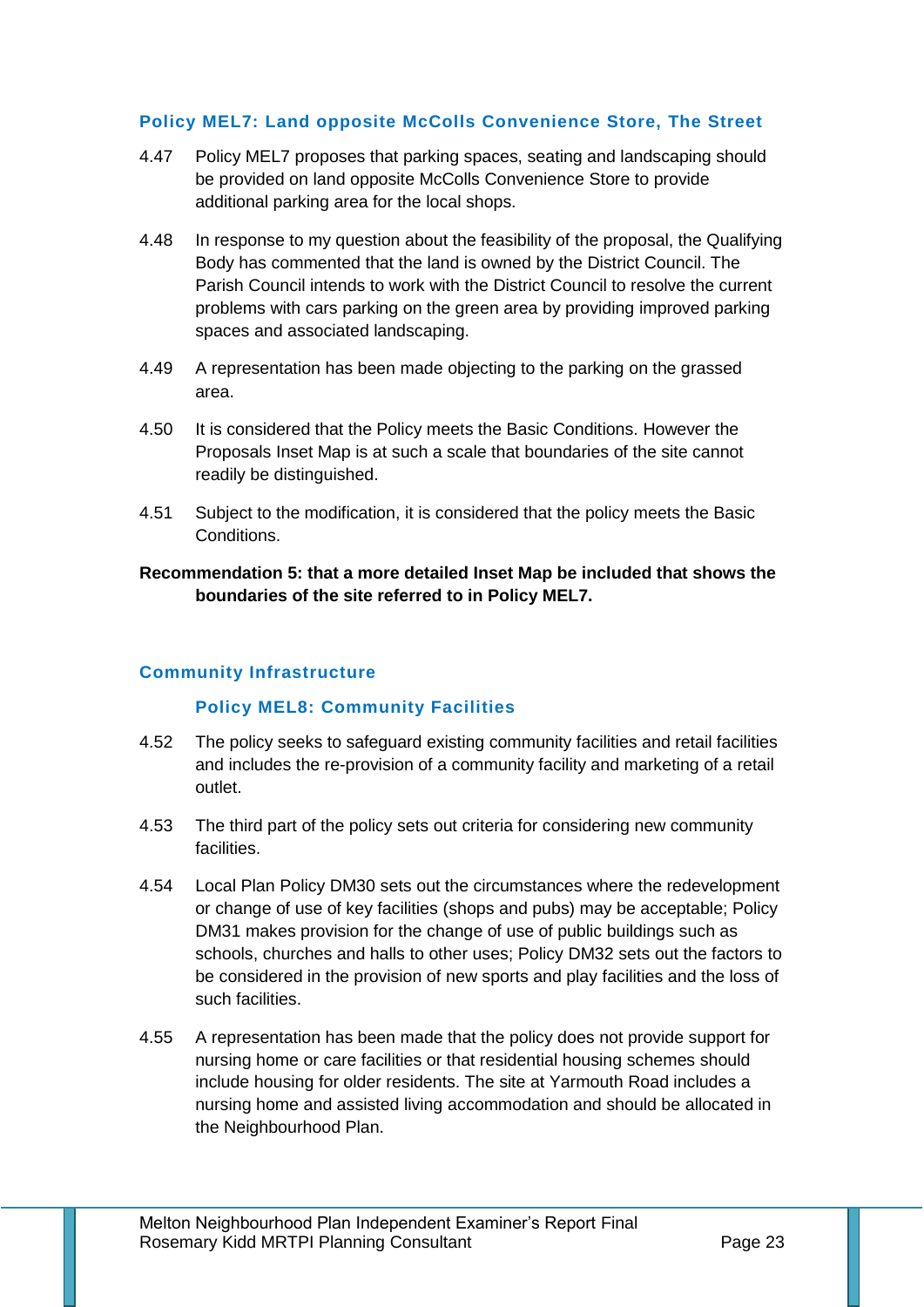- 4.56 The points are noted, however, there is no requirement for neighbourhood plan policies to be holistic or to address these matters.
- 4.57 It is considered that the Policy sets out additional matters to be considered in such proposals and meets the Basic Conditions. No modifications are proposed other than to correct a typographical correction in point 2 of the policy (….apply *to*…).

## **Policy MEL9: Provision of Community Facilities at the Playing Fields, Melton Road**

- 4.58 The Policy supports the development of a new village hall to replace the existing pavilion at the Playing Fields, Melton Road, the extension of the car park, together with outdoor gym equipment.
- 4.59 The proposal would provide a modern village hall to replace the existing pavilion incorporating meetings rooms as well as changing facilities. In response to my question, the Qualifying Body has confirmed that the proposals are feasible and can be developed without the loss of sports pitches or protected trees. In addition, the drainage of the lower field is to be improved bringing back a large recreational area into recreational use.
- 4.60 The introduction to the policy states in paragraph 6.5 that the playing fields area is a key hub providing open space and a village hall. It is noted that the village hall is a proposal of the plan and the statement is considered to be misleading. It is recommended that reference to the village hall should be deleted from this paragraph.
- 4.61 Five representations have been made concerning the scale of the proposed village hall and the potential loss of recreational land and trees. Concern has also been expressed that there is insufficient evidence to support the proposals for the village hall.
- 4.62 Local Plan Policy DM32 sets out the factors to be considered in the provision of new facilities for sport and play and the safeguarding sports and play space.
- 4.63 It is considered that Policy MEL9 sets out a clear proposal for a new community facility and meets the Basic Conditions.

#### **Recommendation 6: revise the second sentence of paragraph 6.5 to read: "….informal recreation and children's play."**

# **Policy MEL10: Provision of Allotments, Community Orchard and Community Farm/Educational Facility**

4.64 The policy supports the provision of additional allotments, a community orchard and a new location of Pitstop after school and holiday club and its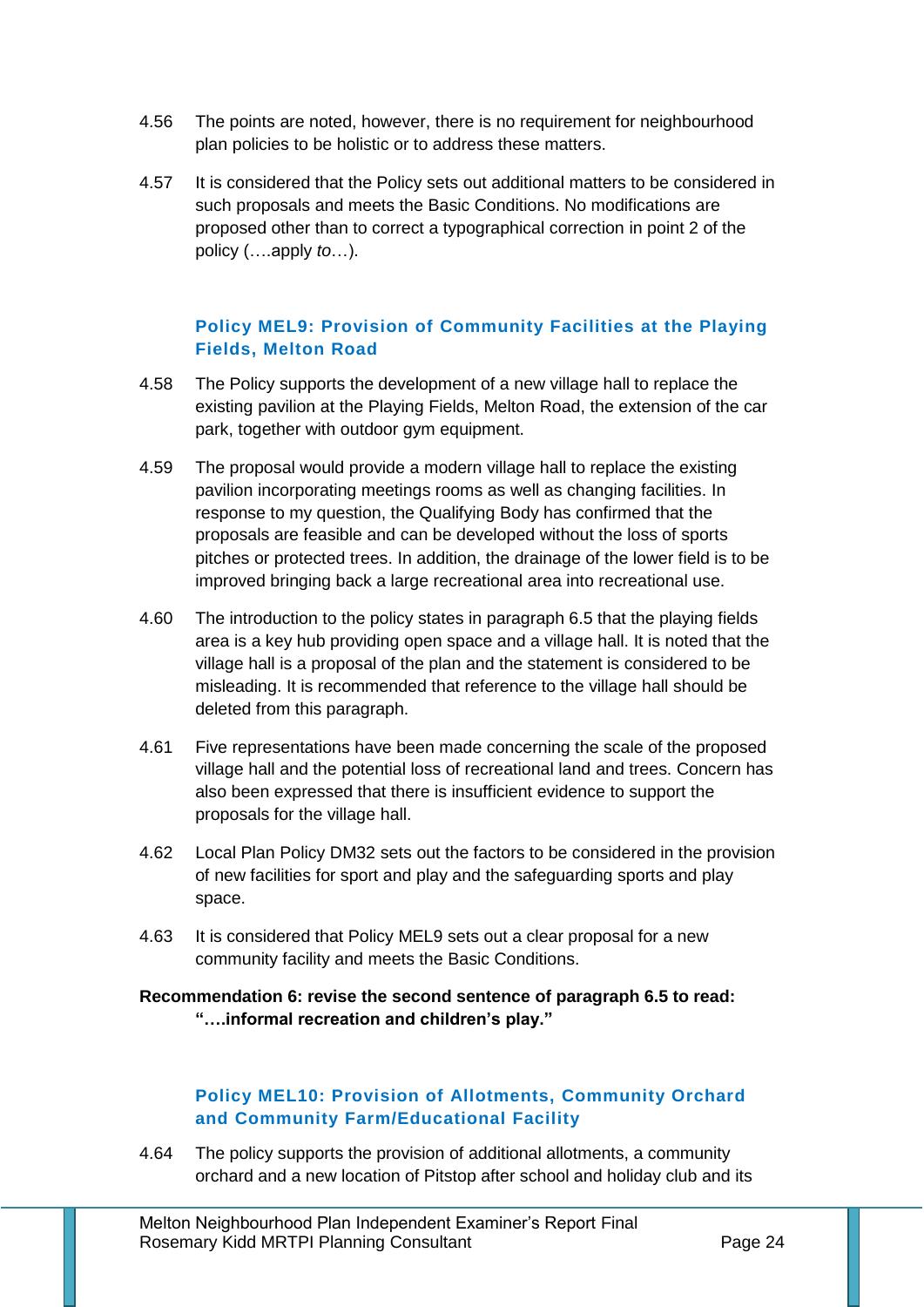expansion to include a community farm preferably within the Wilford Bridge Road site (Policy MEL21). The policy seeks to control linked trips to the Deben estuary by limiting car parking provision and ensuring that no direct footpath provision is made.

- 4.65 The policy brings together a number of community aspirations for new outdoor community space. The policy aspirations are also included in Policy MEL21.
- 4.66 In response to my question on the feasibility of this proposal and whether it would be deliverable in an area at risk of flooding, the Qualifying Body has provided an indicative site plan from the prospective developers showing a possible layout for the site proposed under Policy MEL21 and how the allotments and community farm could be included in the development. The Deben Community Farm CIC has confirmed that they have expressed an interest in relocating to the Wilford Bridge site.
- 4.67 Local Plan Policy DM33 supports the provision of new allotments. The limitations on linked trip to the Deben Estuary reflect the recommendations of the HRA to reduce visitor number to the European Habitats site.
- 4.68 A representation notes that allotments and a community orchard are proposed in the Yarmouth Road site.
- 4.69 It is considered that Policy MEL10 sets out a deliverable proposal for a new community outdoor space and a community children's facility and meets the Basic Conditions. No modifications are proposed.

## **Environment**

## **Policy MEL11: Special Landscape Areas**

- 4.70 This policy repeats Local Plan Policy SSP38 with the added proviso that it relates to the development proposals on land at Wilford Bridge Road under Policy MEL21. The boundary of the area is the same as that shown in the saved policy of the Suffolk Coastal Local Plan.
- 4.71 The Special Landscape Areas (SLA) were defined under saved Policy 13. The justification to Core Strategy Policy SP15 under paragraph 3.154 identifies the importance of the Special Landscape Area. The Site Allocations DPD has included the policy and retained the boundaries of the SLA. Paragraph 7.21 of the justification states that the review of the areas will require a county-wide approach as part of the emerging Local Plan review.
- 4.72 National planning policy has moved away from defining Special Landscape Areas towards defining landscape character areas. The Local Plan review will consider whether to change to a landscape character approach and if so a landscape character assessment is to be undertaken at a district level. Until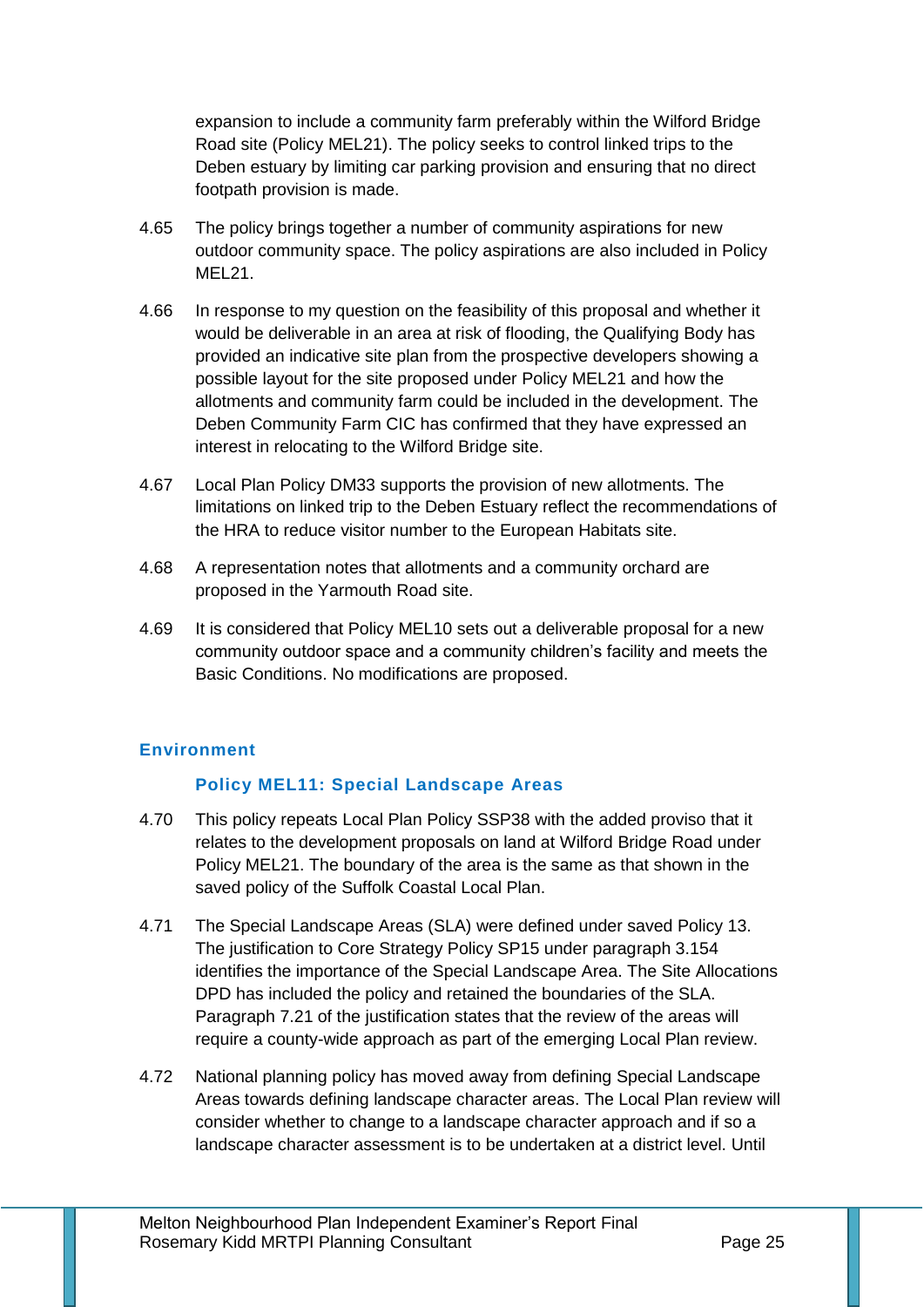this time the Special Landscape Area remains a strategic policy approach and the policy is in general conformity with it.

- 4.73 A representation has been received that states that there is no evidence base to support the identification of the landscape protection in the Plan. A representation expresses concern about the conflict in the allocation of the site under Policy MEL21 and the designation as Special Landscape Area.
- 4.74 It is recognised that there is a degree of conflict between the designation of the Wilford Bridge Site as a Special Landscape Area and its allocation under MEL21 for development. However, Policy MEL11 makes provision for development within the Special Landscape Area provided that landscape improvements are made.
- 4.75 It is considered that the policy meets the Basic Conditions.

# **Policy MEL12: Protection and Maintenance of Local Green Space**

- 4.76 This policy proposes to designate four areas as Local Green Space in accordance with NPPF paragraphs 76 – 77. Descriptions of the sites within the introduction to the policy explain why the sites are special to the local community. I have visited each site and concur with the assessments and agree that they meet the criteria set out in NPPF paragraph 77.
- 4.77 A representation has been received suggesting that Burkes Wood / Leek's Hill Woods which is shown under Policy MEL17 and covered by a TPO should be protected as a Local Green Space.
- 4.78 A representation has been made proposing that the bowling green at Melton Park should be safeguarded.
- 4.79 Burkes Wood is proposed to be protected from development under Policy MEL17 which I have recommended should be deleted. The Qualifying Body has provided a Map in Appendix A of the response to my questions which shows the boundary of the woodland. The land is owned by the Parish Council who prepared a Management Plan for the woodland in 2016. They have also provided an assessment of the area against the criteria set out in NPPF paragraph 77. The woodland is close to the residential area and is publicly accessible with a network of well used footpaths. It is clearly a tranquil area local to and well used by the community. In view of my recommendation to delete Policy MEL17, I consider it would meet the criteria of NPPF paragraph 77 and it would be appropriate to designate it as a Local Green Space. Only the area of woodland as shown on the map in Appendix A of the response to my questions should be designated as a Local Green Space and not the adjacent residential area or footpath links shown on the Proposals Map under MEL17.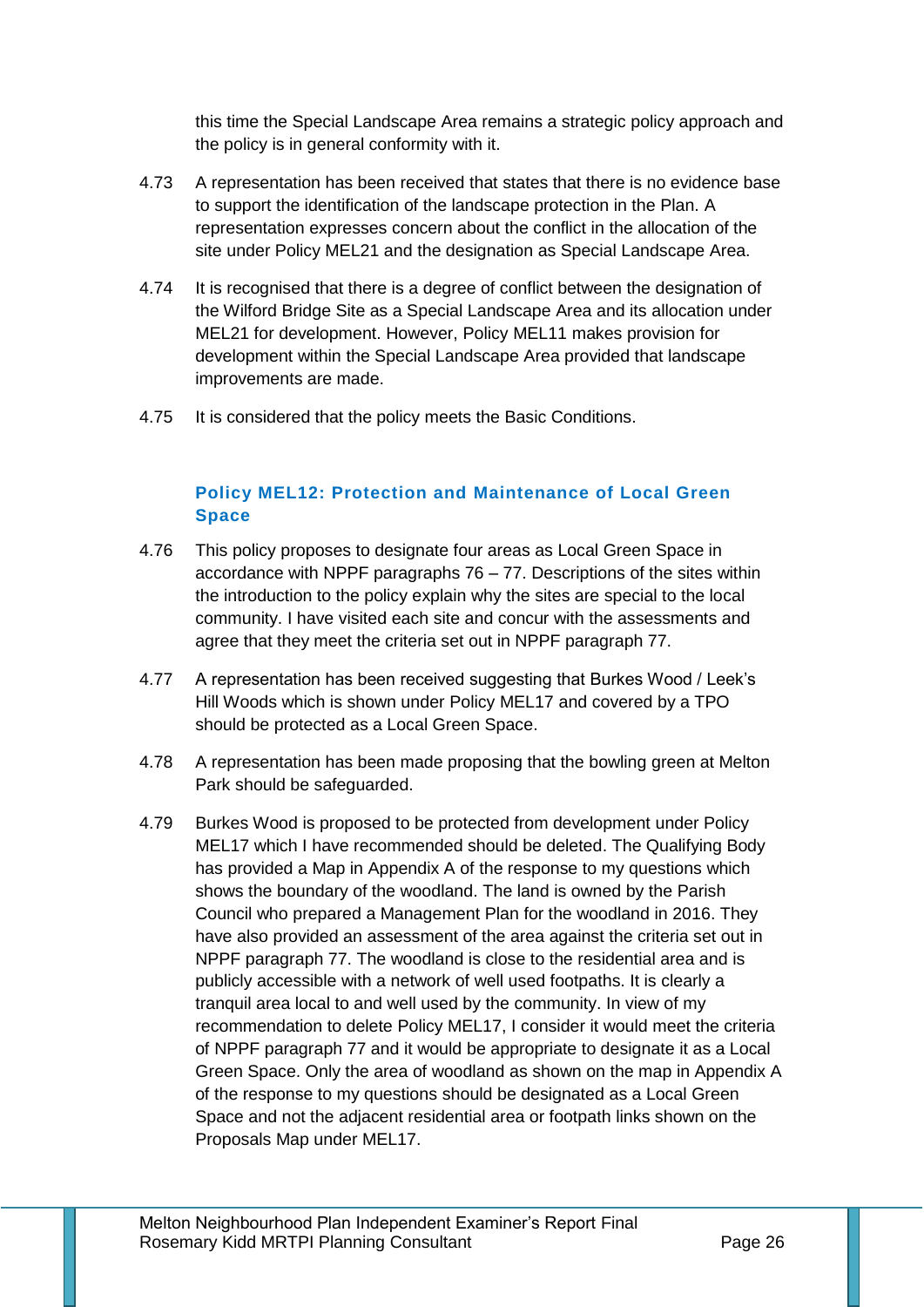- 4.80 The Neighbourhood Plan has not included proposals to safeguard the playing fields or bowling green at Melton Park. My remit is limited to considering whether the submitted plan meets the Basic Conditions. It is not within my remit to consider whether other potential sites should be safeguarded.
- 4.81 Paragraph 78 of the NPPF states that the policy for managing development within a Local Green Space should be consistent with policy for Green Belts. Paragraph 87 of the NPPF states that development in Green Belts should be approved in very special circumstances. Paragraph 89 sets out exceptional forms of development that may be acceptable. This includes the provision of appropriate facilities for outdoor sport and outdoor recreation and the replacement of a building provided that the new building is the same use and not materially larger than the one it replaces.
- 4.82 The second part of Policy MEL12 sets out the policy for development on Local Green Spaces in effect to not permit built development except for limited development required to enhance the role and function of the Local Green Space and secondly to develop the community infrastructure under Policy MEL9.
- 4.83 I consider that the proposals under Policy MEL9 are unlikely to accord with the exceptional forms of development set out in Green Belt policy in NPPF paragraph 89. If this proposal is to go ahead it would be inappropriate to designate the area as a Local Green Space.
- 4.84 I have raised the potential conflict between designating the Melton Road Playing Fields as a Local Green Space and the proposals under Policy MEL9 for a new community hall with the Qualifying Body. In order to resolve this conflict, the Qualifying Body has agreed that the Playing Fields should be designated as a "Safeguarded Open Space" with a policy that would be subject to the final bullet points under Policy MEL12 to enable the development of the proposals under MEL9 and other development appropriate to its use for outdoor sport and recreation.
- 4.85 It is considered that the policy for development on Local Green Space as set out in the second part of Policy MEL12 does not fully accord with national policy in NPPF in paragraphs 87 - 89. The recommendation is to revise it to state that development will only be acceptable in very special circumstances as set out in the NPPF.
- 4.86 Subject to the recommended modifications, it is considered that the policy will satisfy the Basic Conditions.

#### **Recommendation 7: Revise Policy MEL12 as follows:**

**Delete the first bullet "Playing Fields on Melton Road" and the final bullet point.**

**Add a new bullet point "Burkes Wood". Include a description of the woodland under paragraph 7.8.**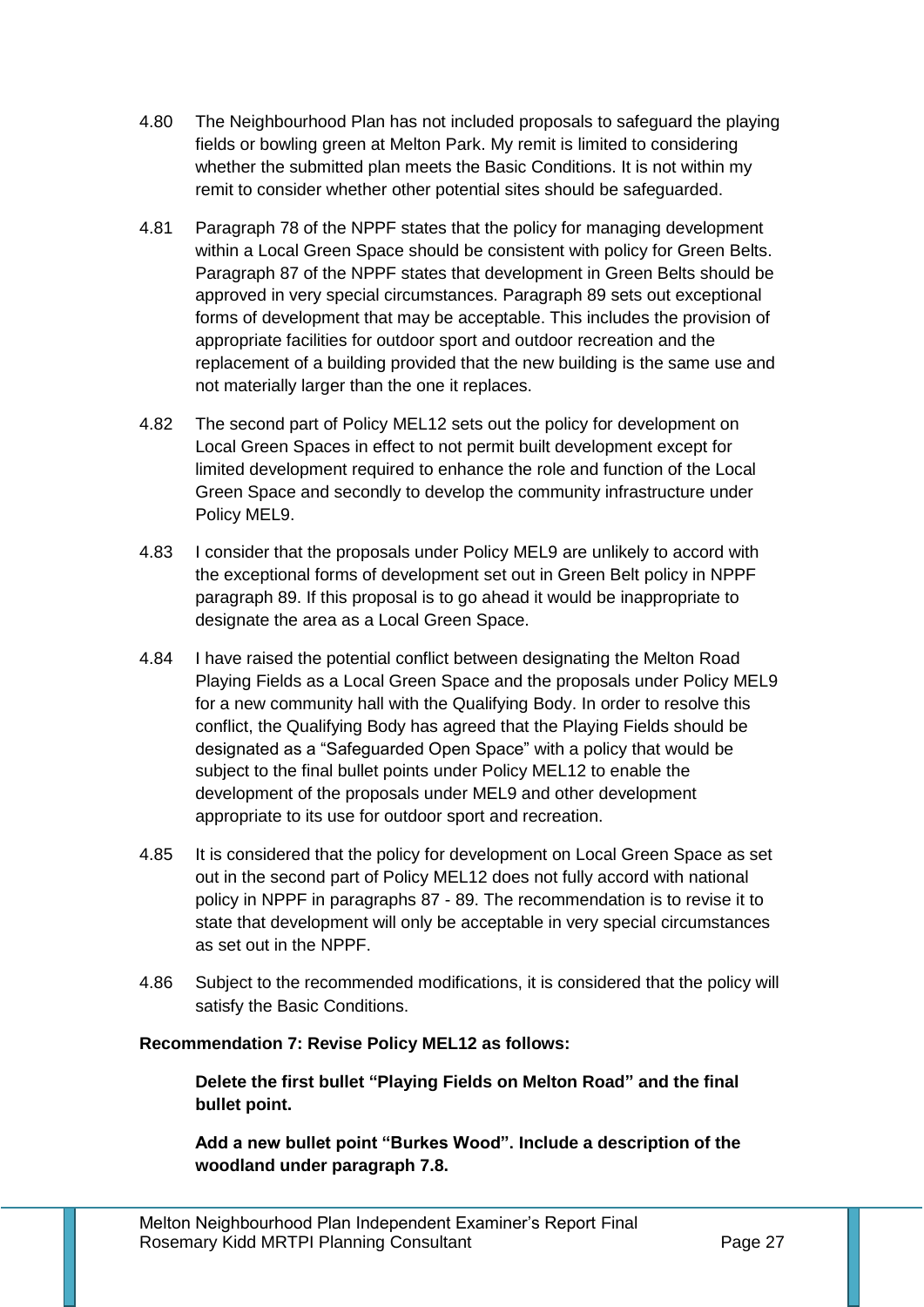**Delete the second paragraph and last two bullet points and replace with: "***Proposals for development on these Local Green Spaces will only be permitted in very special circumstances in accordance with national policy on Green Belts."*

**Include a new paragraph stating "***The Playing Fields on Melton Road are designated as Safeguarded Open Space. Development within the area will only be acceptable where it delivers the proposals set out in Policy MEL9 or to enhance the use of the area for outdoor sport, play and recreation. Development should not result in the loss of sports pitches or play areas unless they are to be replaced elsewhere on the site."*

**Revise the title of Policy MEL12 to "Protection and Maintenance of Green Spaces"** 

**Revise the key to the Proposals Map to rename the policy and differentiate between Local Green Space and Safeguarded Open Space.**

**Include Burkes Wood on the Proposals Map as a Local Green Space.**

# **Policy MEL13: Protection of Trees and Rural Character**

- 4.87 Policy MEL13 seeks to safeguard the rural and wooded character of a significant area between Melton Village and Woodbridge. The policy seeks to take forward the principles of Saved Policy AP237.
- 4.88 During my site visit, I visited all parts of the area and that covered by Policy MEL17. There are some fine mature trees within the area particularly along the boundaries of the area. Burkes Wood also provides a wooded backdrop and is an accessible area of woodland that appears to be well used by local residents. However most of the area shown on the Proposals Map under Policy MEL13 is a residential area containing modern housing estates of varying ages and styles. The trees within the housing estates are mainly ornamental There are few, if any, areas that are undeveloped. The Qualifying Body has confirmed that all the woodland trees are protected by a Tree Preservation Order.
- 4.89 The first part of the policy states that there are parts of the area where no further development is to be permitted and the reasons for this. It is considered that this part of the policy is unclear and imprecise. It refers to preventing the coalescence of Woodbridge and Melton Village; however most of the area shown on the Proposals Map is already developed. Further it refers to preserving the area within the conservation area although the area covered by MEL13 does not include the conservation area. Policy MEL17 covers those areas that are to be protected from development.
- 4.90 The final part of the policy sets out the requirement for development to be designed and laid so as not to prejudice the protection of important trees and open spaces and requiring additional tree planting and landscaping where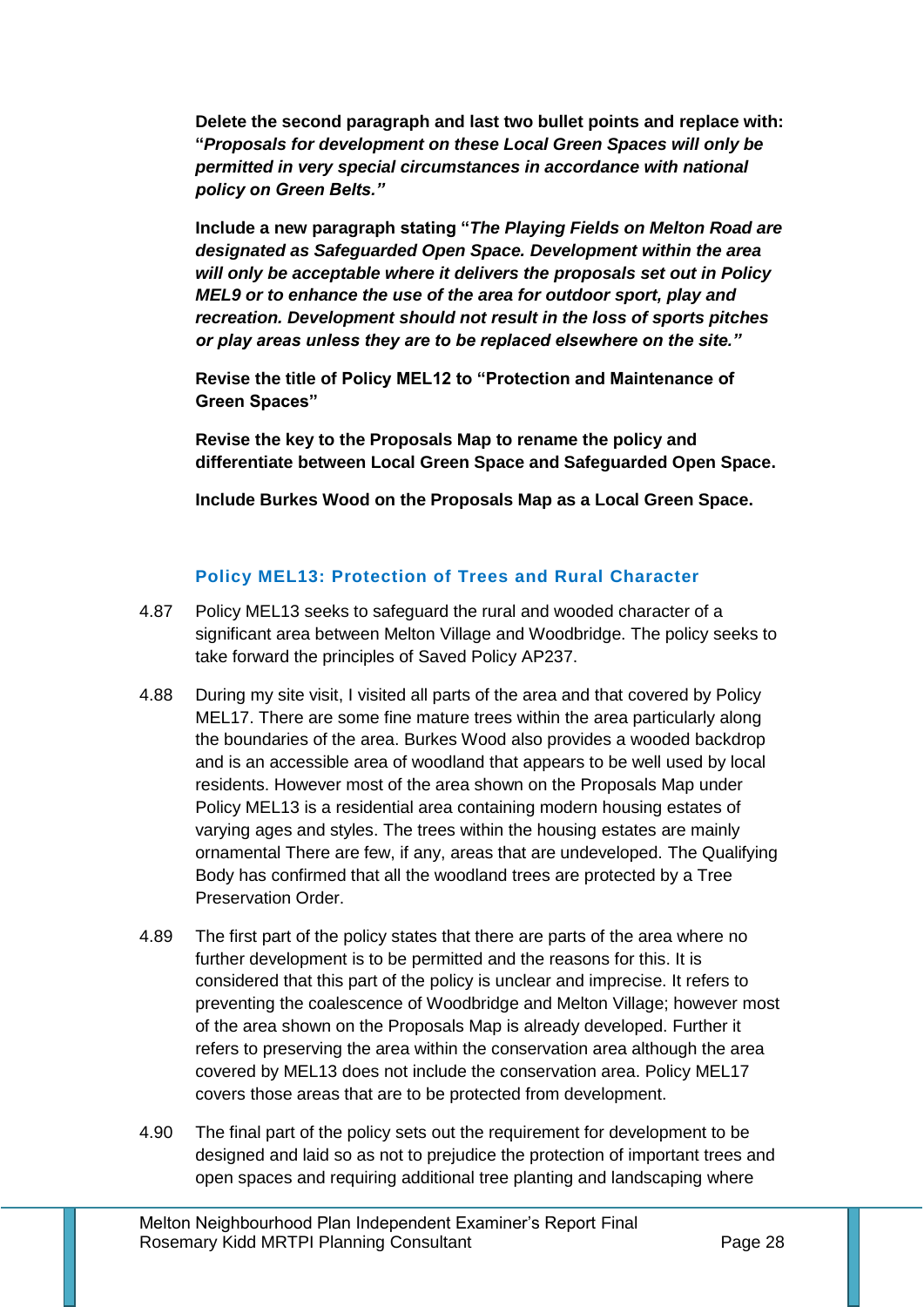appropriate. These are all matters that are addressed in the requirements covering trees protected by a tree preservation order. It is recommended that some flexibility be introduced in the policy and the clarity be improved about when additional tree planting will be appropriate.

- 4.91 Paragraph 7.23 proposes that extensions to existing tree preservation orders may be necessary to safeguard natural features. I agree that this would be the most appropriate means of protecting important trees in the area.
- 4.92 In order to improve the clarity of the policy and ensure that it is not ambiguous, so as to be capable of being interpreted consistently by decision makers, it is recommended that that part of the policy that restricts further development should be deleted. Subject to the modification, it is considered that the policy will satisfy the Basic Conditions.
- 4.93 I have made a recommendation to delete Policy MEL17 and suggested that the Leeks Hill and Melton Grange should be safeguarded under Policy MEL13. The recommendation includes the consequential amendment to the Proposals Map.

#### **Recommendation 8: Revise Policy MEL13 as follows:**

**Revise paragraph 1 as follows: "New development within the area bounded by …..should help to retain the rural and wooded character of area." Delete the second sentence and bullet points.**

**Revise the final paragraph to read "Proposals for development** *should* **ensure that the design……. of any new development** *will ensure that*  **important trees and open spaces are** *safeguarded***.** *Where trees are removed as a result of the development they should be replaced in a location to be agreed***."**

**Include the Leeks Hill and Melton Grange residential areas under Policy MEL13 on the Proposals Map.**

## **Policy MEL14: Retention of Riverside Qualities**

- 4.94 Policy MEL14 sets a presumption against further expansion of riverside development into the area shown on the Proposals Map. The policy takes forward the principle set in Saved Policy AP249 which seeks to prevent further expansion of riverside development in order to protect the character of the riverside. The area covered by Policy MEL14 is the same as that by Policy AP249.
- 4.95 The area shown on the Proposals Map is an undeveloped area to the southwest of the sewage treatment works. It is one of the few undeveloped areas of riverside frontage close to Melton and Woodbridge. There are boatyards and jetties to the north and south of the area as well as some small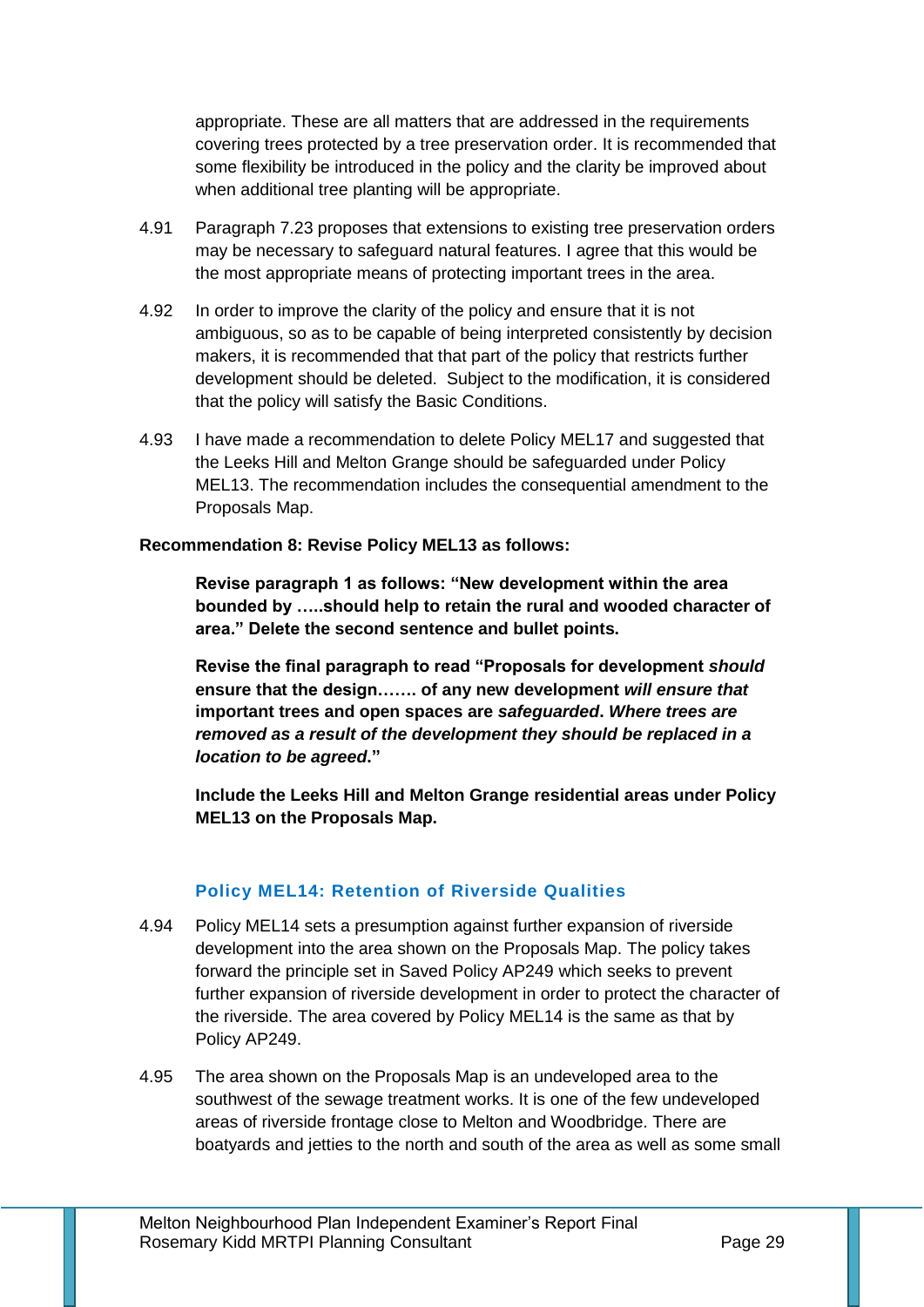scale employment development and new housing development to the south of the area.

- 4.96 The River Deben is a high quality environment within the AONB and is a designated as a nature conservation site of international importance. It is considered therefore that the restriction on development proposed by this policy is justified as part of measures to safeguard the high quality of the natural environment.
- 4.97 In response to my question, the Qualifying Body has confirmed that riverside development is defined as that which requires a riverside location such as boatyards, moorings and sailing facilities. It would be helpful to plan users to include this definition in the justification and to explain the importance of keeping this area undeveloped.
- 4.98 A representation has been received that states that Policy MEL14 should differentiate between luxury riverside housing and sailing facilities.
- 4.99 It is considered that this restrictive policy is justified by the local environmental designations and it meets the Basic Conditions.

## **Policy MEL15 Residential Boats**

- 4.100 Policy MEL15 seeks to prevent the mooring of additional residential houseboats along a stretch of the River Deben or the renewal of consent for existing residential houseboats where it would result in or perpetuate serious visual intrusion.
- 4.101 Paragraph 7.30 refers to Saved Policy AP241 on houseboats. However this policy was deleted on the adoption of the Site Allocations DPD and reference to it should therefore be deleted from paragraph 7.30. Instead reference should be made in the justification to Policy SP15 on the importance of the conservation of the Deben Estuary.
- 4.102 The policy builds on the work undertaken by the AONB partnership on the Deben Estuary Plan 2015 to improve the management of the environment of the area. The aim of the Plan is to seek to ensure that residential boats do not have a negative impact on the natural environment and respect the habitat.
- 4.103 Two representations have been received seeking the deletion of Policy MEL15 as it is considered to be ambiguous and draconian.
- 4.104 The policy refers to planning permission being granted or not granted. Paragraph 3.11 above explains that this from of wording is not appropriate for a neighbourhood plan.
- 4.105 The recommendation is made to improve the clarity of the wording of the policy. Subject to the modifications it is considered that the policy will satisfy the Basic Conditions.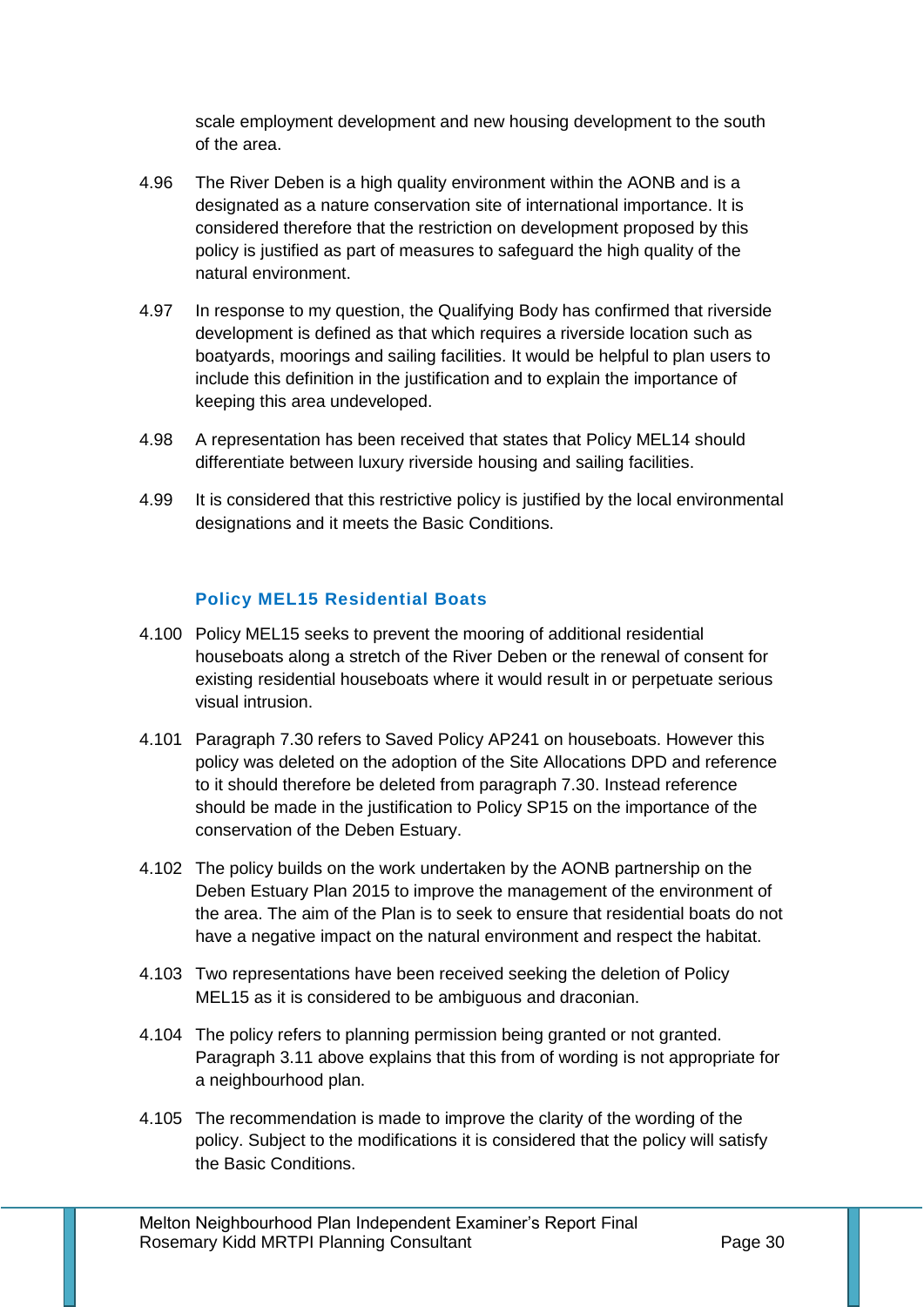**Recommendation 9: Revise Policy MEL15 as follows:**

*No additional moorings for residential houseboats will be approved* **on the section of the River Deden between Wilford Bridge and the boundary of the Neighbourhood Plan area in the direction of Sun Wharf at Woodbridge as shown on the Proposals Map.** 

*Within that area, the replacement of a residential houseboat on an existing mooring with one that is substantially different in size and form should not have a serious adverse impact on visual amenity or the natural habitat of the area.* 

#### **Heritage and Conservation**

#### **Policy MEL16: Melton Conservation Area**

- 4.106 Policy MEL16 provides more detailed considerations to support the control of development in the Melton Conservation Area. Local Plan Policy SP15 sets out the strategic policy for heritage. A Conservation Area Appraisal was adopted as SPD in June 2010.
- 4.107 The first paragraph of the policy refers to the District Council paying special attention to particular matters. As the policy will be applicable to and used by landowners and developers as well as those determining planning applications, it is considered inappropriate to refer to the District Council specifically in the policy. A recommendation is made to improve the clarity of the wording of the policy.
- 4.108 A representation has been made that the policy is not compliant with paragraphs 128 – 132 of the NPPF.
- 4.109 These paragraphs relate to the determination of planning applications affecting a heritage asset. It is considered that the proposals in Policy MEL16 (as modified) would support the preservation and enhancement of the conservation area by setting out locally important design considerations.
- 4.110 Subject to the modifications it is considered that the policy will satisfy the Basic Conditions.

#### **Recommendation 10: Revise the first paragraph of Policy MEL16 as follows:**

*"New buildings or alterations or other development within or affecting the setting of the Melton Conservation Area should be designed and located to preserve and enhance the qualities of the conservation area. Special attention should be paid to:"*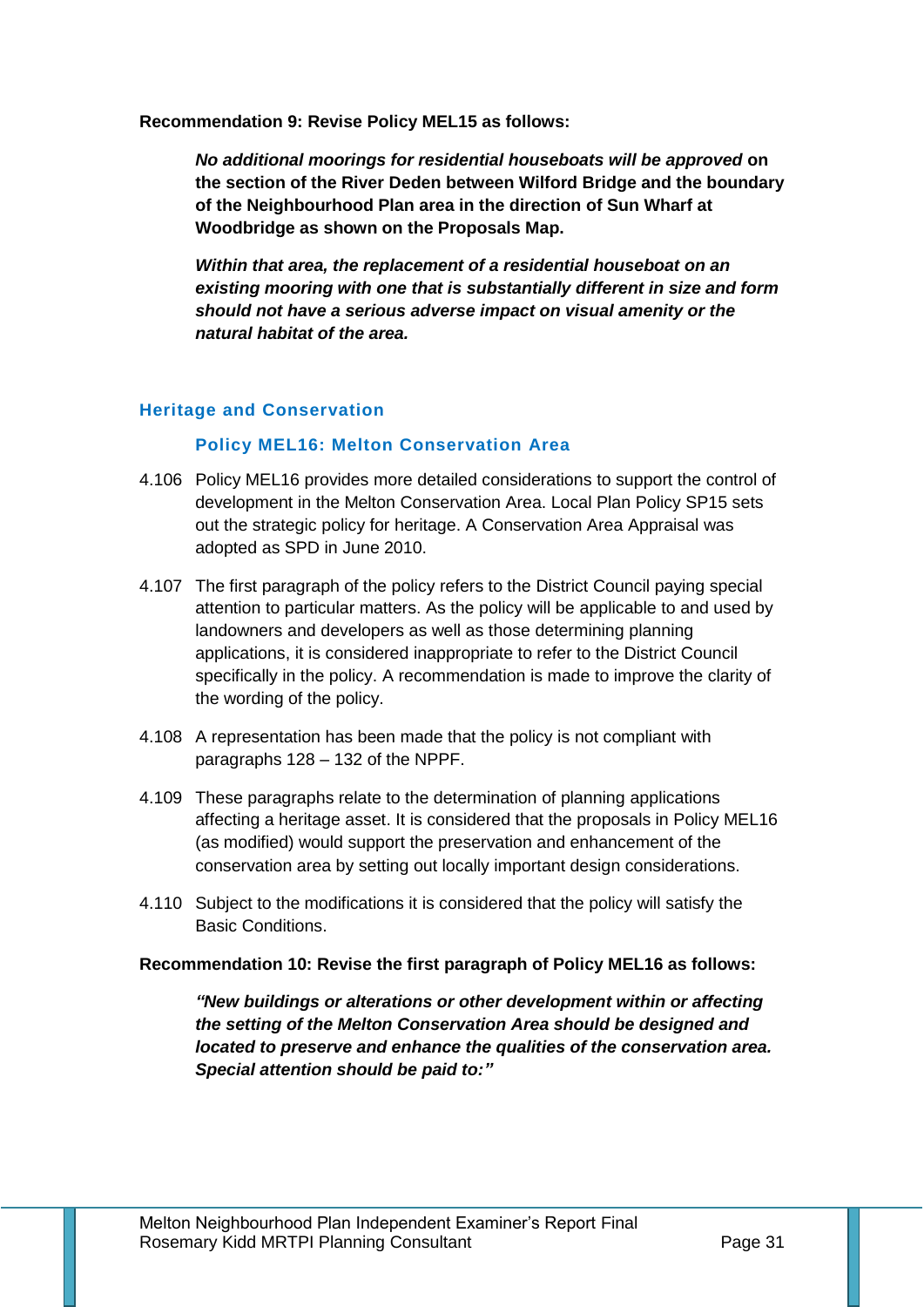## **Policy MEL17: Areas to be Protected from Development**

- 4.111 Policy MEL17 takes forward the principle of Saved Policy AP28 which aims to safeguard important open areas within the Physical Limits Boundaries. Two areas are identified within the southern part of the parish.
- 4.112 The northern area contains Burkes Wood and some very low density housing on Leeks Hill. The southern area contains the former Melton Grange and an area of housing around it. The only remaining undeveloped area is the lawn in front of the Grange.
- 4.113 A representation has been received that there is insufficient evidence to support the restrictions of the policy and to explain the circumstances where development will be permitted.
- 4.114 It is considered that the wording of the policy which "severely restricts" development is unclear and imprecise and does not reflect the exceptions described in the justification. It is not supported by robust evidence. It is considered that the policy does not satisfy the Basic Conditions as it has not had regard to national policy and should therefore be deleted.
- 4.115 It is considered that the character of the Leeks Hill and Melton Grange residential areas is similar to the surrounding area and it would be appropriate to safeguard the areas and the footpath links through the revised Policy MEL13.
- 4.116 As discussed under Policy MEL11, Burkes Wood is comparable to the Hospital Grove wood and it is considered that it would be appropriate to safeguard it under Policy MEL11 as a Local Green Space.

#### **Recommendation 11: delete Policy MEL17.**

#### **Policy MEL18: Character Areas**

- 4.117 The policy sets out a number of design factors to be taken into account in the design of development throughout the plan area. Development proposals are required to demonstrate how they contribute positively to the features of the respective character areas. The Melton Character Area Assessment describes the topography, landscape and features of the built development in six built up areas within the parish. It assessment does not cover the rural countryside areas.
- 4.118 The policy seeks to secure a high quality design and a good standard of amenity for existing and future occupants of property as well as conserving the local heritage. It is considered that the policy satisfies the Basic Conditions and no modifications are recommended.
- 4.119 A representation has been received that puts forward revised wording for the Character Assessment. These are factual revisions and do not affect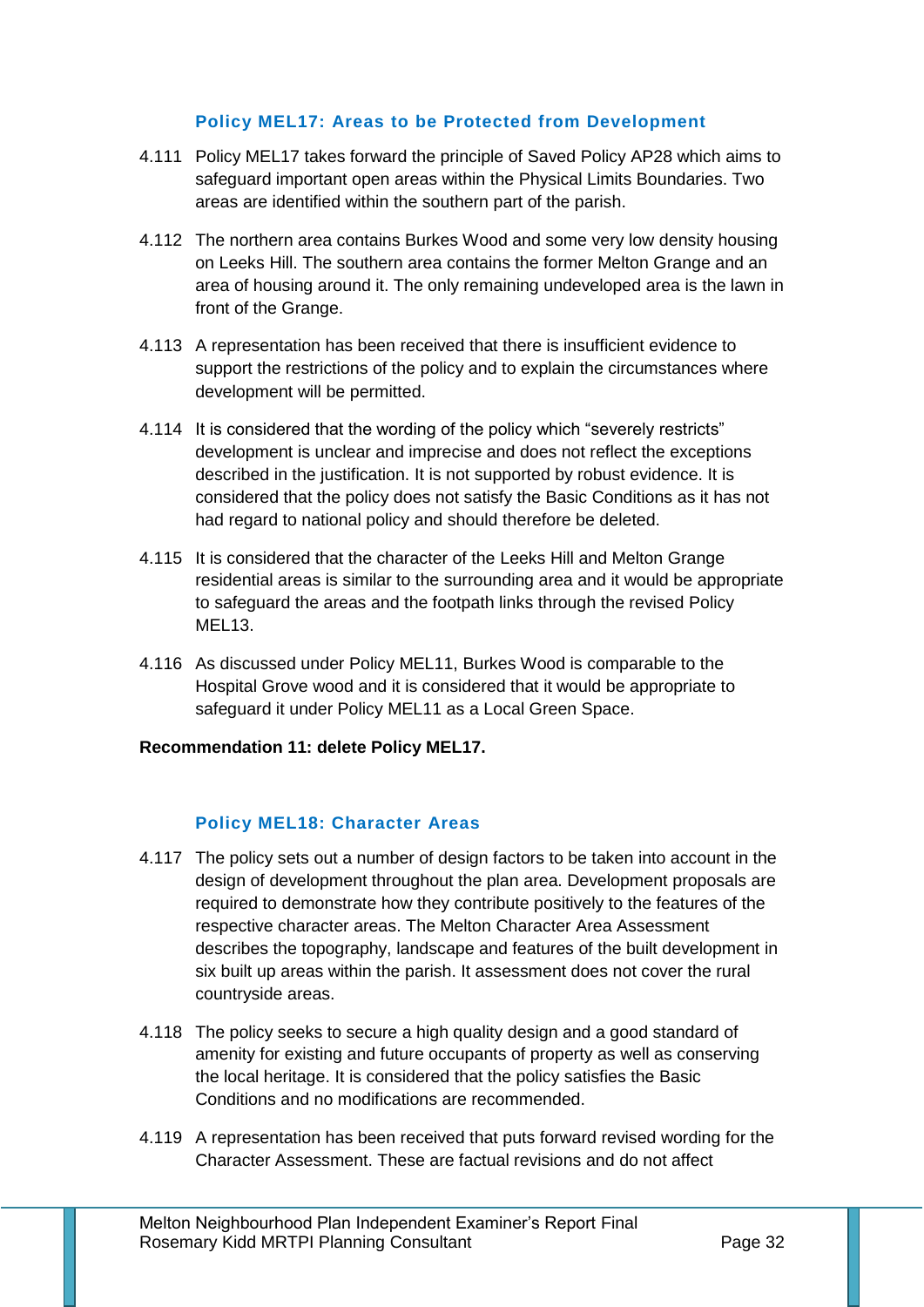consideration of the policy against the Basic Conditions. The Qualifying Body may wish to consider the details of the points made.

#### **Commercial and Retail**

#### **Policy MEL19: General Employment Areas**

- 4.120 This policy seeks to take forward the saved Policy AP51 to identify the area between Wilford Bridge Road and Dock Lane as a general employment area for Classes B1, B2 and B8 uses.
- 4.121 It is noted that the area is not identified as a General Employment area in the Site Allocations DPD.
- 4.122 NPPF paragraph 22 states that "*planning policies should avoid the long term protection of sites allocated for employment uses where there is no reasonable prospect of a site being used for that purpose. Where there are no reasonable prospects of a site being used for the allocated employment use, applications for alternative uses of land or buildings are to be treated on their merits having regard to market signals and the relative need for different land uses to support sustainable local communities.*"
- 4.123 Paragraph 28 of the NPPF states that a positive approach should be taken to support the sustainable growth and expansion of all types of business and enterprise in rural areas,
- 4.124 The area has been developed primarily for business and industrial uses. There are a number of employment and business uses in the area that do not fall within the use classes (B1, B2, B8) set out in the policy including some retail uses, a veterinary surgery and a motor parts business. The areas shown on the Proposals Map includes the station buildings which are now in retail use and the station car park. The Proposals Map is incorrectly drawn and includes the road adjacent to the site.
- 4.125 Policy MEL19 makes reference to other policies in the Neighbourhood Plan or Local Plan for the area overriding this policy. However, neither Plan includes policies relating to the area, so this reference in the policy is superfluous and confusing and should therefore be deleted. The policy should be updated to reflect the advice in the national guidance to support all types of business with suitable safeguards to ensure that they do not impact adversely on existing industrial uses by the introduction of sensitive uses.
- 4.126 The recommendation is proposed to ensure that the policy is clear and unambiguous and has regard to national policy to support rural enterprise. Subject to the modification the policy will meet the Basic Conditions.

#### **Recommendation 12: Revise Policy MEL19 to read:**

*"The land between Wilford Bridge Road and Dock Road identified on the Proposals Map is identified as a General Employment Area where the*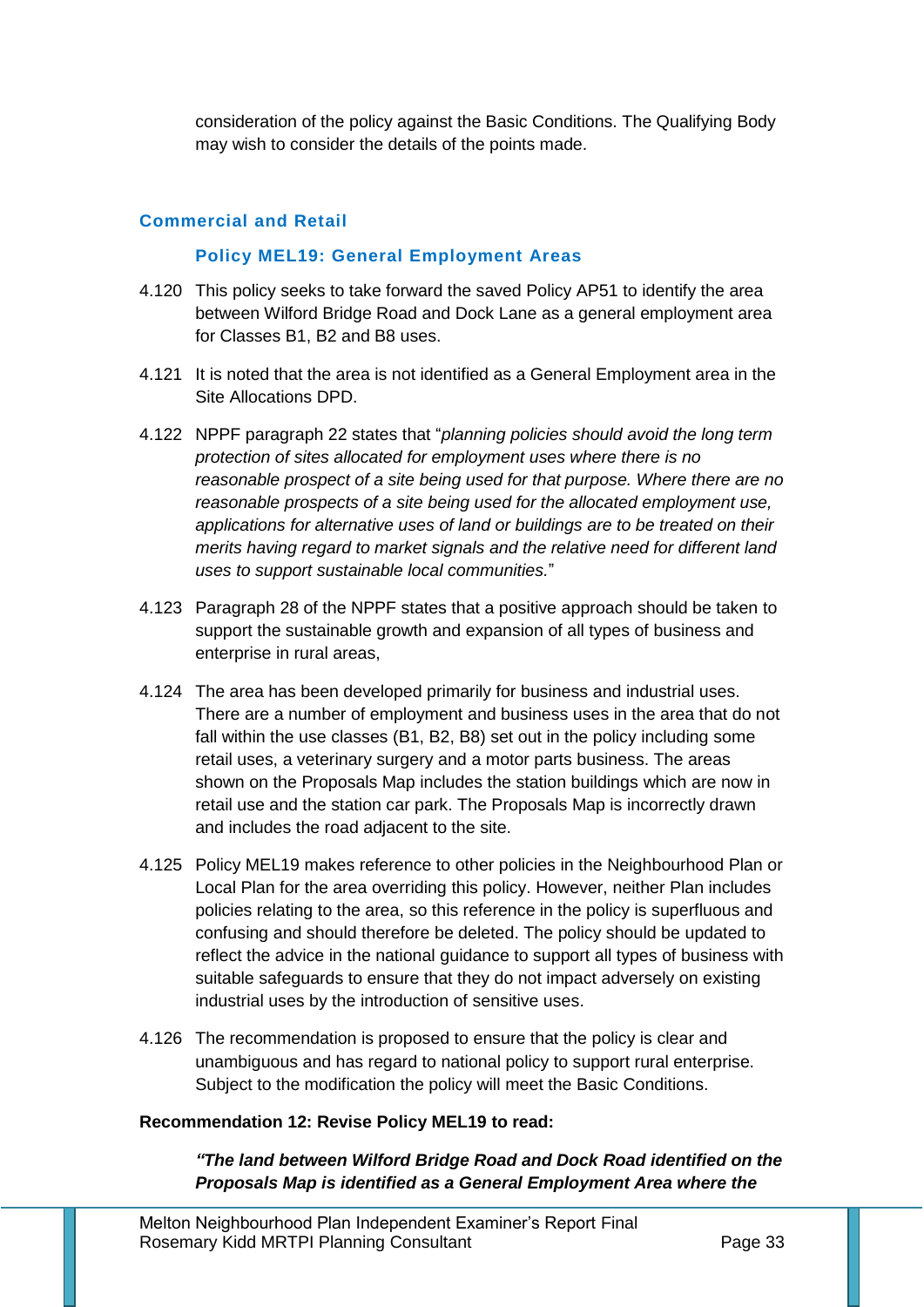*development within Use Classes B1, B2 and B8 should be located. Other employment uses may be located in the area where it is demonstrated that there is no other appropriate location and the development will not involve a sensitive use that would impact on the operation of an existing employment use."*

*Revise the Proposals Map to exclude the road adjacent to the station.* 

## **Policy MEL20: Deben Mill**

- 4.127 Policy MEL20 identifies the site to the north of Deben Mill as suitable for B1 uses only and promotes as high standard of design and landscaping for any new buildings. A triangular area of land at the north-eastern edge of the site has been excluded from the physical limits boundary and is safeguarded for amenity/water storage, open space or parking.
- 4.128 The Deben Mill site has been redeveloped mainly for residential use with a small area at the north-eastern corner for B1 offices. The triangle of land outside the physical limits boundary is retained as amenity/water storage area. The policy seeks to ensure that the business use and open land uses are retained on the site.
- 4.129 The policy as written refers to the development of the site for B1 use and requiring a high standard of design. However, building work is approaching completion and it would be more appropriate to refer to the retention of the use of the buildings for B1 uses.
- 4.130 The Proposals Map incorrectly shows the whole of the Deben Mill site and should be amended to show only the business/office building and the open land.
- 4.131 Subject to the modifications, it is considered that the policy satisfies the Basic conditions.

#### **Recommendation 13: revise Policy MEL20 to read:**

**"Land and buildings within the Deben Mill site shown on the Proposals Map shall be developed and retained for B1 employment uses only."**

**Delete the first sentence of paragraph 2 of the policy.**

**Revise the boundary of Policy MEL20 on the Proposals Map to indicate only the business area and open area.**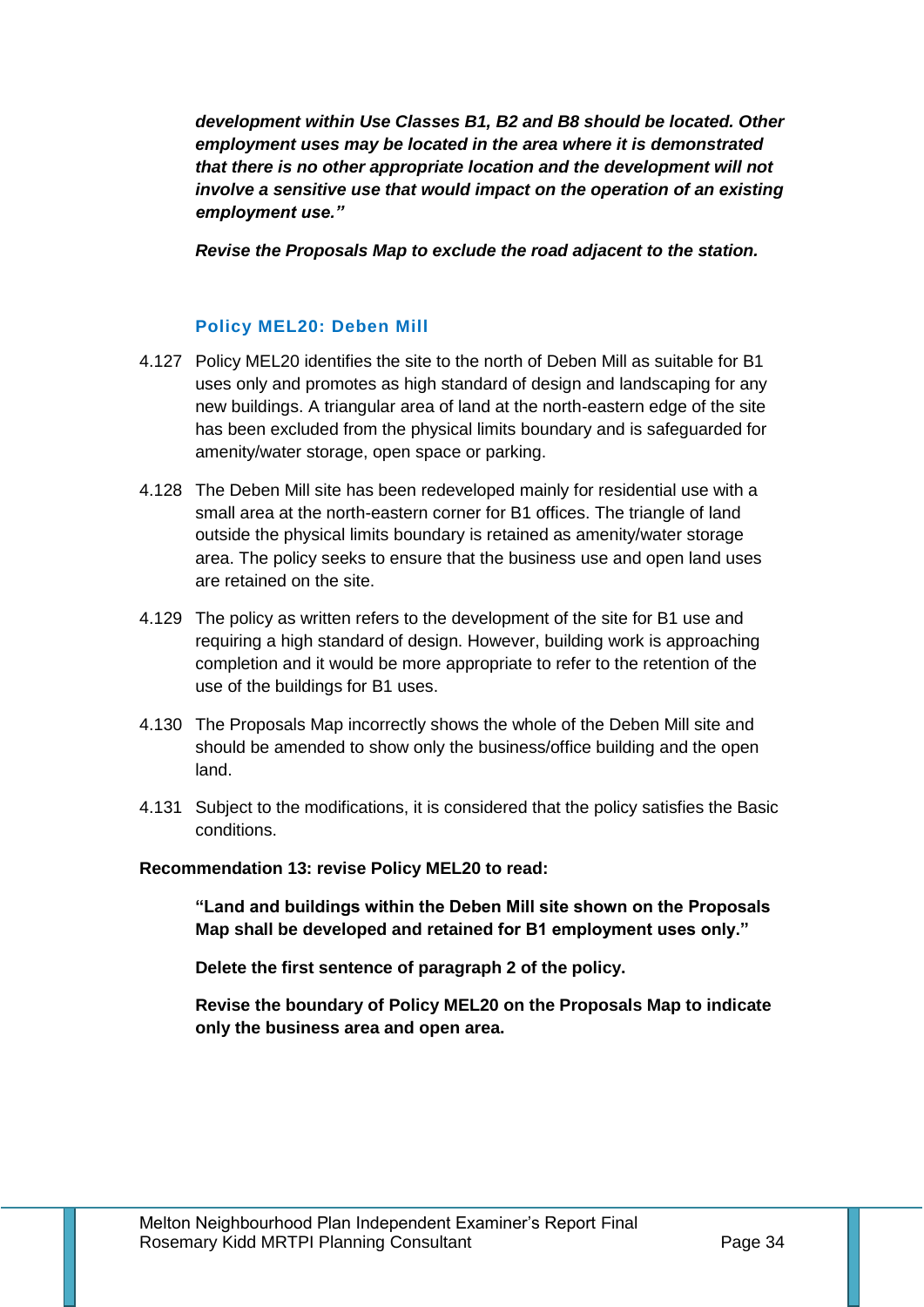## **Land off Wilford Bridge Road**

#### **Policy MEL21: Land off Wilford Bridge Road**

- 4.132 This policy seeks to allocate a site of 9.7 ha of land for mixed use of residential, B1 employment uses and community uses. There are proposals for 55 dwellings of which one third are to be affordable to contribute towards the housing requirement. The employment area is to accommodate the new District Council offices and B1 serviced business space with ancillary small scale retail development. Green space is to be provided on an area subject to flooding, to accommodate a lake to manage surface water and the community uses identified under Policy MEL10. The policy is explicit about ensuring that the new development does not lead to an increase in pedestrian use of the Deben Estuary SPA and provides and alternative recreational area for local residents as highlighted in the HRA.
- 4.133 The western part of the site is a former employment area that has been vacant for some time. The Council offices and some business units have been completed. A second parcel of land to the east of this identified for business uses is vacant and has been cleared.
- 4.134 The area to be allocated for housing development is currently greenfield land and contains a number of trees and hedgerows. The description of the site in paragraph 10.1 is inaccurate and does not make reference to part of the site being greenfield.
- 4.135 When allocating sites for development in a neighbourhood plan, the PPG advises that the qualifying body should carry out an appraisal of options and an assessment of individual sites against clearly identified criteria.
- 4.136 The Sustainability Appraisal assessed the option of the development of the site against the option of not developing the site. The commentary on the assessment of the overall scale of growth and growth options in paragraphs 7.25 – 7.31 of the Sustainability Appraisal noted that "*The Neighbourhood Plan invited landowners and site promoters to put land forward for consideration for allocation. The only land that was put forward was the land off Wilford Bridge Road and land at Yarmouth Road. The former has been proposed for allocation in the Plan and the Sustainability Appraisal, earlier in this section, shows that the site represents a sustainable option. The latter land is detached from the physical limits boundary and the scale of growth that the site would potentially accommodate would put significant additional pressure on the Deben Estuary SPA. It would also have the potential to have a detrimental impact on the Melton Hill Air Quality Management Area*."
- 4.137 It also noted that the Sustainability Appraisal of the Site Allocations and Area Specific Policies DPD assessed alternative options for growth including extending physical limits boundaries further.
- 4.138 I am satisfied that an assessment of the sustainability of the development options has been undertaken as part of the Sustainability Appraisal.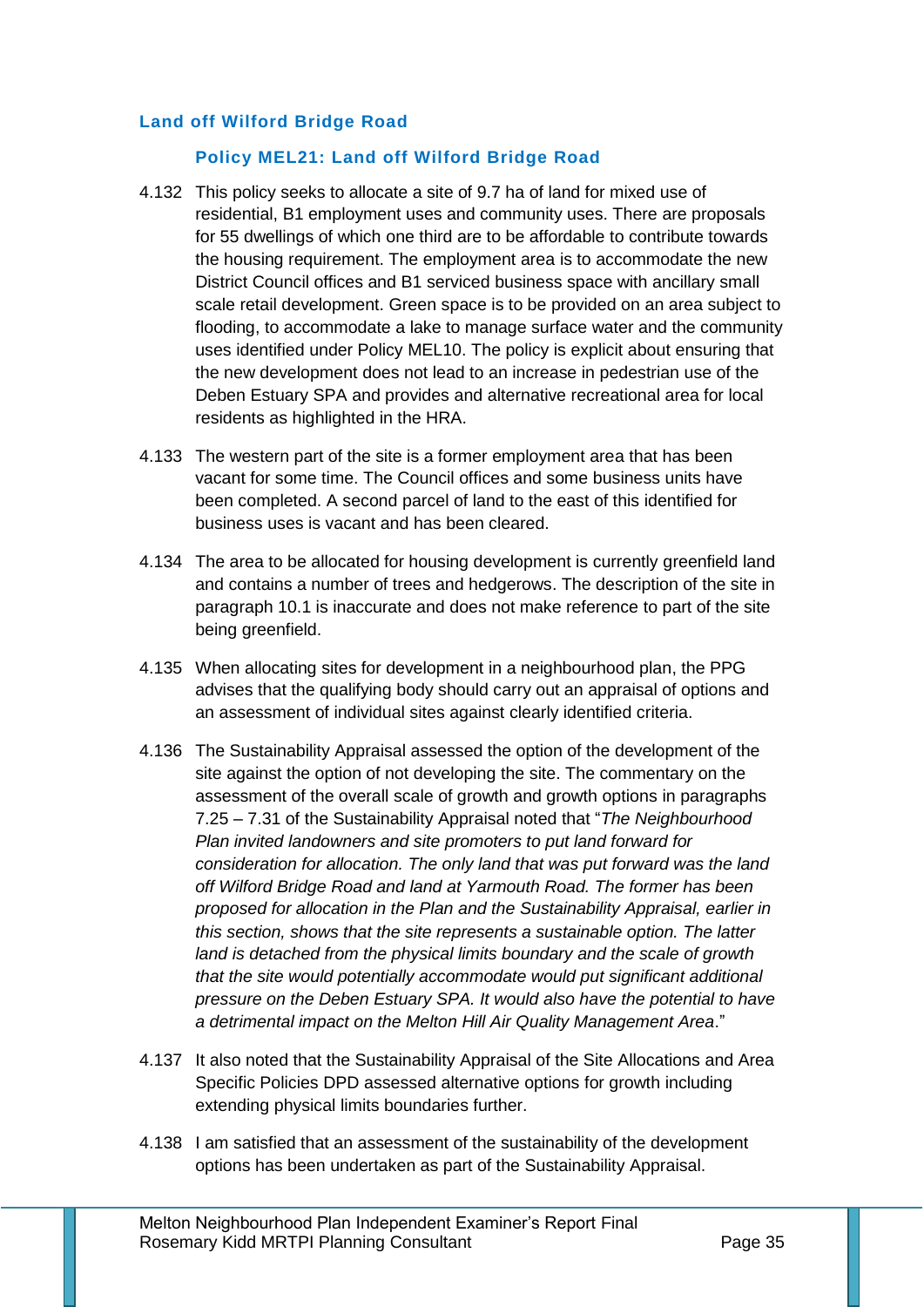- 4.139 A number of representations have been received. The comments made are summarised as follows:
	- Doubts the deliverability of 55 houses on the site at Wilford Bridge Road.
	- The site allocation process is unclear. The reasons for allocating the Wilford Bridge Road rather than the Yarmouth Road site should be made clear.
	- The housing site is greenfield and not brownfield as stated in publicity.
	- Two thirds of the Wilford Bridge Road site is marsh and shrub land forming part of the flood plain and designated a zone 3 flood risk area. There has been no assessment of the impact of building on the land on flood risk or the water table. The impact of climate change has not been taken into account in the plan; this site provides a flood storage area.
	- There are a number of protected species on the site and veteran trees.
	- Conflict in the development of housing and the designation of the site as a Special Landscape Area.
	- Impact on views of the AONB from the adjacent footpath.
	- Concerns about access to the proposed area of development, and the possible use of St Andrews Place as a secondary exit.
	- Infrastructure needs to be in place to serve the development.
	- Proposing the allocation of land on Woods Lane to the east of the land granted planning permission as a reserve site.
- 4.140 The Environment Agency has commented to say they support paragraph 10.6 and welcome that housing is mostly located on sites in Flood Zone 1. However it is noted that some housing is shown in Flood Zone 3. Any proposals in this area will only be acceptable if they are accompanied by a flood risk assessment that demonstrates that the development will be safe and will not increase flood risk elsewhere. It is noted that Flood Zones do not take account of climate change, so it is considered likely that more of the site may be at risk in the future.
- 4.141 The RSPB objects to the allocation due to the lack of evidence that this (alone or in-combination with other housing developments in the area) will not result in adverse effects on the integrity of the Deben Estuary SPA and Ramsar site through increases in recreational pressure. Provisions are required to ascertain that any mitigation requirement is incorporated into the strategic mitigation scheme for recreational impacts on European sites currently under development by local Councils.
- 4.142 The RSPB comments that the Habitats Regulations Assessment (HRA) makes reference to the strategic mitigation scheme for impacts on international sites resulting from increased recreational pressure which is under development for Suffolk Coastal District Council, Babergh District Council and Ipswich Borough Council. They agree that this could be an appropriate mechanism by which to provide mitigation, however, the Plan should also state that developer contributions towards the strategic mitigation scheme will be required in order to ensure that the mitigation provided at the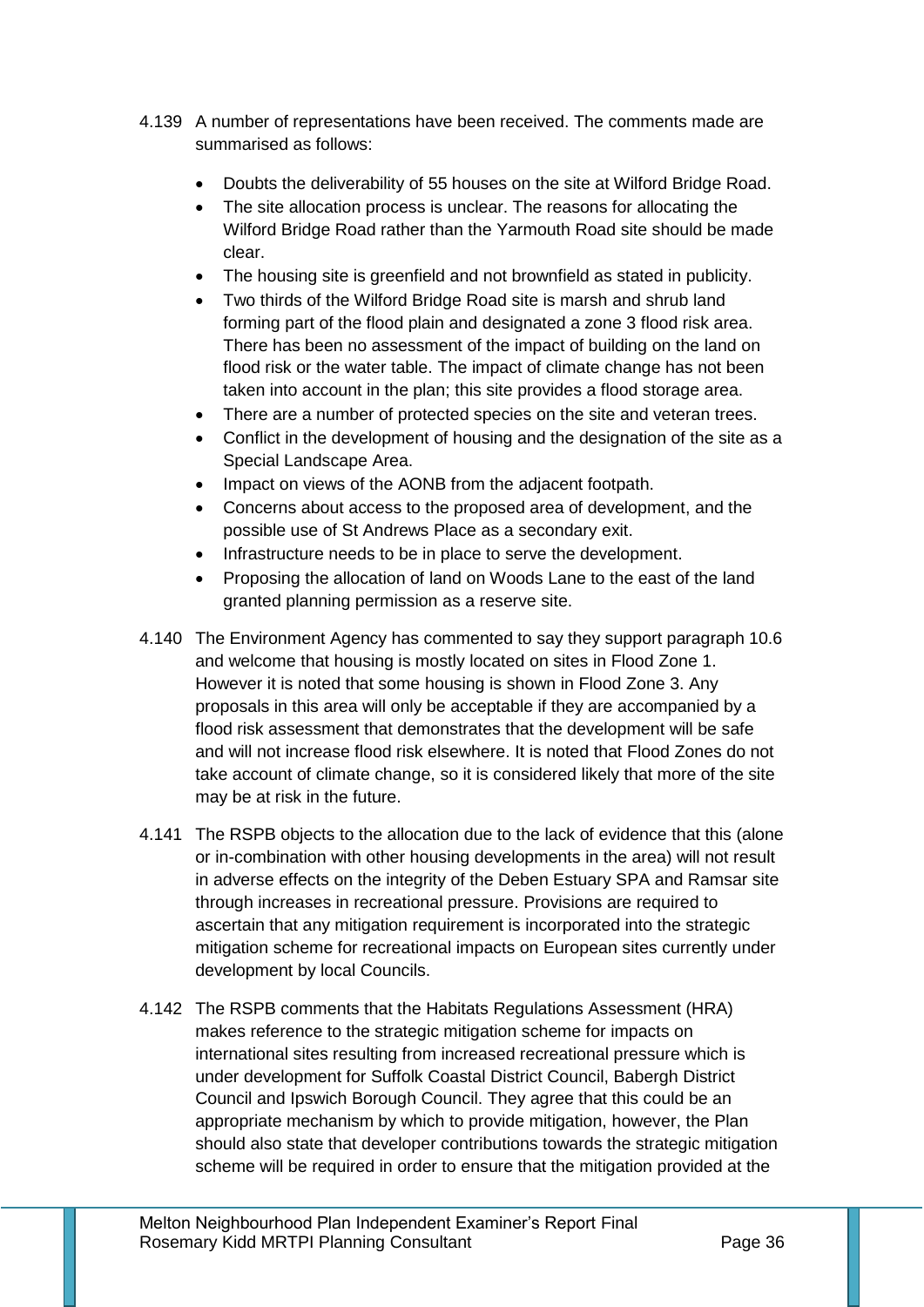strategic level incorporates that required for Policy MEL21. It should also be noted that these would need to be secured through appropriate planning agreements. Without these provisions, it cannot reliably be concluded that any impacts from this proposal would be mitigated through the strategic mitigation scheme, and therefore adverse effects on the integrity (AEOI) of the Deben Estuary European sites cannot be ruled out.

- 4.143 Further they comment that the Plan should also state that any application coming forward on this allocation site should be subject to HRA at the project level (as well as the strategic level). This is because a much greater level of detail will be available regarding the proposals at this stage, including the number of dwellings, the site layout and public access provisions. The proponent will need to "*provide such information as the competent authority may reasonably require for the purposes of the assessment or to enable them to determine whether an appropriate assessment is required*" (Reg. 61 of the Habitats Regulations 2010 (as amended)).
- 4.144 The Suffolk Wildlife Trust says that the policy should also include reference to any development at this site not having an adverse impact on Protected Species and Priority Species and Habitats. The policy should also seek to retain any habitats of biodiversity value already present on the site.
- 4.145 The Wildlife Trust comments that the Neighbourhood Plan and accompanying HRA should acknowledge the Recreational Avoidance Mitigation Strategy (RAMS) which is currently being prepared by Suffolk Coastal DC (in partnership with Ipswich Borough DC and Babergh DC). It should be ensured that measures identified in the Neighbourhood Plan do not conflict with or duplicate measures to be secured through the RAMS.
- 4.146 Environmental organisations have raised concerns about the need to minimise the impact of the development on the internationally important Deben estuary, to safeguard habitats on the site and to ensure that the development is designed to avoid flood risk through the inclusion of a flood alleviation lake. It is recommended that the suggestions raised should be incorporated into the policy requirements.
- 4.147 During the examination, I received a copy of highway comments on a planning application for a care home and 34 dwellings on land at Crown Nurseries, Crown Street, Ufford. The comments stated that recent analysis of the junction of the A1152 Woods Lane / B1438 The Street / Wilford Bridge Road / B1438 Melton Road (the Melton Crossroads) has indicated that it is at capacity and even modest increases in traffic flows may result in severe congestion.
- 4.148 Their comments that the Melton crossroads is at capacity raised the issue of the deliverability of the proposed allocation at Wilford Bridge Road. The PPG states that proposals in neighbourhood plans need to be deliverable and should not be subject to a scale of obligations and policy burdens that their ability to be delivered affects viability.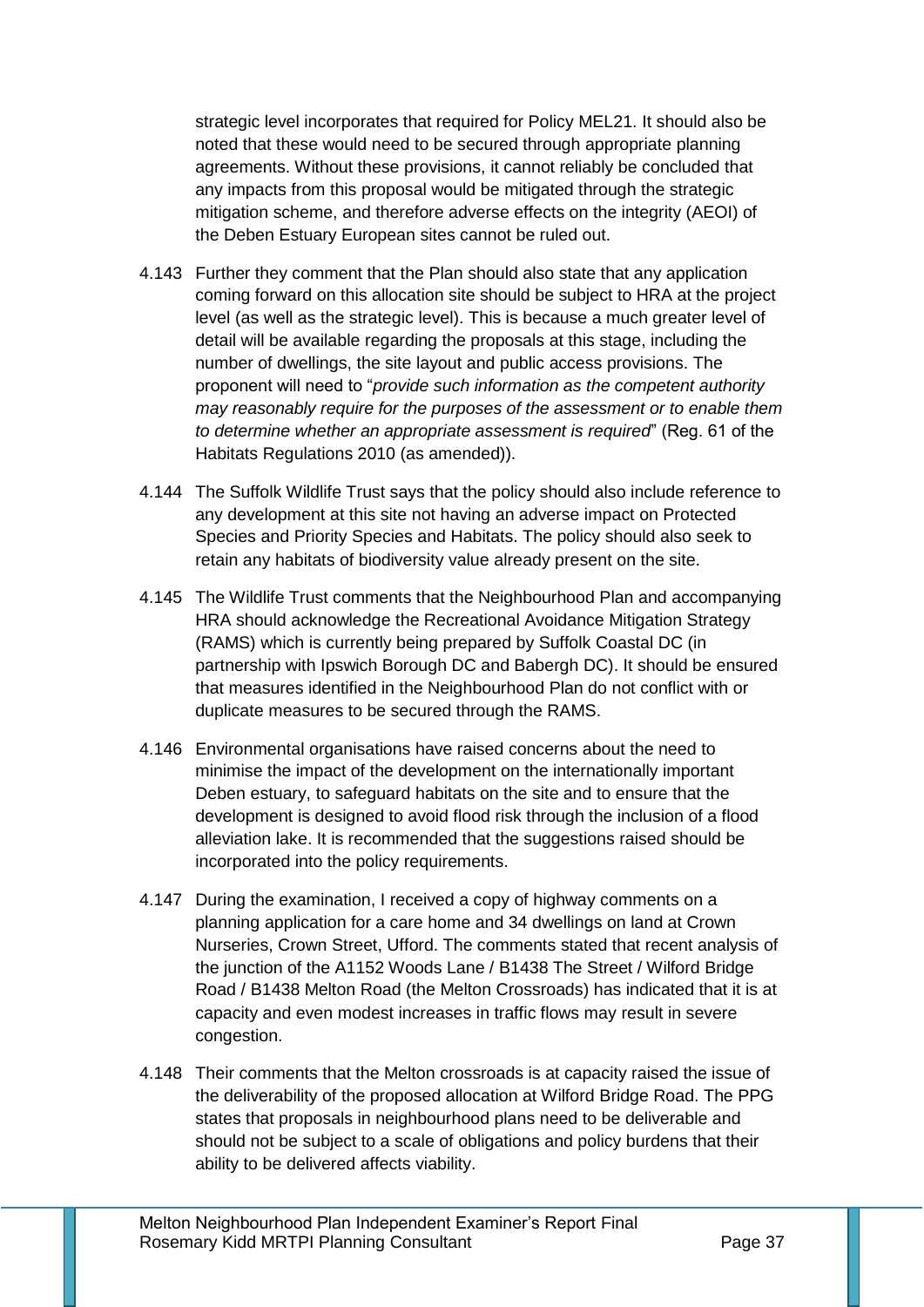- 4.149 In view of these comments, I asked the Local Planning Authority to confirm that the proposals as set out in Policy MEL21 would be acceptable to the Highways Authority and whether the Melton Crossroads could accommodate this scale of development proposed and the nature of the mitigation measures that would be required.
- 4.150 The response was that "*Although no specific cumulative impact study was carried out on the highway network at the time of the original consultation for this site allocation, the Qualifying Body was involved (along with others) in various meetings and email exchanges about the feasibility of it from a Highways point of view. Some residual highways capacity was in place at that time.*

*"The specific impact of the site allocation in the Melton Neighbourhood Plan would need to be demonstrated and mitigated in the Transport Assessment or Statement, when it comes forward for planning permission and this cannot happen until the Neighbourhood Plan is actually made.*

*"The key highways constraint in the Melton area is the A1152 Melton Crossroads. However there is a potential mitigation scheme to provide additional highways capacity to facilitate this development. Therefore if the Wilford Bridge Road site carried out such a mitigation scheme it would unlock limited additional capacity.*

*"It also should be noted that part of this brownfield allocation has an authorised use now as a B8 haulage yard which generates HGV traffic. This current traffic is in the baseline assessment of the crossroads capacity and would disappear if this proposed site allocation were to come forward. Traffic generated by the site allocation would be less environmentally detrimental and better in terms of highways safety. This proposed site allocation also proposes a re-alignment of the A1152 and railway crossing which will benefit the community in terms of road safety and congestion. Additional parking for the station is also part of this proposal and will alleviate congestion, especially at peak commuter times of the day. The net benefit of this site allocation is therefore positive."*

4.151 The policy has brought together a package of proposals that will deliver new housing, business, open space and community proposals that have been identified through the preparation of the Neighbourhood Plan. The site is not without its difficulties and these have been recognised through the policy requirements. The Local Planning Authority and Highways Authority have confirmed that mitigation measures are possible to unlock limited additional capacity at the Melton crossroads and the net benefit of the site allocation is considered to be positive. Subject to the modifications, it is considered that the policy satisfies the Basic Conditions.

#### **Recommendation 14: revise Policy MEL21 as follows:**

**Revise the first paragraph to read; "***Land off Wilford Bridge Road shown on the Proposals Map of 9.4 hectares is allocated for a mixed use*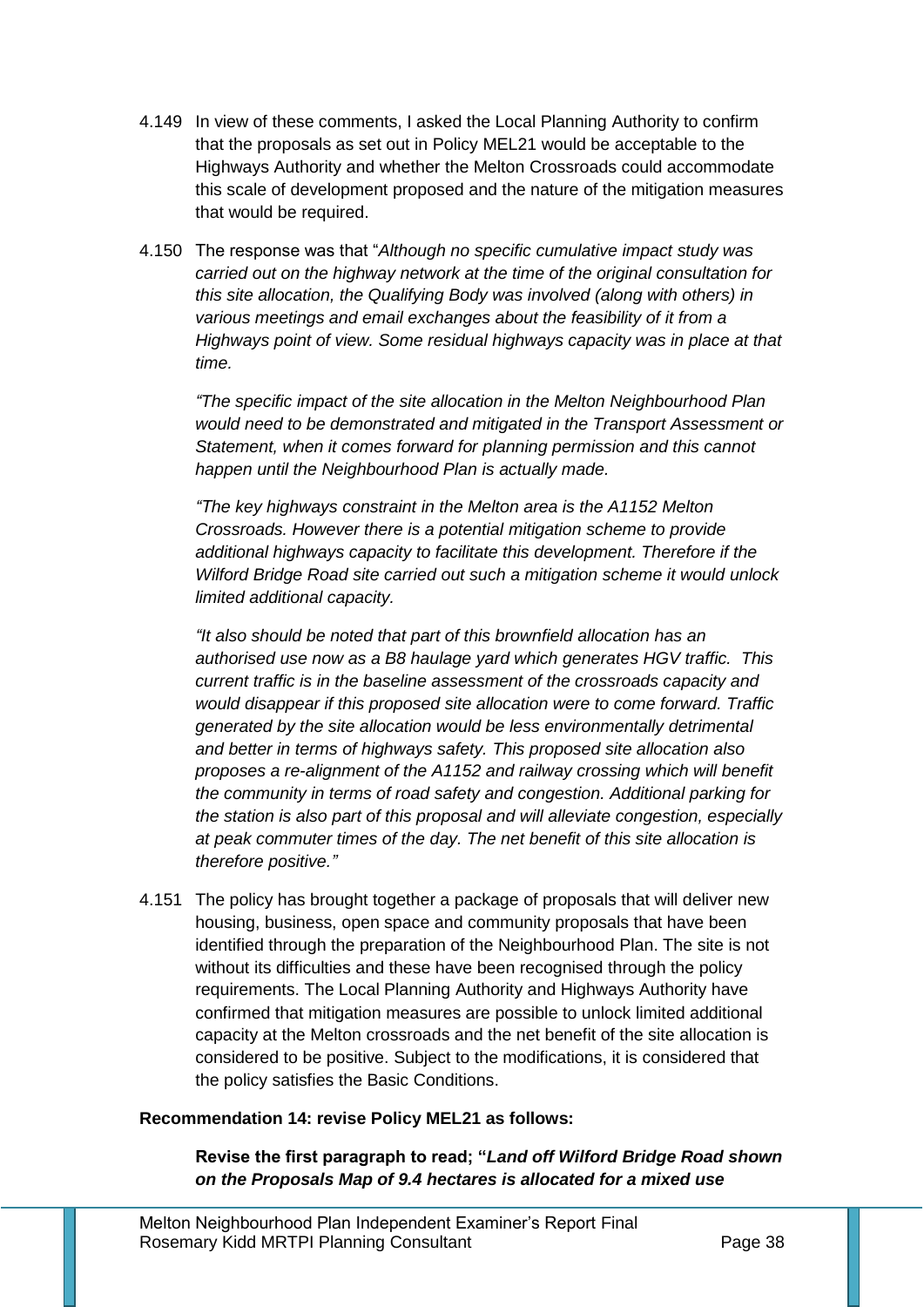*development of business, residential and open space uses, subject to the following***:"** 

**Add an additional criterion: "***A project level Habitats Regulation Assessment should be carried out and measures should be secured to ensure that the development does not have an adverse impact on international habitats. Where appropriate, developer contributions should be secured through a planning agreement towards the strategic mitigation scheme for impacts on international sites."*

**Add an additional criterion: "***Development should avoid having an adverse impact on Protected Species and Priority Species and Habitats".*

**Revise the second sentence of paragraph 10.1 to read: "***The western part of the site* **is a former employment site that has been vacant for a number of years;** *the remainder of the site is greenfield and contains some mature trees and hedgerows."*

**Update the reference to the development of the new District Council offices which have been completed.** 

**Include reference to the "Recreational Avoidance Mitigation Strategy" in the justification to explain its role and how the development of the site could contribute to it:** *"The Habitats Regulations Assessment Recreational Avoidance and Mitigation Strategy is a means by which sustainable housing growth can be delivered in Suffolk Coastal District, and neighbouring Ipswich Borough and Babergh District, facilitating development whilst at the same time adequately protecting European wildlife sites from harm that could otherwise potentially occur because of increased recreation pressure arising from the new housing growth."*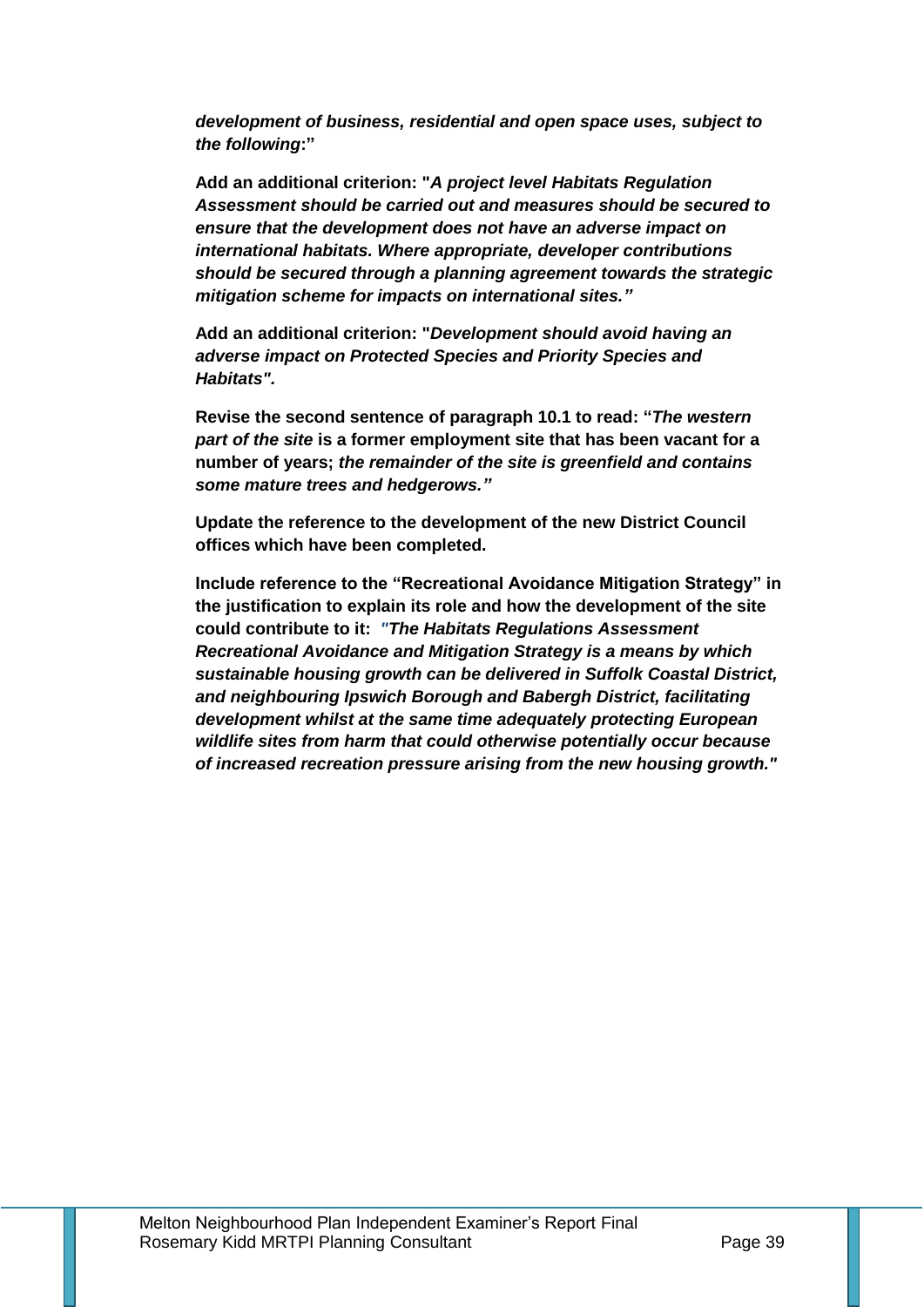# **5.0 Referendum**

- 5.1 The Melton Neighbourhood Plan reflects the views held by the community as demonstrated through the consultations and, subject to the modifications proposed, sets out a realistic and achievable vision to support the future improvement of community.
- 5.2 I am satisfied that the Neighbourhood Plan meets all the statutory requirements, in particular those set out in paragraph 8(1) of schedule 4B of the Town and Country Planning Act 1990 and, subject to the modifications I have identified, meets the basic conditions namely:
	- has regard to national policies and advice contained in guidance issued by the Secretary of State;
	- contributes to the achievement of sustainable development;
	- is in general conformity with the strategic policies contained in the Development Plan for the area;
	- does not breach, and is otherwise compatible with, EU obligations and human rights requirements

# 5.3 **I am pleased to recommend to Suffolk Coastal District Council that the Melton Neighbourhood Plan should, subject to the modifications I have put forward, proceed to referendum.**

5.4 I am required to consider whether the referendum area should be extended beyond the Neighbourhood Plan area. I have considered whether any of the policies and proposals would affect the adjacent community of Woodbridge and In all the matters I have considered I have not seen anything that suggests the referendum area should be extended beyond the boundaries of the plan area as they are currently defined. I recommend that the Neighbourhood Plan should proceed to a referendum based on the neighbourhood area defined by the Suffolk Coastal District Council on 24 December 2013.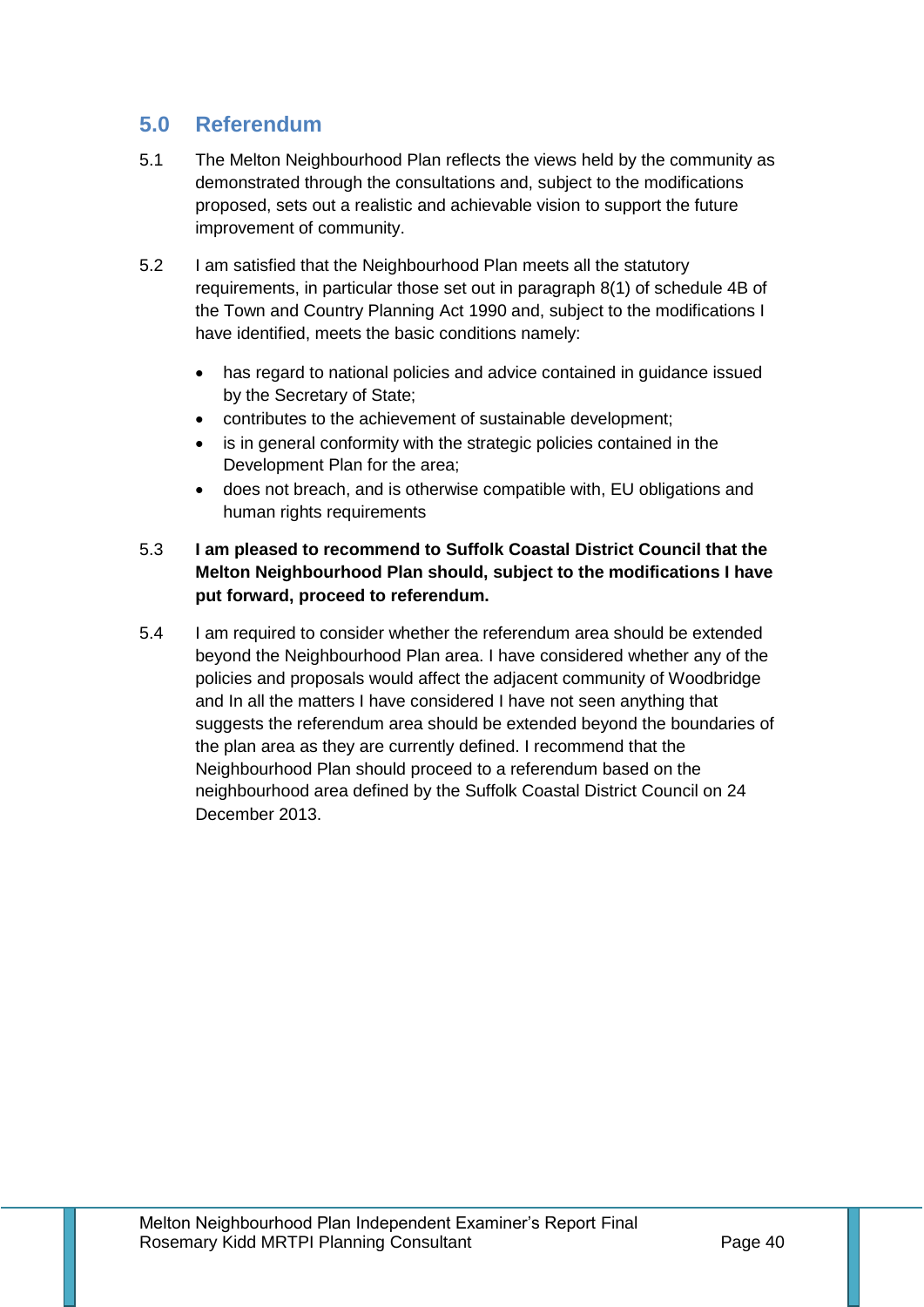# **6.0 Background Documents**

- 6.1 In undertaking this examination, I have considered the following documents
	- Melton Neighbourhood Plan Submission Draft Version December 2016
	- Melton Neighbourhood Plan Basic Conditions Statement
	- Melton Neighbourhood Plan Consultation Statement
	- Melton Neighbourhood Plan SEA and HRA Screening Reports and erratum issued 16/03/2017
	- Melton Neighbourhood Plan List of Evidence Report
	- Deben Estuary Plan 2015
	- Melton Conservation Area Appraisal Supplementary Planning Document June 2010
	- Melton Character Area Assessment January 2016
	- National Planning Policy Framework March 2012
	- Planning Practice Guidance March 2014 (as amended)
	- The Town and Country Planning Act 1990 (as amended)
	- The Localism Act 2011
	- The Neighbourhood Planning (General) Regulations 2012
	- Suffolk Coastal District Local Plan Core Strategy and Development Management Policies July 2013
	- Suffolk Coastal District Local Plan Site Allocations and Area Specific Policies Development Plan Document January 2017
	- Suffolk Coastal Local Plan saved policies.
	- Suffolk Guidance for Parking Technical Guidance Adopted November 2014 Second Edition - November 2015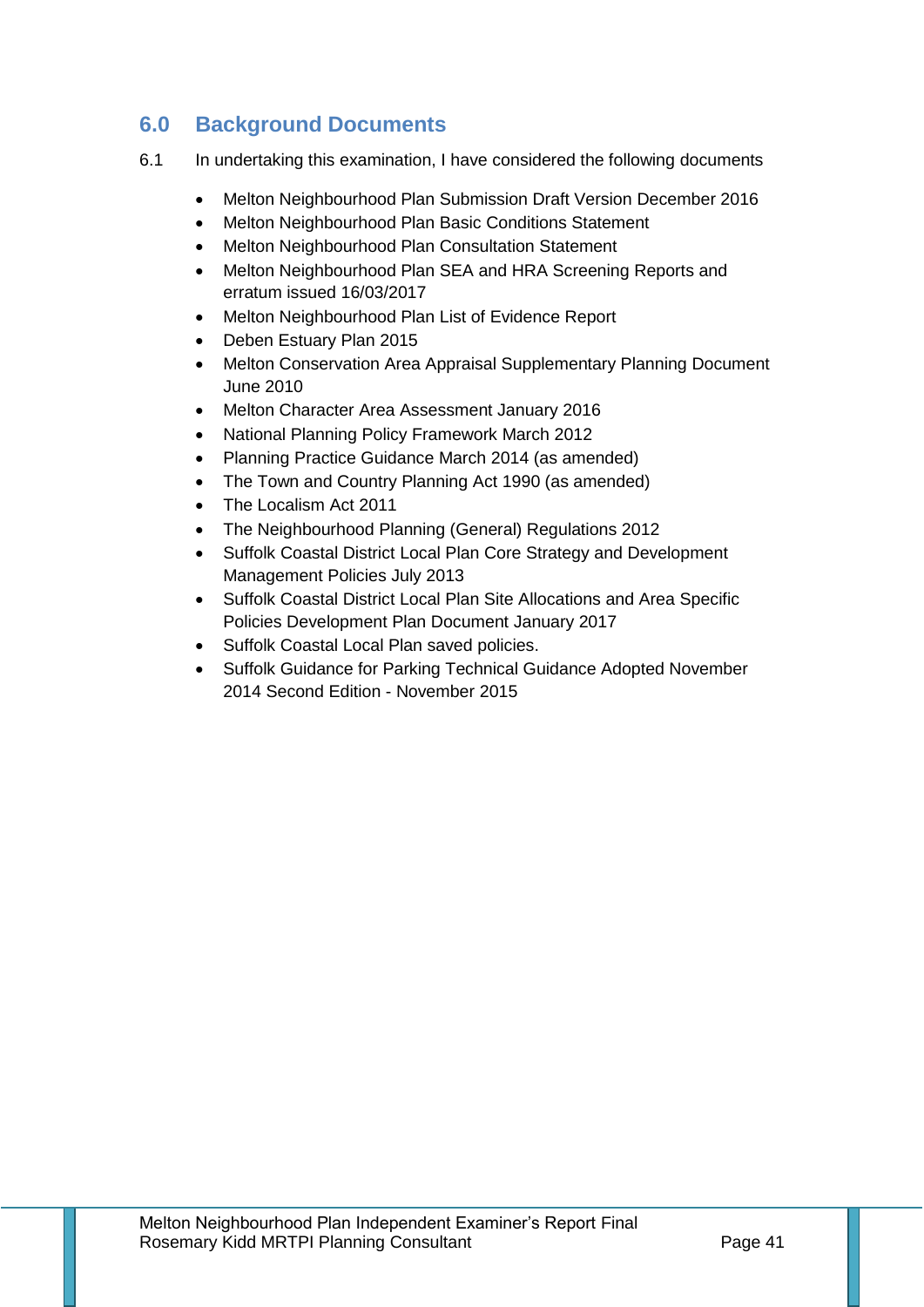# **7.0 Summary of Recommendations**

#### **Recommendation 1: Revise Policy MEL1 as follows**

**Delete the fifth bullet point;**

**Correct the spelling of Coastal in the sixth bullet point.** 

**Recommendation 2: Revise Policy MEL2 as follows:**

**Delete bullet points 2, 4, 5, 6, and 7 relating to the crossing points and traffic calming measures.** 

**Include a new Community Action clearly differentiated from the neighbourhood development plan policy stating "***The Parish Council will strongly support the following: include bullet points 2, 4, 5, 6, and 7.*

**Recommendation 3: Revise Policy MEL3 to read:**

**"…..a significant** *adverse* **impact on….from the routes shown on the Proposals Map."**

**Include the routes shown on the map in Appendix A of the responses to the Examiner's Questions on the Proposals Map.**

**Recommendation 4: that the second paragraph of Policy MEL6 be revised as follows:**

**"New development that results in the loss of off- or on-road parking spaces** *should include adequate parking spaces in accordance with the adopted parking standards."*

**Revise Paragraph 5.28 to read: "***Development proposals that would involve the loss of existing parking provision should ensure that sufficient spaces are made available to serve the development and to make alternative provision nearby for any parking spaces lost***."** 

**Recommendation 5: that a more detailed Inset Map be included that shows the boundaries of the site referred to in Policy MEL7.** 

**Recommendation 6: revise the second sentence of paragraph 6.5 to read: "….informal recreation and children's play."**

**Recommendation 7: Revise Policy MEL12 as follows:**

**Delete the first bullet "Playing Fields on Melton Road" and the final bullet point.**

**Add a new bullet point "Burkes Wood". Include a description of the woodland under paragraph 7.8.**

**Delete the second paragraph and last two bullet points and replace with: "***Proposals for development on these Local Green Spaces will only be*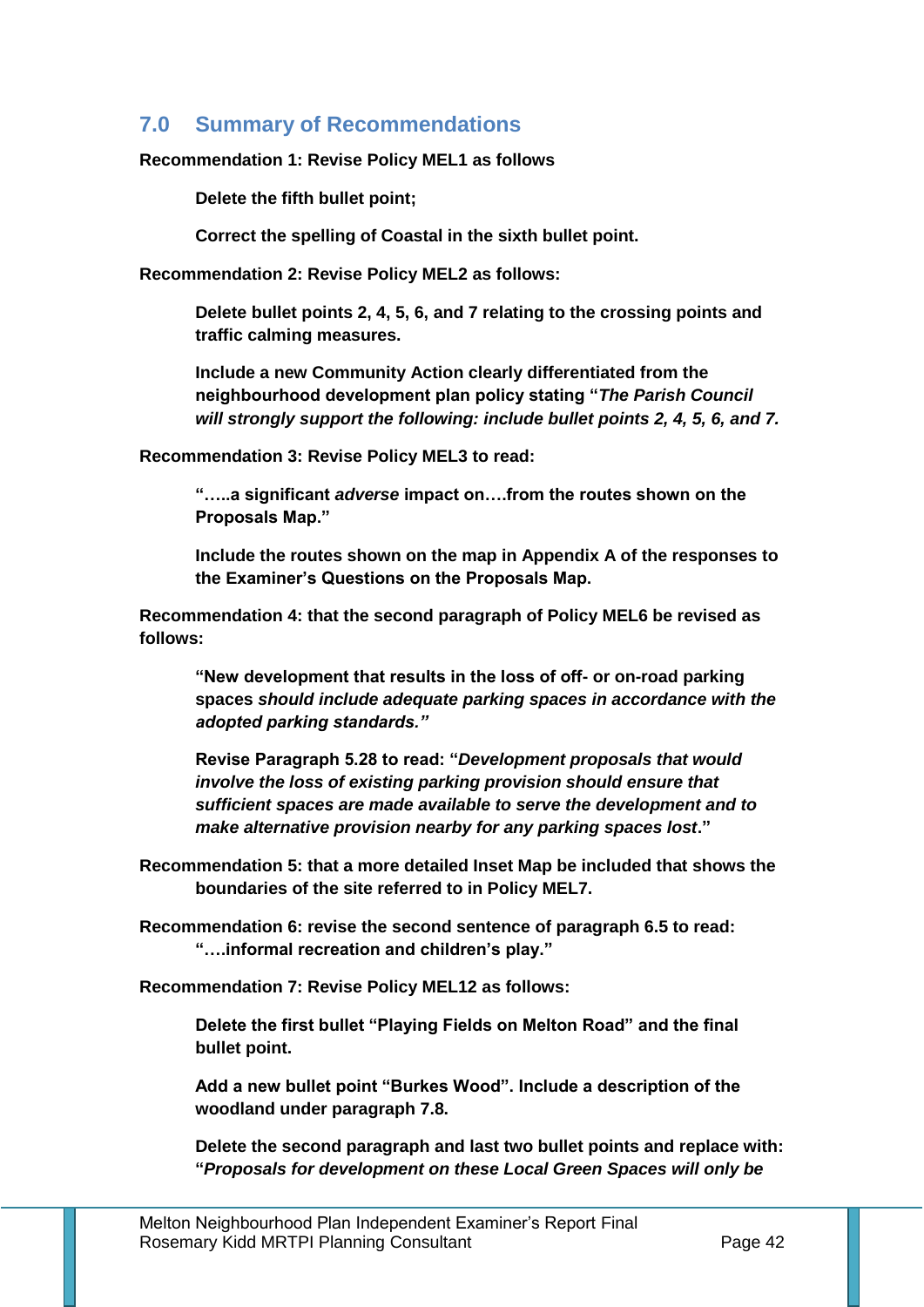*permitted in very special circumstances in accordance with national policy on Green Belts."*

**Include a new paragraph stating "***The Playing Fields on Melton Road are designated as Safeguarded Open Space. Development within the area will only be acceptable where it delivers the proposals set out in Policy MEL9 or to enhance the use of the area for outdoor sport, play and recreation. Development should not result in the loss of sports pitches or play areas unless they are to be replaced elsewhere on the site."*

**Revise the title of Policy MEL12 to "Protection and Maintenance of Green Spaces"** 

**Revise the key to the Proposals Map to rename the policy and differentiate between Local Green Space and Safeguarded Open Space.**

**Include Burkes Wood on the Proposals Map as a Local Green Space.**

**Recommendation 8: Revise Policy MEL13 as follows:**

**Revise paragraph 1 as follows: "New development within the area bounded by …..should help to retain the rural and wooded character of area." Delete the second sentence and bullet points.**

**Revise the final paragraph to read "Proposals for development** *should* **ensure that the design……. of any new development** *will ensure that*  **important trees and open spaces are** *safeguarded***.** *Where trees are removed as a result of the development they should be replaced in a location to be agreed***."**

**Include the Leeks Hill and Melton Grange residential areas under Policy MEL13 on the Proposals Map.**

**Recommendation 9: Revise Policy MEL15 as follows:**

*No additional moorings for residential houseboats will be approved* **on the section of the River Deden between Wilford Bridge and the boundary of the Neighbourhood Plan area in the direction of Sun Wharf at Woodbridge as shown on the Proposals Map.** 

*Within that area, the replacement of a residential houseboat on an existing mooring with one that is substantially different in size and form should not have a serious adverse impact on visual amenity or the natural habitat of the area.* 

**Recommendation 10: Revise the first paragraph of Policy MEL16 as follows:**

*"New buildings or alterations or other development within or affecting the setting of the Melton Conservation Area should be designed and located to preserve and enhance the qualities of the conservation area. Special attention should be paid to:"*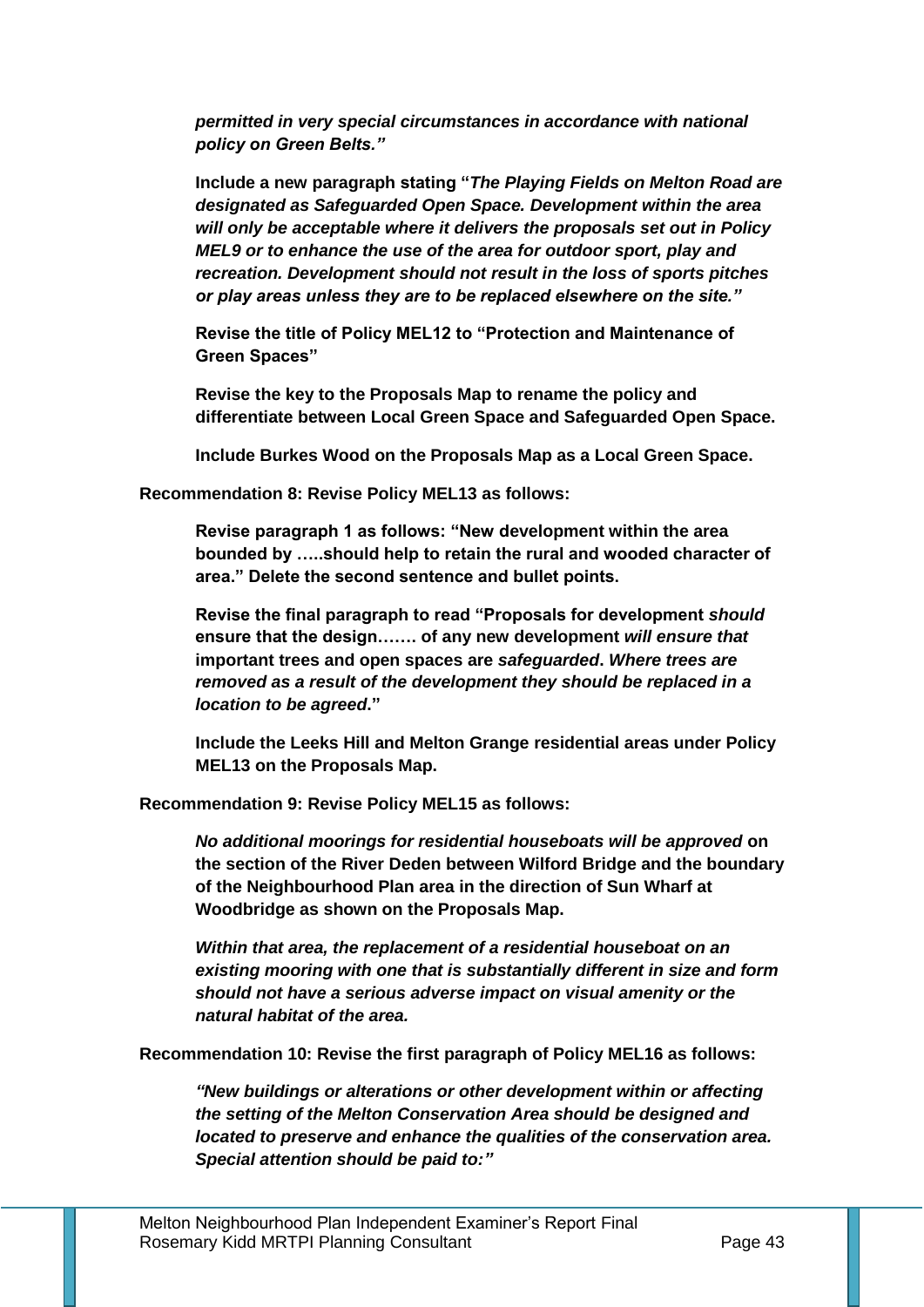**Recommendation 11: delete Policy MEL17.**

**Recommendation 12: Revise Policy MEL19 to read:**

*"The land between Wilford Bridge Road and Dock Road identified on the Proposals Map is identified as a General Employment Area where the development within Use Classes B1, B2 and B8 should be located. Other employment uses may be located in the area where it is demonstrated that there is no other appropriate location and the development will not involve a sensitive use that would impact on the operation of an existing employment use."*

*Revise the Proposals Map to exclude the road adjacent to the station.* 

**Recommendation 13: revise Policy MEL20 to read:**

**"Land and buildings within the Deben Mill site shown on the Proposals Map shall be developed and retained for B1 employment uses only."**

**Delete the first sentence of paragraph 2 of the policy.**

**Revise the boundary of Policy MEL20 on the Proposals Map to indicate only the business area and open area.** 

**Recommendation 14: revise Policy MEL21 as follows:**

**Revise the first paragraph to read; "***Land off Wilford Bridge Road shown on the Proposals Map of 9.4 hectares is allocated for a mixed use development of business, residential and open space uses, subject to the following***:"** 

**Add an additional criterion: "***A project level Habitats Regulation Assessment should be carried out and measures should be secured to ensure that the development does not have an adverse impact on international habitats. Where appropriate, developer contributions should be secured through a planning agreement towards the strategic mitigation scheme for impacts on international sites."*

**Add an additional criterion: "***Development should avoid having an adverse impact on Protected Species and Priority Species and Habitats".*

**Revise the second sentence of paragraph 10.1 to read: "***The western part of the site* **is a former employment site that has been vacant for a number of years;** *the remainder of the site is greenfield and contains some mature trees and hedgerows."*

**Update the reference to the development of the new District Council offices which have been completed.** 

**Include reference to the "Recreational Avoidance Mitigation Strategy" in the justification to explain its role and how the development of the site**